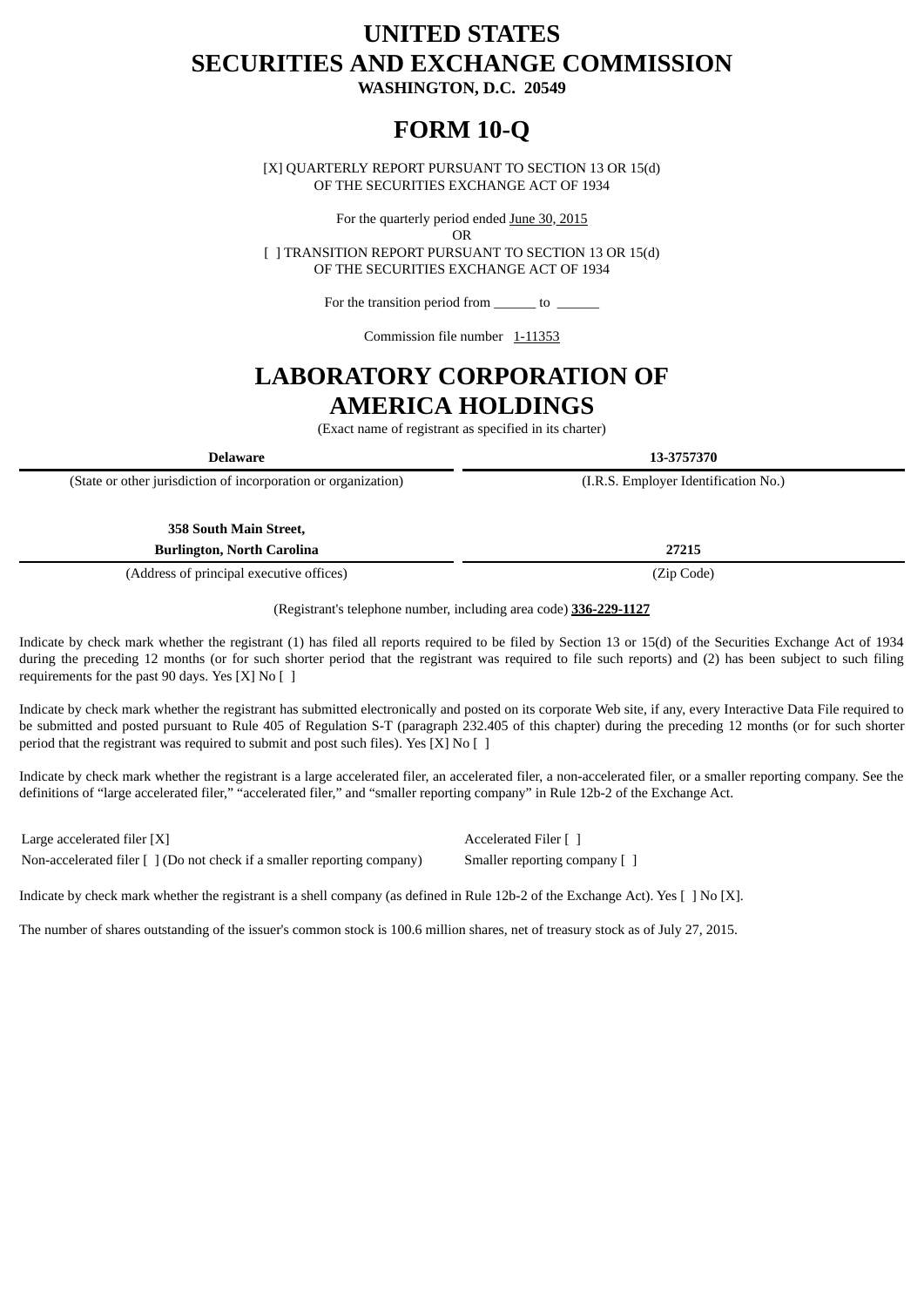## **INDEX**

## **PART I. FINANCIAL INFORMATION**

<span id="page-1-0"></span>

| Item 1.  | <b>Financial Statements:</b>                                                          |                 |
|----------|---------------------------------------------------------------------------------------|-----------------|
|          | <b>Condensed Consolidated Balance Sheets</b>                                          | $\overline{2}$  |
|          | June 30, 2015 and December 31, 2014                                                   |                 |
|          | <b>Condensed Consolidated Statements of Operations</b>                                | $\overline{3}$  |
|          | Three and six months ended June 30, 2015 and 2014                                     |                 |
|          | <b>Condensed Consolidated Statements of Comprehensive Earnings</b>                    | $\overline{4}$  |
|          | Three and six months ended June 30, 2015 and 2014                                     |                 |
|          | <b>Condensed Consolidated Statements of Changes in Shareholders' Equity</b>           | $\overline{5}$  |
|          | Six months ended June 30, 2015 and 2014                                               |                 |
|          | <b>Condensed Consolidated Statements of Cash Flows</b>                                | $6\overline{6}$ |
|          | Six months ended June 30, 2015 and 2014                                               |                 |
|          | <b>Notes to Unaudited Condensed Consolidated Financial Statements</b>                 | $\overline{Z}$  |
| Item 2.  | Management's Discussion and Analysis of Financial Condition and Results of Operations | 27              |
| Item 3.  | <b>Quantitative and Qualitative Disclosures about Market Risk</b>                     | 37              |
| Item 4.  | <b>Controls and Procedures</b>                                                        | 38              |
|          | PART II. OTHER INFORMATION                                                            |                 |
| Item 1.  | <b>Legal Proceedings</b>                                                              | <u>39</u>       |
| Item 1A. | <b>Risk Factors</b>                                                                   | <u>39</u>       |
| Item 2.  | <b>Unregistered Sales of Equity Securities and Use of Proceeds</b>                    | <u>41</u>       |
| Item 6.  | <b>Exhibits</b>                                                                       | 42              |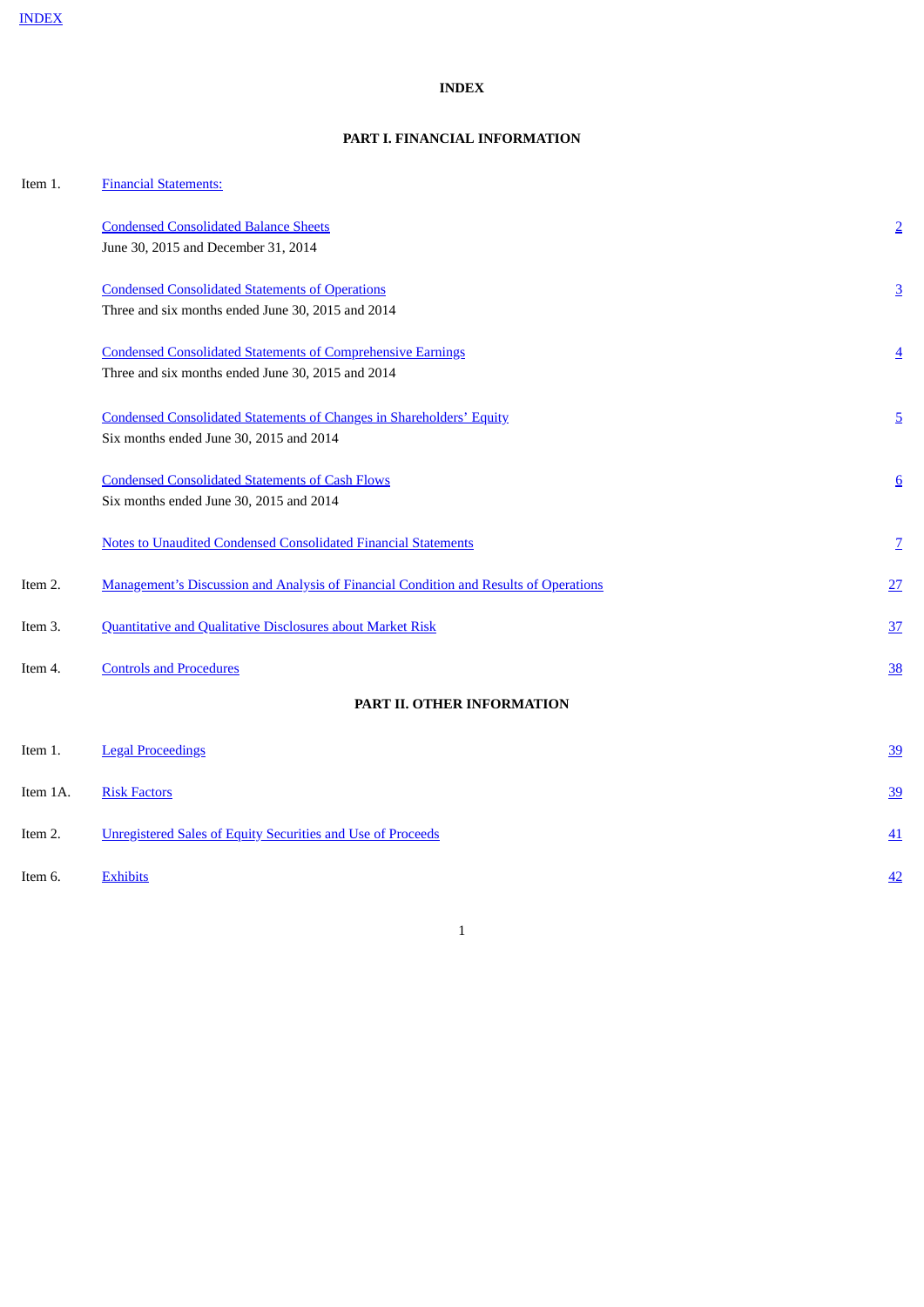## **PART I – FINANCIAL INFORMATION**

## <span id="page-2-0"></span>**Item 1. Financial Statements**

## **LABORATORY CORPORATION OF AMERICA HOLDINGS AND SUBSIDIARIES CONDENSED CONSOLIDATED BALANCE SHEETS (in millions) (unaudited)**

|                                                                                                                                                                                                           |                           | <b>June 30,</b><br>2015                                        | December 31,<br>2014                                             |  |  |
|-----------------------------------------------------------------------------------------------------------------------------------------------------------------------------------------------------------|---------------------------|----------------------------------------------------------------|------------------------------------------------------------------|--|--|
| <b>ASSETS</b>                                                                                                                                                                                             |                           |                                                                |                                                                  |  |  |
| Current assets:                                                                                                                                                                                           |                           |                                                                |                                                                  |  |  |
| Cash and cash equivalents                                                                                                                                                                                 | \$                        | 619.0                                                          | \$<br>580.0                                                      |  |  |
| Accounts receivable, net of allowance for doubtful accounts of \$234.4 and \$211.6 at June 30, 2015 and<br>December 31, 2014, respectively                                                                |                           | 1,201.4                                                        | 815.7                                                            |  |  |
| <b>Unbilled services</b>                                                                                                                                                                                  |                           | 163.5                                                          |                                                                  |  |  |
| Inventory                                                                                                                                                                                                 |                           | 182.0                                                          | 139.5                                                            |  |  |
| Prepaid expenses and other                                                                                                                                                                                |                           | 387.3                                                          | 157.5                                                            |  |  |
| Deferred income taxes                                                                                                                                                                                     |                           | 32.8                                                           |                                                                  |  |  |
| Total current assets                                                                                                                                                                                      |                           | 2,586.0                                                        | 1,692.7                                                          |  |  |
| Property, plant and equipment, net                                                                                                                                                                        |                           | 1,831.8                                                        | 786.5                                                            |  |  |
| Goodwill, net                                                                                                                                                                                             |                           | 6,136.6                                                        | 3,099.4                                                          |  |  |
| Intangible assets, net                                                                                                                                                                                    |                           | 3,644.8                                                        | 1,475.8                                                          |  |  |
| Joint venture partnerships and equity method investments                                                                                                                                                  |                           | 68.6                                                           | 92.6                                                             |  |  |
| Other assets, net                                                                                                                                                                                         |                           | 197.4                                                          | 154.8                                                            |  |  |
| <b>Total assets</b>                                                                                                                                                                                       | \$                        | 14,465.2                                                       | \$<br>7,301.8                                                    |  |  |
|                                                                                                                                                                                                           |                           |                                                                |                                                                  |  |  |
| <b>LIABILITIES AND SHAREHOLDERS' EQUITY</b>                                                                                                                                                               |                           |                                                                |                                                                  |  |  |
| Current liabilities:                                                                                                                                                                                      |                           |                                                                |                                                                  |  |  |
| Accounts payable                                                                                                                                                                                          | $\boldsymbol{\mathsf{S}}$ | 438.8                                                          | \$<br>282.3                                                      |  |  |
| Accrued expenses and other                                                                                                                                                                                |                           | 567.7                                                          | 341.4                                                            |  |  |
| Unearned revenue                                                                                                                                                                                          |                           | 142.5                                                          |                                                                  |  |  |
| Deferred income taxes                                                                                                                                                                                     |                           |                                                                | 5.5                                                              |  |  |
| Short-term borrowings and current portion of long-term debt                                                                                                                                               |                           | 674.1                                                          | 347.1                                                            |  |  |
| Total current liabilities                                                                                                                                                                                 |                           | 1,823.1                                                        | 976.3                                                            |  |  |
| Long-term debt, less current portion                                                                                                                                                                      |                           | 6,113.2                                                        | 2,682.7                                                          |  |  |
| Deferred income taxes and other tax liabilities                                                                                                                                                           |                           | 1,372.6                                                        | 530.4                                                            |  |  |
| Other liabilities                                                                                                                                                                                         |                           | 370.1                                                          | 274.2                                                            |  |  |
| <b>Total liabilities</b>                                                                                                                                                                                  |                           | 9,679.0                                                        | 4,463.6                                                          |  |  |
| Commitments and contingent liabilities                                                                                                                                                                    |                           |                                                                |                                                                  |  |  |
| Noncontrolling interest                                                                                                                                                                                   |                           | 16.5                                                           | 17.7                                                             |  |  |
| Shareholders' equity:                                                                                                                                                                                     |                           |                                                                |                                                                  |  |  |
| Common stock, 100.8 and 84.6 shares outstanding at June 30, 2015 and December 31, 2014, respectively                                                                                                      |                           | 12.0                                                           |                                                                  |  |  |
|                                                                                                                                                                                                           |                           |                                                                |                                                                  |  |  |
|                                                                                                                                                                                                           |                           |                                                                |                                                                  |  |  |
|                                                                                                                                                                                                           |                           |                                                                |                                                                  |  |  |
|                                                                                                                                                                                                           |                           |                                                                |                                                                  |  |  |
|                                                                                                                                                                                                           |                           |                                                                |                                                                  |  |  |
|                                                                                                                                                                                                           |                           |                                                                |                                                                  |  |  |
| Additional paid-in capital<br>Retained earnings<br>Less common stock held in treasury<br>Accumulated other comprehensive loss<br>Total shareholders' equity<br>Total liabilities and shareholders' equity | $\mathbb{S}$              | 1,877.6<br>3,955.8<br>(975.9)<br>(99.8)<br>4,769.7<br>14,465.2 | \$<br>10.4<br>3,786.1<br>(965.5)<br>(10.5)<br>2,820.5<br>7,301.8 |  |  |

<span id="page-2-1"></span>The accompanying notes are an integral part of these unaudited condensed consolidated financial statements.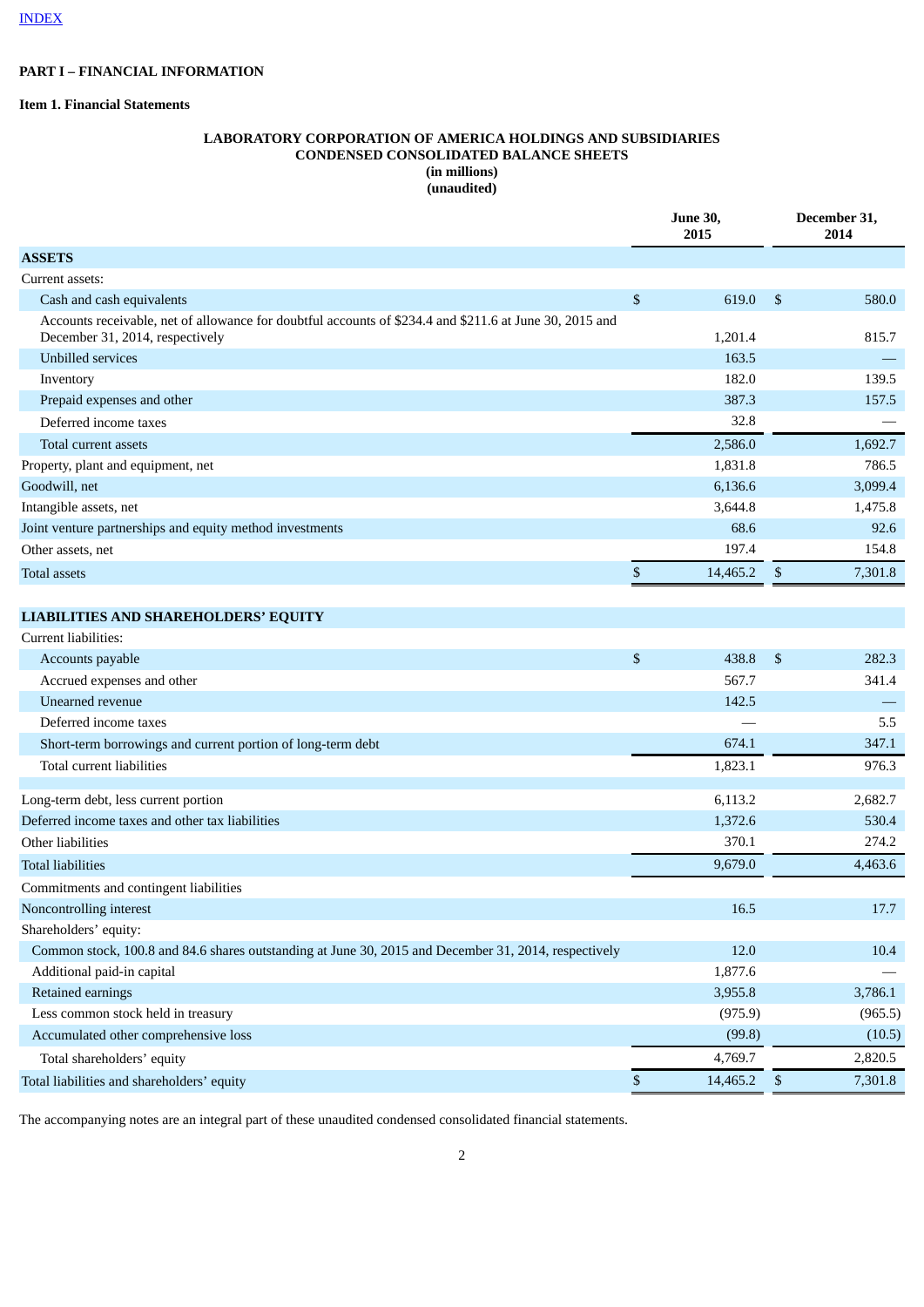## **LABORATORY CORPORATION OF AMERICA HOLDINGS AND SUBSIDIARIES CONDENSED CONSOLIDATED STATEMENTS OF OPERATIONS (in millions, except per share data) (unaudited)**

|                                                                         |              | Three Months Ended June 30, |                           |         |              | Six Months Ended June 30, |    |         |
|-------------------------------------------------------------------------|--------------|-----------------------------|---------------------------|---------|--------------|---------------------------|----|---------|
|                                                                         |              | 2015                        |                           | 2014    |              | 2015                      |    | 2014    |
| Net revenue                                                             | $\mathbb{S}$ | 2,218.7                     | $\boldsymbol{\mathsf{S}}$ | 1,516.4 | $\mathbf{s}$ | 3,991.0                   | \$ | 2,947.1 |
| Reimbursable out-of-pocket expenses                                     |              | 50.4                        |                           |         |              | 71.3                      |    |         |
| <b>Total revenues</b>                                                   |              | 2,269.1                     |                           | 1,516.4 |              | 4,062.3                   |    | 2,947.1 |
| Net cost of revenues                                                    |              | 1,444.1                     |                           | 947.8   |              | 2,593.2                   |    | 1,861.7 |
| Reimbursable out-of-pocket expenses                                     |              | 50.4                        |                           |         |              | 71.3                      |    |         |
| Total cost of revenues                                                  |              | 1,494.5                     |                           | 947.8   |              | 2,664.5                   |    | 1,861.7 |
| Gross profit                                                            |              | 774.6                       |                           | 568.6   |              | 1,397.8                   |    | 1,085.4 |
| Selling, general and administrative expenses                            |              | 392.4                       |                           | 297.9   |              | 832.8                     |    | 582.8   |
| Amortization of intangibles and other assets                            |              | 46.6                        |                           | 22.0    |              | 79.0                      |    | 43.0    |
| Restructuring and other special charges                                 |              | 14.3                        |                           | 2.0     |              | 33.6                      |    | 9.6     |
| Operating income                                                        |              | 321.3                       |                           | 246.7   |              | 452.4                     |    | 450.0   |
| Other income (expenses):                                                |              |                             |                           |         |              |                           |    |         |
| Interest expense                                                        |              | (57.9)                      |                           | (25.8)  |              | (162.2)                   |    | (51.5)  |
| Equity method income, net                                               |              | 2.9                         |                           | 3.7     |              | 5.6                       |    | 6.7     |
| Investment income                                                       |              | 0.3                         |                           | 0.4     |              | 0.9                       |    | 0.6     |
| Other, net                                                              |              | (2.3)                       |                           | 7.5     |              | (1.2)                     |    | 14.4    |
| Earnings before income taxes                                            |              | 264.3                       |                           | 232.5   |              | 295.5                     |    | 420.2   |
| Provision for income taxes                                              |              | 95.6                        |                           | 90.8    |              | 125.2                     |    | 165.0   |
| Net earnings                                                            |              | 168.7                       |                           | 141.7   |              | 170.3                     |    | 255.2   |
| Less: Net earnings attributable to the noncontrolling interest          |              | (0.3)                       |                           | (0.4)   |              | (0.6)                     |    | (0.8)   |
| Net earnings attributable to Laboratory Corporation of America Holdings | \$           | 168.4                       | \$                        | 141.3   | \$           | 169.7                     | \$ | 254.4   |
|                                                                         |              |                             |                           |         |              |                           |    |         |
| Basic earnings per common share                                         | \$           | 1.67                        | \$                        | 1.67    | \$           | 1.76                      | \$ | 3.00    |
| Diluted earnings per common share                                       | $\$$         | 1.64                        | \$                        | 1.64    | \$           | 1.73                      | \$ | 2.94    |

<span id="page-3-0"></span>The accompanying notes are an integral part of these unaudited condensed consolidated financial statements.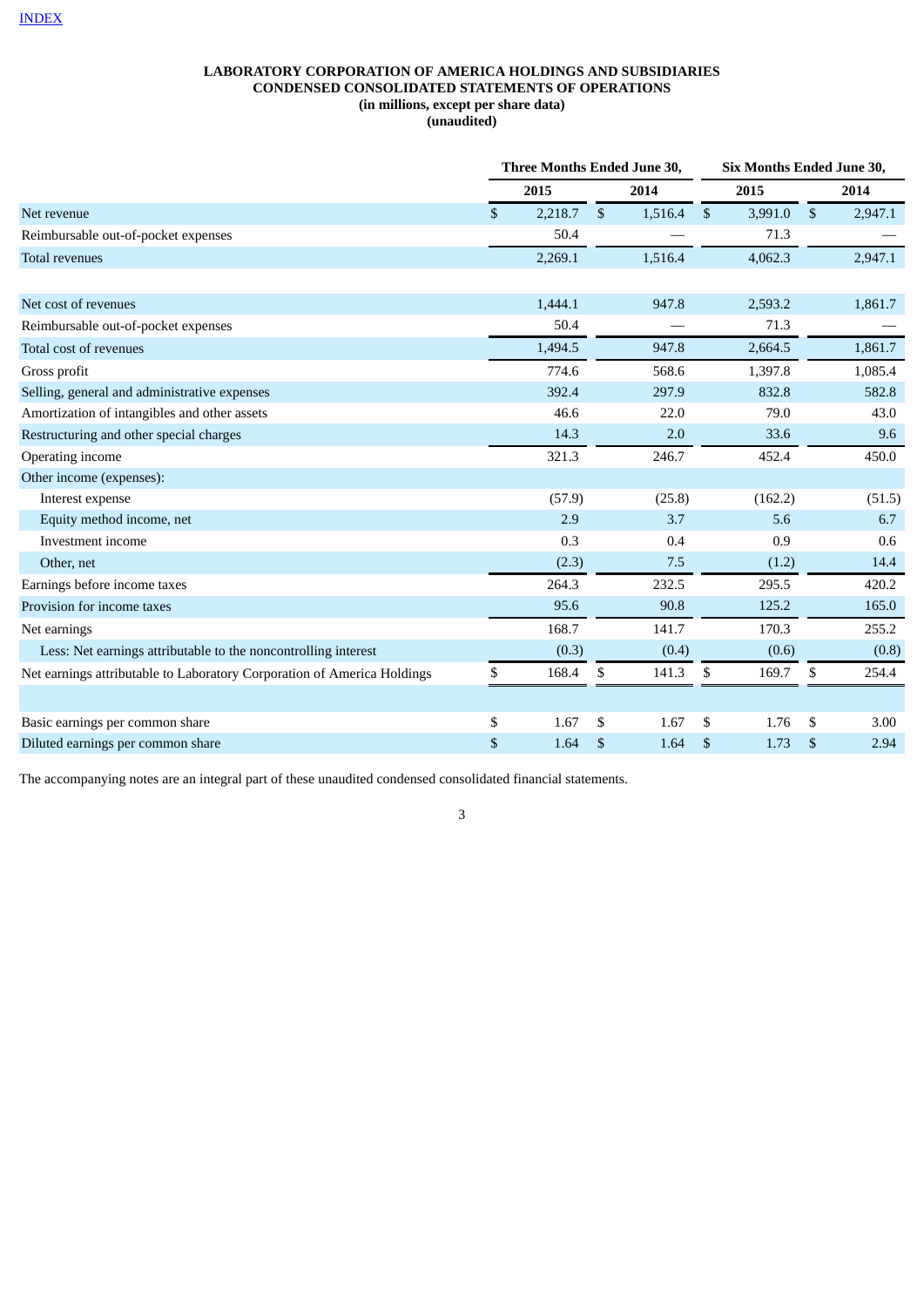## **LABORATORY CORPORATION OF AMERICA HOLDINGS AND SUBSIDIARIES CONDENSED CONSOLIDATED STATEMENTS OF COMPREHENSIVE EARNINGS (in millions, except per share data) (unaudited)**

|                                                                                     |    | <b>Three Months Ended</b> | <b>June 30,</b> |        | <b>Six Months Ended</b><br><b>June 30,</b> |         |     |        |  |
|-------------------------------------------------------------------------------------|----|---------------------------|-----------------|--------|--------------------------------------------|---------|-----|--------|--|
|                                                                                     |    | 2015                      |                 | 2014   | 2015                                       |         |     | 2014   |  |
| Net earnings                                                                        | S. | 168.7                     | \$.             | 141.7  | \$.                                        | 170.3   | \$. | 255.2  |  |
|                                                                                     |    |                           |                 |        |                                            |         |     |        |  |
| Foreign currency translation adjustments                                            |    | 32.9                      |                 | 35.5   |                                            | (130.6) |     | (0.5)  |  |
| Net benefit plan adjustments                                                        |    | 0.5                       |                 | 2.2    |                                            | 1.4     |     | 4.5    |  |
| Investment adjustments                                                              |    |                           |                 | (15.8) |                                            | (0.1)   |     | (16.4) |  |
| Other comprehensive income (loss) before tax                                        |    | 33.4                      |                 | 21.9   |                                            | (129.3) |     | (12.4) |  |
| (Provision) benefit for income tax related to items of other comprehensive earnings |    | (7.1)                     |                 | (8.9)  |                                            | 40.0    |     | 4.7    |  |
| Other comprehensive income (loss), net of tax                                       |    | 26.3                      |                 | 13.0   |                                            | (89.3)  |     | (7.7)  |  |
| Comprehensive earnings                                                              |    | 195.0                     |                 | 154.7  |                                            | 81.0    |     | 247.5  |  |
| Less: Net earnings attributable to the noncontrolling interest                      |    | (0.3)                     |                 | (0.4)  |                                            | (0.6)   |     | (0.8)  |  |
| Comprehensive earnings attributable to Laboratory Corporation of America Holdings   |    | 194.7                     |                 | 154.3  | \$.                                        | 80.4    | \$. | 246.7  |  |

<span id="page-4-0"></span>The accompanying notes are an integral part of these unaudited condensed consolidated financial statements.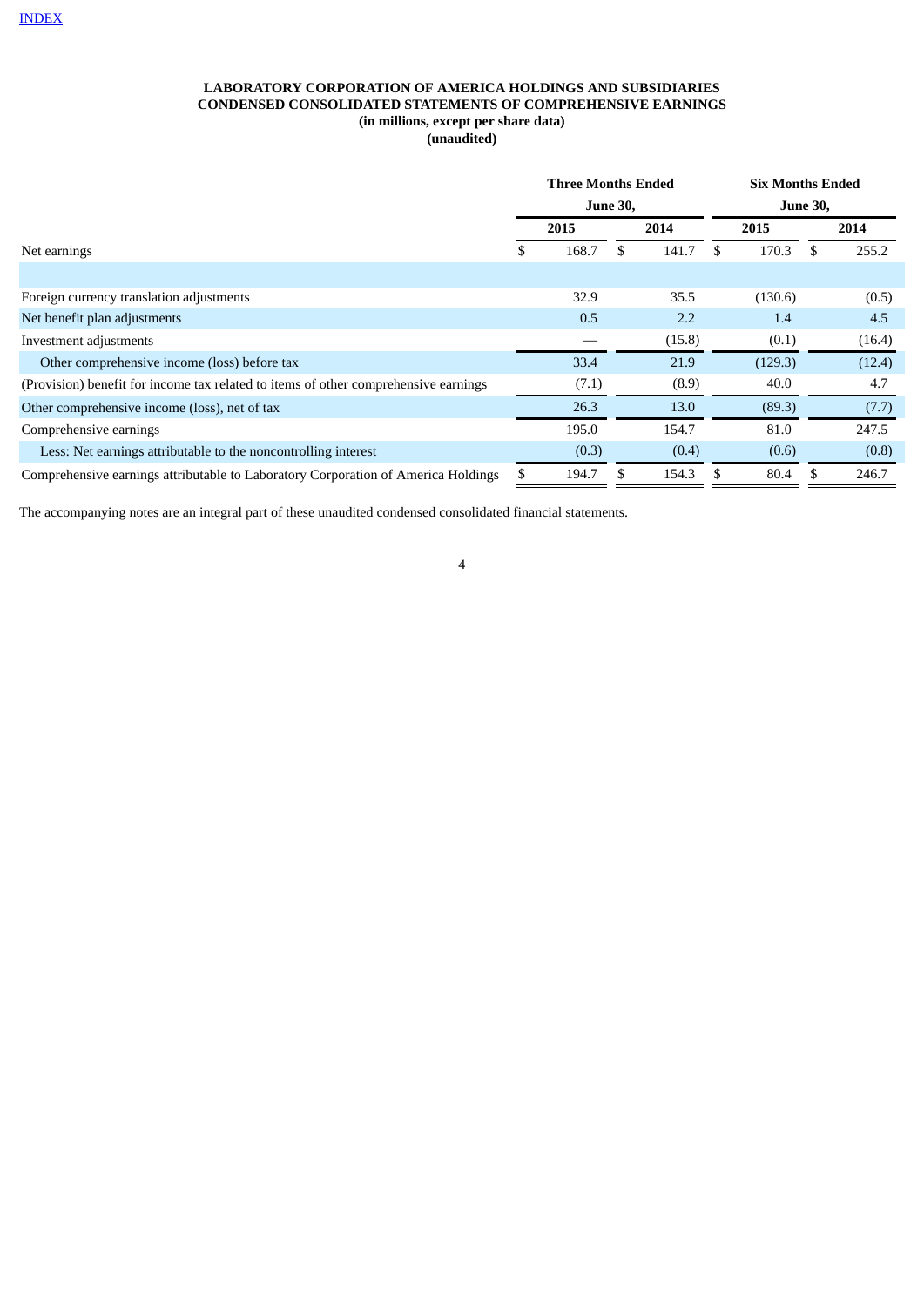## **LABORATORY CORPORATION OF AMERICA HOLDINGS AND SUBSIDIARIES CONDENSED CONSOLIDATED STATEMENTS OF CHANGES IN SHAREHOLDERS' EQUITY (in millions) (unaudited)**

|                                                                                   |              | Common<br><b>Stock</b> |              | Additional<br>Paid-in<br>Capital |              | Retained<br>Earnings |                | Treasury<br>Stock | Accumulated<br>Other<br>Comprehensive<br>Income |              | Total<br>Shareholders'<br>Equity |
|-----------------------------------------------------------------------------------|--------------|------------------------|--------------|----------------------------------|--------------|----------------------|----------------|-------------------|-------------------------------------------------|--------------|----------------------------------|
| <b>BALANCE AT DECEMBER 31, 2013</b>                                               | $\mathbb{S}$ | 10.5                   | $\mathbb{S}$ |                                  | $\mathbf{s}$ | 3,373.5              | $\mathfrak{S}$ | $(958.9)$ \$      | 66.2                                            | $\mathbf{s}$ | 2.491.3                          |
| Net earnings attributable to Laboratory<br><b>Corporation of America Holdings</b> |              |                        |              |                                  |              | 254.4                |                |                   |                                                 |              | 254.4                            |
| Other comprehensive earnings, net of tax                                          |              |                        |              |                                  |              |                      |                |                   | (7.7)                                           |              | (7.7)                            |
| Issuance of common stock under employee<br>stock plans                            |              |                        |              | 58.9                             |              |                      |                |                   |                                                 |              | 58.9                             |
| Surrender of restricted stock and performance<br>share awards                     |              |                        |              |                                  |              |                      |                | (6.6)             |                                                 |              | (6.6)                            |
| Conversion of zero-coupon convertible debt                                        |              |                        |              | 4.5                              |              |                      |                |                   |                                                 |              | 4.5                              |
| <b>Stock compensation</b>                                                         |              |                        |              | 23.6                             |              |                      |                |                   |                                                 |              | 23.6                             |
| Income tax benefit from stock options exercised                                   |              |                        |              | 2.2                              |              |                      |                |                   |                                                 |              | 2.2                              |
| Purchase of common stock                                                          |              | (0.1)                  |              | (89.2)                           |              | (74.9)               |                |                   |                                                 |              | (164.2)                          |
| <b>BALANCE AT JUNE 30, 2014</b>                                                   | \$           | 10.4                   | \$           |                                  | \$           | 3,553.0              | \$             | (965.5)           | \$<br>58.5                                      | \$           | 2,656.4                          |
|                                                                                   |              |                        |              |                                  |              |                      |                |                   |                                                 |              |                                  |
| <b>BALANCE AT DECEMBER 31, 2014</b>                                               | \$           | 10.4                   | \$           |                                  | \$           | 3,786.1              | \$             | (965.5)           | \$<br>(10.5)                                    | \$           | 2,820.5                          |
| Net earnings attributable to Laboratory<br><b>Corporation of America Holdings</b> |              |                        |              |                                  |              | 169.7                |                |                   |                                                 |              | 169.7                            |
| Other comprehensive loss, net of tax                                              |              |                        |              |                                  |              |                      |                |                   | (89.3)                                          |              | (89.3)                           |
| Issuance of common stock for acquisition<br>consideration                         |              | 1.5                    |              | 1,761.0                          |              |                      |                |                   |                                                 |              | 1,762.5                          |
| Issuance of common stock under employee<br>stock plans                            |              | 0.1                    |              | 58.7                             |              |                      |                |                   |                                                 |              | 58.8                             |
| Surrender of restricted stock and performance<br>share awards                     |              |                        |              |                                  |              |                      |                | (10.4)            |                                                 |              | (10.4)                           |
| Stock compensation                                                                |              |                        |              | 54.0                             |              |                      |                |                   |                                                 |              | 54.0                             |
| Income tax benefit from stock options exercised                                   |              |                        |              | 3.9                              |              |                      |                |                   |                                                 |              | 3.9                              |
| Purchase of common stock                                                          |              |                        |              |                                  |              |                      |                |                   |                                                 |              |                                  |
| <b>BALANCE AT JUNE 30, 2015</b>                                                   | \$           | 12.0                   | \$           | 1,877.6                          | \$           | 3,955.8              | \$             | (975.9)           | \$<br>(99.8)                                    | \$           | 4,769.7                          |

<span id="page-5-0"></span>The accompanying notes are an integral part of these unaudited condensed consolidated financial statements.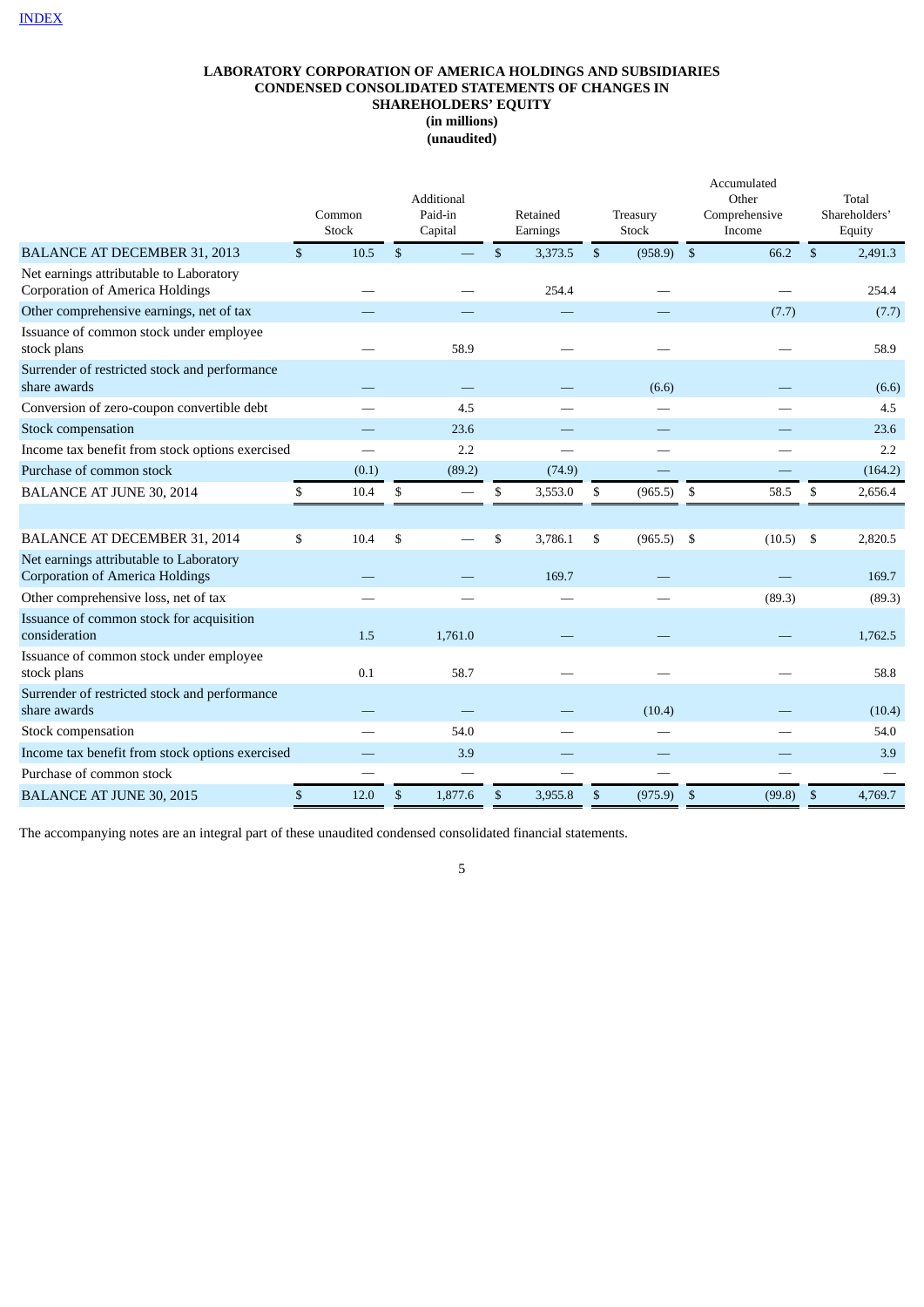## **LABORATORY CORPORATION OF AMERICA HOLDINGS AND SUBSIDIARIES CONDENSED CONSOLIDATED STATEMENTS OF CASH FLOWS (in millions) (unaudited)**

|                                                                                     | Six Months Ended June 30, |    |         |
|-------------------------------------------------------------------------------------|---------------------------|----|---------|
|                                                                                     | 2015                      |    | 2014    |
| <b>CASH FLOWS FROM OPERATING ACTIVITIES:</b>                                        |                           |    |         |
| Net earnings                                                                        | \$<br>170.3               | \$ | 255.2   |
| Adjustments to reconcile net earnings to net cash provided by operating activities: |                           |    |         |
| Depreciation and amortization                                                       | 223.1                     |    | 123.5   |
| Stock compensation                                                                  | 54.0                      |    | 23.6    |
| Gain on sale of assets                                                              | (0.1)                     |    | (16.2)  |
| Accrued interest on zero-coupon subordinated notes                                  | 1.0                       |    | 1.1     |
| Earnings in excess of distributions from equity method investments                  | (2.6)                     |    | (3.2)   |
| Asset impairment                                                                    | 14.8                      |    |         |
| Deferred income taxes                                                               | (4.9)                     |    | (1.1)   |
| Change in assets and liabilities (net of effects of acquisitions):                  |                           |    |         |
| Increase in accounts receivable (net)                                               | (53.8)                    |    | (48.0)  |
| Increase in unbilled services                                                       | (24.7)                    |    |         |
| Decrease in inventories                                                             | 9.5                       |    | 3.4     |
| Decrease in prepaid expenses and other                                              | 14.9                      |    | 24.3    |
| Decrease in accounts payable                                                        | (33.8)                    |    | (25.7)  |
| Increase in unearned revenue                                                        | 2.6                       |    |         |
| (Decrease) increase in accrued expenses and other                                   | (60.5)                    |    | 12.8    |
| Net cash provided by operating activities                                           | 309.8                     |    | 349.7   |
| <b>CASH FLOWS FROM INVESTING ACTIVITIES:</b>                                        |                           |    |         |
| Capital expenditures                                                                | (102.9)                   |    | (104.6) |
| Proceeds from sale of assets                                                        | 0.5                       |    | 0.3     |
| Proceeds from sale of investment                                                    | 8.0                       |    | 31.3    |
| Investments in equity affiliates                                                    | (4.8)                     |    | (8.5)   |
| Acquisition of businesses, net of cash acquired                                     | (3,684.4)                 |    | (65.7)  |
| Net cash used for investing activities                                              | (3,783.6)                 |    | (147.2) |
| <b>CASH FLOWS FROM FINANCING ACTIVITIES:</b>                                        |                           |    |         |
| Proceeds from senior note offerings                                                 | 2,900.0                   |    |         |
| Proceeds from term loan                                                             | 1,000.0                   |    |         |
| Payments on term loan                                                               | (160.0)                   |    |         |
| Proceeds from revolving credit facilities                                           | 60.0                      |    |         |
| Payments on revolving credit facilities                                             | (60.0)                    |    |         |
| Proceeds from bridge loan                                                           | 400.0                     |    |         |
| Payments on bridge loan                                                             | (400.0)                   |    |         |
| Payments on senior notes                                                            | (250.0)                   |    |         |
| Payments on zero-coupon subordinated notes                                          |                           |    | (15.9)  |
| Payment of debt issuance costs                                                      | (36.7)                    |    | (0.1)   |
| Noncontrolling interest distributions                                               |                           |    | (0.6)   |
| Deferred payments on acquisitions                                                   | (0.1)                     |    | (3.5)   |
| Payments on long-term lease obligations                                             | (2.2)                     |    | (0.2)   |
| Excess tax benefits from stock based compensation                                   | 3.9                       |    | 2.2     |
| Net proceeds from issuance of stock to employees                                    | 56.0                      |    | 58.9    |
| Purchase of common stock                                                            |                           |    | (164.2) |
|                                                                                     | 3,510.9                   |    | (123.4) |
| Net cash provided by (used for) financing activities                                |                           |    |         |
| Effect of exchange rate changes on cash and cash equivalents                        | 1.9                       |    | (3.6)   |
| Net increase in cash and cash equivalents                                           | 39.0                      |    | 75.5    |
| Cash and cash equivalents at beginning of period                                    | 580.0                     |    | 404.0   |
| Cash and cash equivalents at end of period                                          | \$<br>619.0               | \$ | 479.5   |

The accompanying notes are an integral part of these unaudited condensed consolidated financial statements.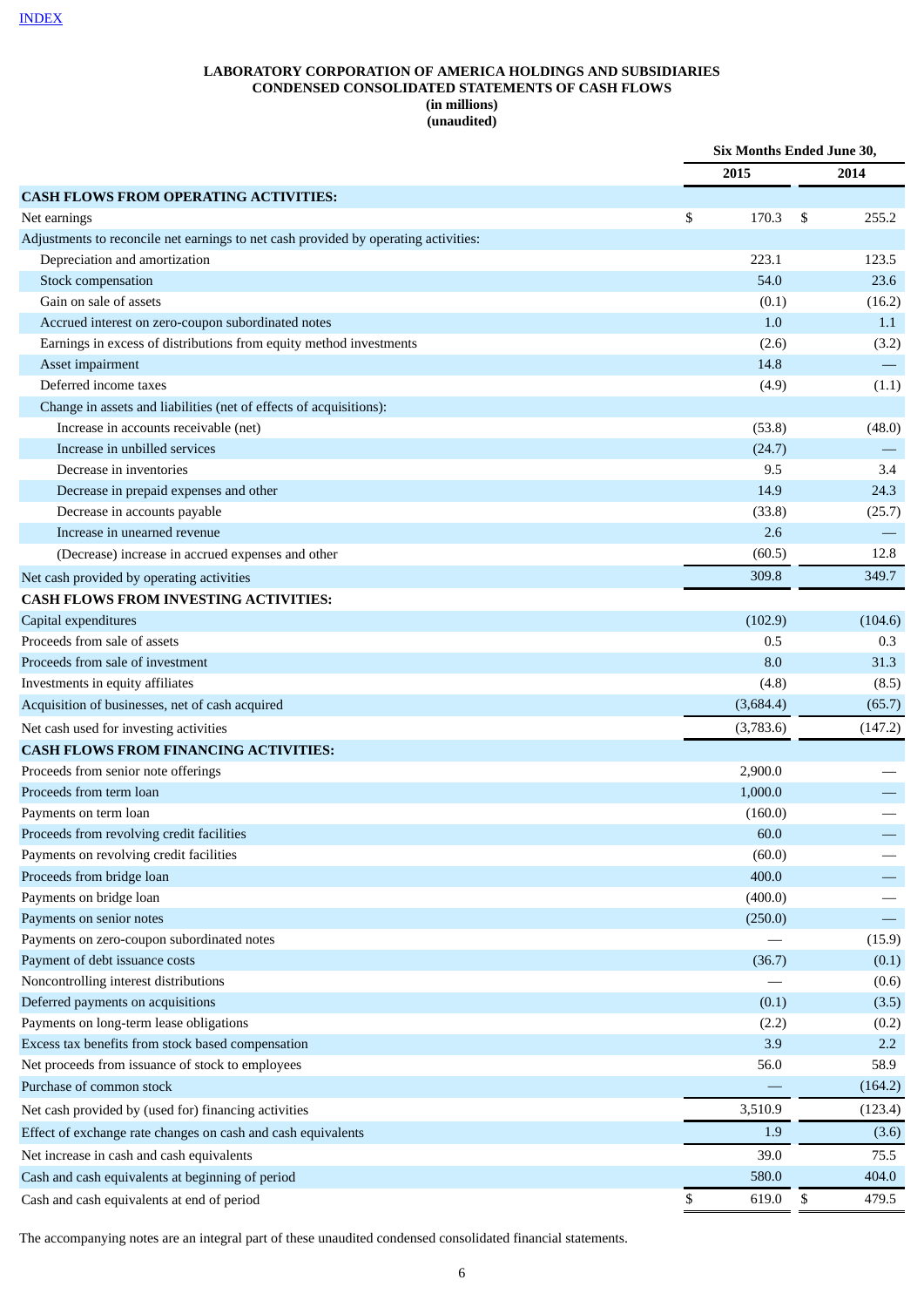#### <span id="page-7-0"></span>**1. BASIS OF FINANCIAL STATEMENT PRESENTATION**

The condensed consolidated financial statements include the accounts of Laboratory Corporation of America Holdings (the "Company") and its majorityowned subsidiaries over which it exercises control. Long-term investments in affiliated companies in which the Company exercises significant influence, but which it does not control, are accounted for using the equity method. Investments in which the Company does not exercise significant influence (generally, when the Company has an investment of less than 20% and no representation on the investee's board of directors) are accounted for using the cost method. All significant inter-company transactions and accounts have been eliminated. The Company does not have any variable interest entities or special purpose entities whose financial results are not included in the condensed consolidated financial statements.

The financial statements of the Company's foreign subsidiaries are measured using the local currency as the functional currency. Assets and liabilities are translated at exchange rates as of the balance sheet date. Revenues and expenses are translated at average monthly exchange rates prevailing during the period. Resulting translation adjustments are included in "Accumulated other comprehensive income."

The accompanying condensed consolidated financial statements of the Company are unaudited. In the opinion of management, all adjustments necessary for a fair statement of results of operations, cash flows and financial position have been made. Except as otherwise disclosed, all such adjustments are of a normal recurring nature. Interim results are not necessarily indicative of results for a full year. The year-end condensed consolidated balance sheet data was derived from audited financial statements but does not include all disclosures required by generally accepted accounting principles.

Effective as of the first quarter of 2015, the Company changed its operating segments due to a change in its underlying organizational model designed to support the business following the acquisition ("the Acquisition") of Covance Inc. ("Covance") (see Note 14 - Business Segment Information). The LabCorp Diagnostics ("LCD") segment includes operations that offer a broad range of clinical laboratory tests and procedures. The Covance Drug Development ("CDD") segment includes early drug development, central laboratory and clinical trial services. Through CDD, the Company offers its biopharmaceutical clients a full range of drug development services, including the ability to conduct a broad range of preclinical and clinical safety and efficacy studies, and the associated laboratory testing, required by regulatory bodies as part of the development and approval of new medicines.

The condensed consolidated financial statements and notes are presented in accordance with the rules and regulations of the Securities and Exchange Commission and do not contain certain information included in the Company's 2014 Annual Report on Form 10-K. Therefore, the interim statements should be read in conjunction with the consolidated financial statements and notes thereto contained in the Company's Annual Report.

## **Summary of Significant Accounting Policies**

The following information summarizes the significant accounting policies of the Company's CDD segment. The significant accounting policies of the LCD segment, which are largely comprised of the historic operations of the Company prior to the Acquisition, have not changed since 2014 and are described in the Company's 2014 Annual Report on Form 10-K.

## *Revenue Recognition*

CDD recognizes revenue either as services are performed or products are delivered, depending on the nature of the work contracted. Historically, a majority of CDD's net revenues have been earned under contracts that range in duration from a few months to two years, but can extend in duration up to five years or longer. CDD also has committed minimum volume arrangements with certain clients with initial terms that generally range in duration from three to ten years. Underlying these arrangements are individual project contracts for the specific services to be provided. These arrangements enable CDD's clients to secure its services in exchange for which they commit to purchase an annual minimum dollar value of services. Under these types of arrangements, if the annual minimum dollar value of service commitment is not reached, the client is required to pay CDD for the shortfall. Progress towards the achievement of annual minimum dollar value of service commitments is monitored throughout the year. Annual minimum commitment shortfalls are not included in net revenues until the amount has been determined and agreed to by the client.

Service contracts generally take the form of fee-for-service or fixed-price arrangements subject to pricing adjustments based on changes in scope. In cases where performance spans multiple accounting periods, revenue is recognized as services are performed, measured on a proportional-performance basis, generally using output measures that are specific to the service provided. Examples of output measures in early development services include among others the number of slides read, or specimens prepared for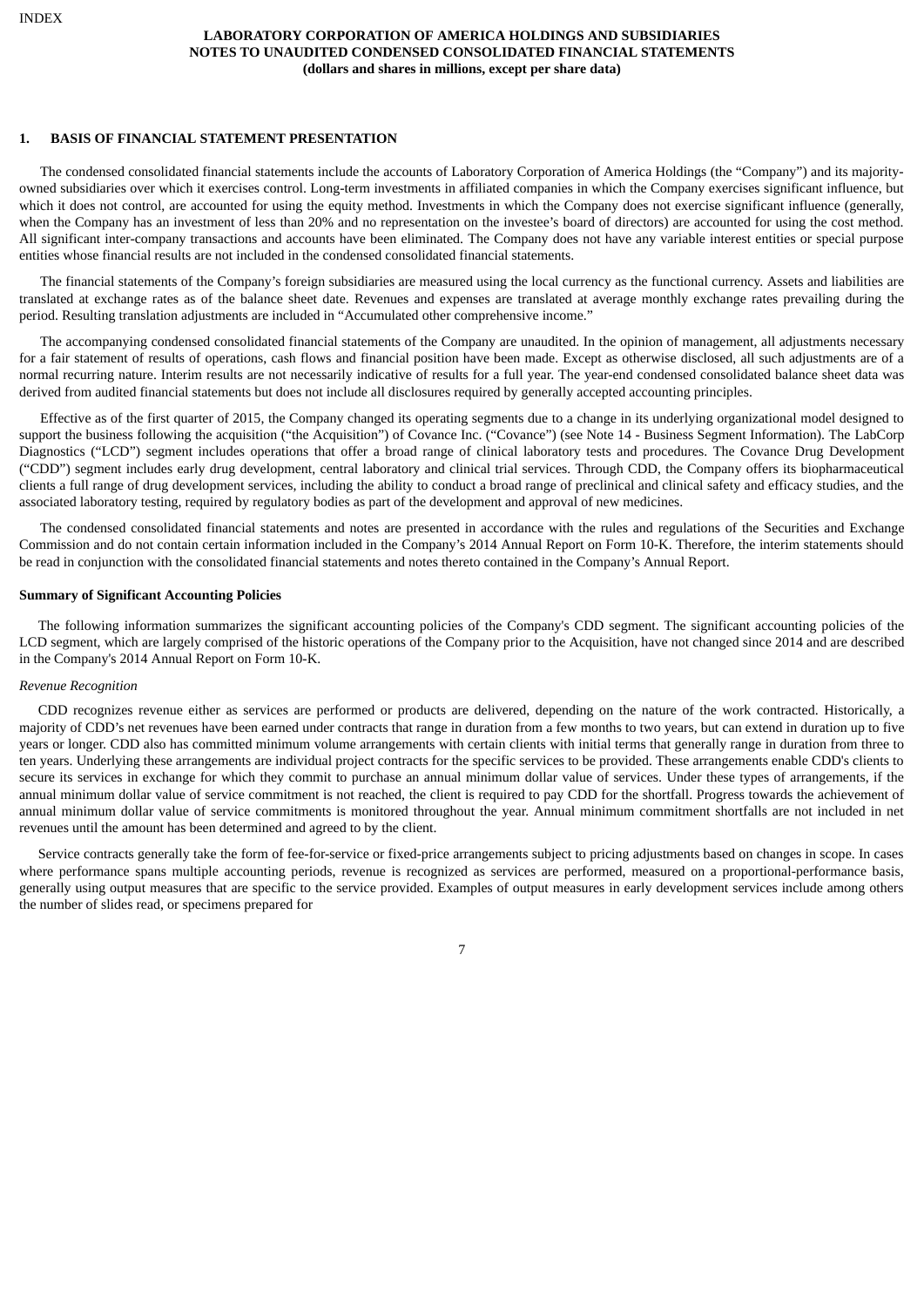preclinical laboratory services, or number of dosings or number of volunteers enrolled for clinical pharmacology. Examples of output measures in the clinical trials services include among others, number of investigators enrolled, number of sites initiated, number of patients enrolled and number of monitoring visits completed. Revenue is determined by dividing the actual units of work completed by the total units of work required under the contract and multiplying that percentage by the total contract value. The total contract value, or total contractual payments, represents the aggregate contracted price for each of the agreed upon services to be provided. CDD does not have any contractual arrangements spanning multiple accounting periods where revenue is recognized on a proportional-performance basis under which the Company has earned more than an immaterial amount of performance-based revenue (i.e., potential additional revenue tied to specific deliverables or performance). Changes in the scope of work are common, especially under long-term contracts, and generally result in a change in contract value. Once the client has agreed to the changes in scope and renegotiated pricing terms, the contract value is amended with revenue recognized as described above. Estimates of costs to complete are made to provide, where appropriate, for losses expected on contracts. Costs are not deferred in anticipation of contracts being awarded, but instead are expensed as incurred.

Billing schedules and payment terms are generally negotiated on a contract-by-contract basis. In some cases, CDD bills the client for the total contract value in progress-based installments as certain non-contingent billing milestones are reached over the contract duration, such as, but not limited to, contract signing, initial dosing, investigator site initiation, patient enrollment or database lock. The term "billing milestone" relates only to a billing trigger in a contract whereby amounts become billable and payable in accordance with a negotiated predetermined billing schedule throughout the term of a project. These billing milestones are not performance-based (i.e., there is no potential additional consideration tied to specific deliverables or performance). In other cases, billing and payment terms are tied to the passage of time (e.g., monthly billings). In either case, the total contract value and aggregate amounts billed to the client would be the same at the end of the project. While CDD attempts to negotiate terms that provide for billing and payment of services prior or within close proximity to the provision of services, this is not always possible, and there are fluctuations in the levels of unbilled services and unearned revenue from period to period. While a project is ongoing, cash payments are not necessarily representative of aggregate revenue earned at any particular point in time, as revenues are recognized when services are provided, while amounts billed and paid are in accordance with the negotiated billing and payment terms.

In some cases, payments received are in excess of revenue recognized. For example, a contract invoicing schedule may provide for an upfront payment of 10% of the full contract value upon contract signing, but at the time of signing performance of services has not yet begun. Payments received in advance of services being provided are deferred as unearned revenue on the balance sheet. As the contracted services are subsequently performed and the associated revenue is recognized, the unearned revenue balance is reduced by the amount of revenue recognized during the period.

In other cases, services may be provided and revenue recognized before the client is invoiced. In these cases, revenue recognized will exceed amounts billed, and the difference, representing an unbilled receivable, is recorded for the amount that is currently unbillable to the customer pursuant to contractual terms. Once the client is invoiced, the unbilled services are reduced for the amount billed, and a corresponding account receivable is recorded. All unbilled services are billable to customers within one year from the respective balance sheet date.

Most contracts are terminable with or without cause by the client, either immediately or upon notice. These contracts often require payment to CDD of expenses to wind down the study or project, fees earned to date and, in some cases, a termination fee or a payment to CDD of some portion of the fees or profits that could have been earned by CDD under the contract if it had not been terminated early. Termination fees are included in net revenues when services are performed and realization is assured. In connection with the management of multi-site clinical trials, CDD pays on behalf of its customers fees to investigators, volunteers and certain out-of-pocket costs, for which it is reimbursed at cost, without mark-up or profit. Investigator fees are not reflected in net revenues or expenses where CDD acts in the capacity of an agent on behalf of the pharmaceutical company sponsor, passing through these costs without risk or reward to CDD. All other out-of-pocket costs are included in total revenues and expenses.

#### *Foreign Currencies*

For subsidiaries outside of the United States that operate in a local currency environment, income and expense items are translated to United States dollars at the monthly average rates of exchange prevailing during the period, assets and liabilities are translated at period-end exchange rates and equity accounts are translated at historical exchange rates. Translation adjustments are accumulated in a separate component of shareholders' equity in the consolidated balance sheets and are included in the determination of comprehensive income in the consolidated statements of comprehensive earnings and consolidated statements of changes in shareholders' equity. Transaction gains and losses are included in the determination of net income in the consolidated statements of operations.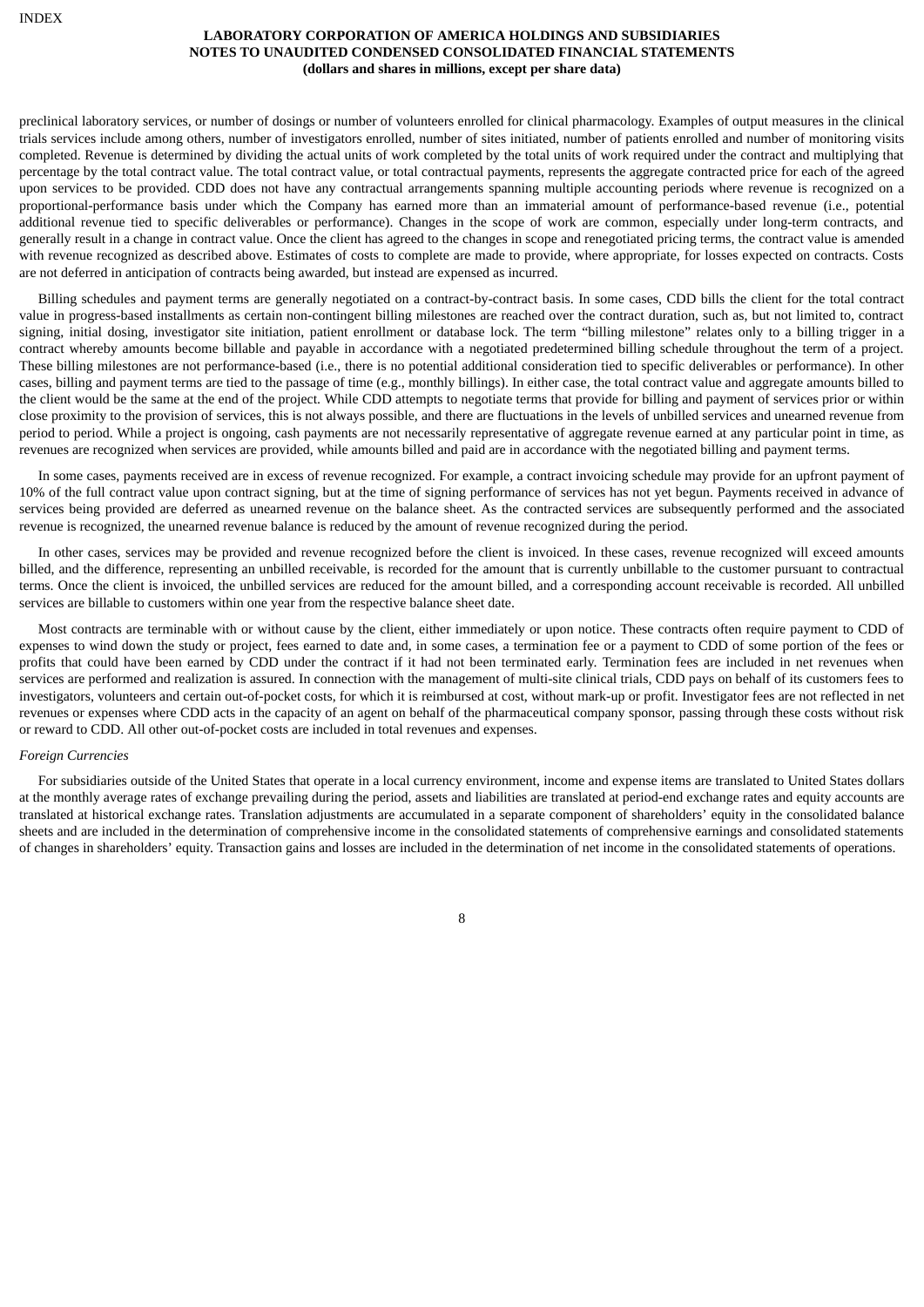#### *Prepaid Expenses and Other*

In connection with the management of multi-site clinical trials, CDD pays on behalf of its customers certain out-of-pocket costs, for which the Company is reimbursed at cost, without mark-up or profit. Amounts receivable from customers in connection with such out-of-pocket pass-through costs are included in prepaid expenses and other in the accompanying consolidated balance sheets and totaled \$87.3 at June 30, 2015.

#### *Reimbursable Out-of-Pocket Expenses*

CDD pays on behalf of its customers certain out-of-pocket costs for which the Company is reimbursed at cost, without mark-up or profit. Out-of-pocket costs paid by CDD are reflected in operating expenses, while the reimbursements received are reflected in revenues in the consolidated statements of operations. CDD excludes from revenue and expense in the consolidated statements of operations fees paid to investigators and the associated reimbursement because CDD acts as an agent on behalf of the pharmaceutical company sponsors with regard to investigator payments.

#### *Cost of Revenue*

Cost of revenue includes direct labor and related benefit charges, other direct costs, shipping and handling fees, and an allocation of facility charges and information technology costs. Selling, general and administrative expenses consist primarily of administrative payroll and related benefit charges, advertising and promotional expenses, administrative travel and an allocation of facility charges and information technology costs. Cost of advertising is expensed as incurred.

#### **New Accounting Pronouncements**

In April 2014, the FASB issued a new accounting standard on discontinued operations that significantly changes criteria for discontinued operations and disclosures for disposals. Under this new standard, to be a discontinued operation, a component or group of components must represent a strategic shift that has (or will have) a major effect on an entity's operations and financial results. Expanded disclosures for discontinued operations include more details about earnings and balance sheet accounts, total operating and investing cash flows, and cash flows resulting from continuing involvement. The Company has adopted the guidance of this new standard and will apply it prospectively to all new disposals of components and new classifications as held for sale. The adoption of this standard did not have a material impact on the consolidated financial statements.

In May 2014, the FASB issued the converged standard on revenue recognition with the objective of providing a single, comprehensive model for all contracts with customers to improve comparability in the financial statements of companies reporting using International Financial Reporting Standards and U.S. Generally Accepted Accounting Principles. The standard contains principles that an entity must apply to determine the measurement of revenue and timing of when it is recognized. The underlying principle is that an entity must recognize revenue to depict the transfer of goods or services to customers at an amount that the entity expects to be entitled to in exchange for those goods or services. An entity can apply the revenue standard retrospectively to each prior reporting period presented (full retrospective method) or retrospectively with the cumulative effect of initially applying the standard recognized at the date of initial application in retained earnings. As originally issued, the new revenue recognition standard would be effective for the Company beginning January 1, 2017. On July 9, 2015, the FASB approved the proposal to defer the effective date of this standard by one year. The standard will be effective for the Company beginning January 1, 2018, with early adoption permitted for annual periods beginning after December 16, 2016. The Company is currently evaluating the expected impact of the standard.

In August 2014, the FASB issued a new accounting standard that explicitly requires management to assess an entity's ability to continue as a going concern, and to provide related financial statement footnote disclosures in certain circumstances. Under this standard, in connection with each annual and interim period, management must assess whether there is substantial doubt about an entity's ability to continue as a going concern within one year after the financial statements are issued (or available to be issued when applicable). Management shall consider relevant conditions and events that are known and reasonably knowable at such issuance date. Substantial doubt about an entity's ability to continue as a going concern exists if it is probable that the entity will be unable to meet its obligations as they become due within one year after issuance date. Disclosures will be required if conditions or events give rise to substantial doubt. This standard is effective for the Company for the annual period ending after December 15, 2016, with early adoption permitted. The adoption of this standard is not expected to have a material impact on the consolidated financial statements.

In April 2015, the FASB issued an update which requires debt issuance costs to be presented in the balance sheet as a direct deduction from the carrying amount of the associated debt liability, consistent with debt discounts. This standard is effective for the Company beginning January 1, 2016, with early adoption permitted. The new guidance will be applied on a retrospective basis. The adoption of this standard is not expected to have a material impact on the consolidated financial statements.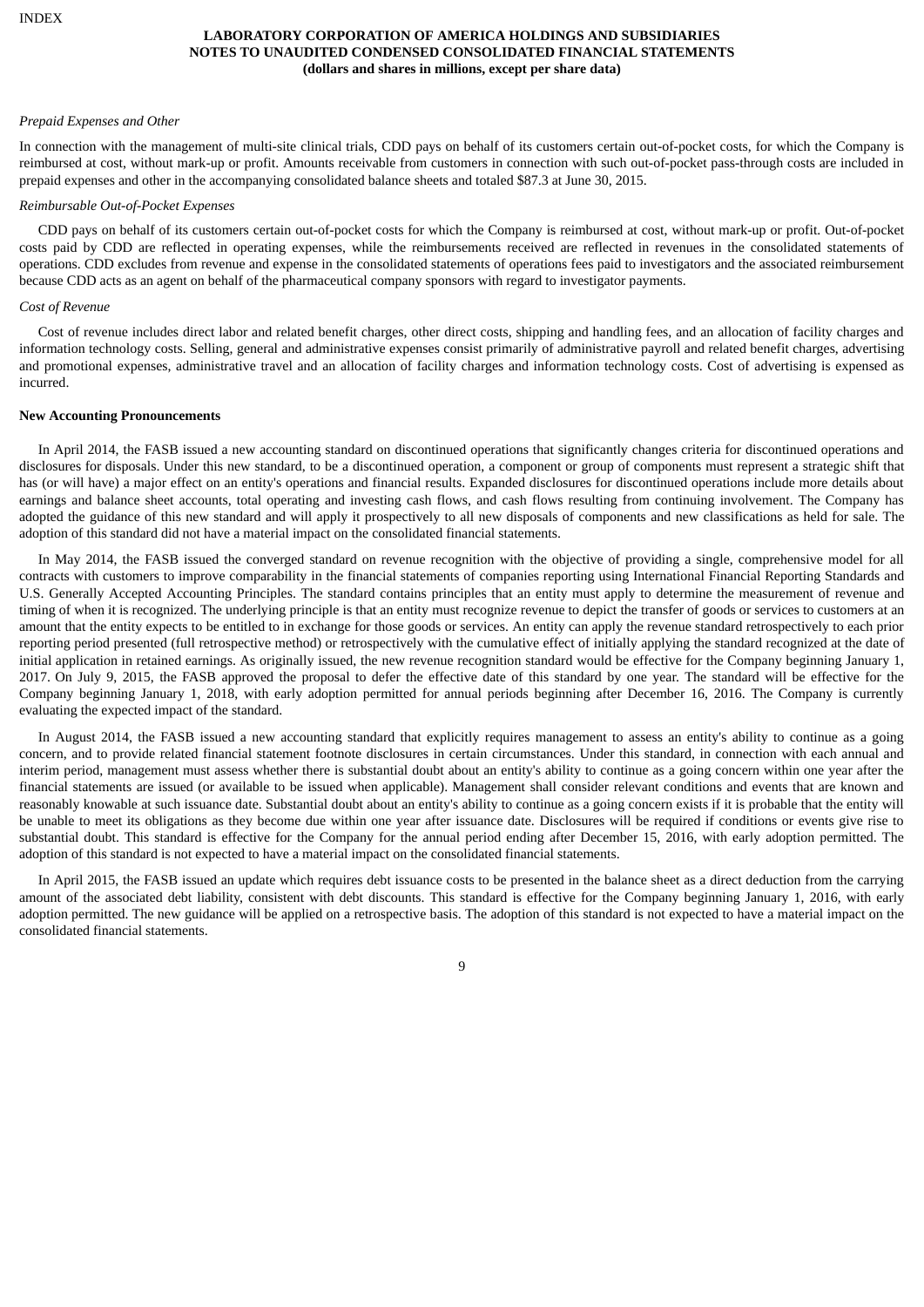In May 2015, the FASB issued a new accounting standard allowing entities to exclude investments measured at new asset value per share under the existing practical expedient from the fair value hierarchy. In addition, when the net asset value practical expedient is not applied to eligible investments, certain other disclosures are no longer required. The standard will be effective for the Company beginning January 1, 2016, with early adoption permitted. The adoption of this standard is not expected to have a material impact on the consolidated financial statements.

## **2. BUSINESS ACQUISITIONS**

On February 19, 2015 (the "Acquisition Date"), the Company completed the Acquisition for \$6,150.7. The Company issued debt and common stock to fund the Acquisition. Covance stockholders received \$75.76 in cash and 0.2686 shares of the Company's common stock for each share of Covance common stock they owned. The Company financed the Acquisition with \$3,900.0 of debt, 15.3 shares of its common stock and \$488.2 of available cash, \$400.0 of which was derived from a bridge term loan credit facility. On January 30, 2015, the Company issued \$2,900.0 in debt securities, consisting of \$500.0 aggregate principal amount of 2.625% Senior Notes due 2020, \$500.0 aggregate principal amount of 3.20% Senior Notes due 2022, \$1,000.0 aggregate principal amount of 3.60% Senior Notes due 2025 and \$900.0 aggregate principal amount of 4.70% Senior Notes due 2045 (together, the "Acquisition Notes"). The Company also entered into a \$1,000.0 term loan facility which was advanced in full on February 19, 2015. The term loan credit facility will mature five years after the closing date of the Acquisition and may be prepaid without penalty.

During the second quarter of 2015, the Company continued to finalize its purchase price allocation during the measurement period and obtained new fair value information related to the assets acquired and liabilities assumed of Covance, including the related lives of acquired assets. The facts and circumstances existed at the date of acquisition and, if known, would have affected the measurement of the amounts recognized at that date. In accordance with ASC 805, *Business Combinations*, measurement period adjustments are not included in current earnings, but recognized as of the date of the acquisition with a corresponding adjustment to goodwill resulting from the change in preliminary amounts. As a result, the Company adjusted the preliminary allocation of the purchase price initially recorded at the Acquisition Date to reflect these measurement period adjustments. While significant progress was made during the second quarter, this allocation is still preliminary and subject to change. The areas of the purchase price that are not yet finalized are primarily related to certain income tax items, intangible assets and residual goodwill. Accordingly, adjustments may be made to the values of the assets acquired and liabilities assumed as additional information is obtained about the facts and circumstances that existed at the valuation date. The final valuation associated with the Acquisition is expected to be completed later in 2015.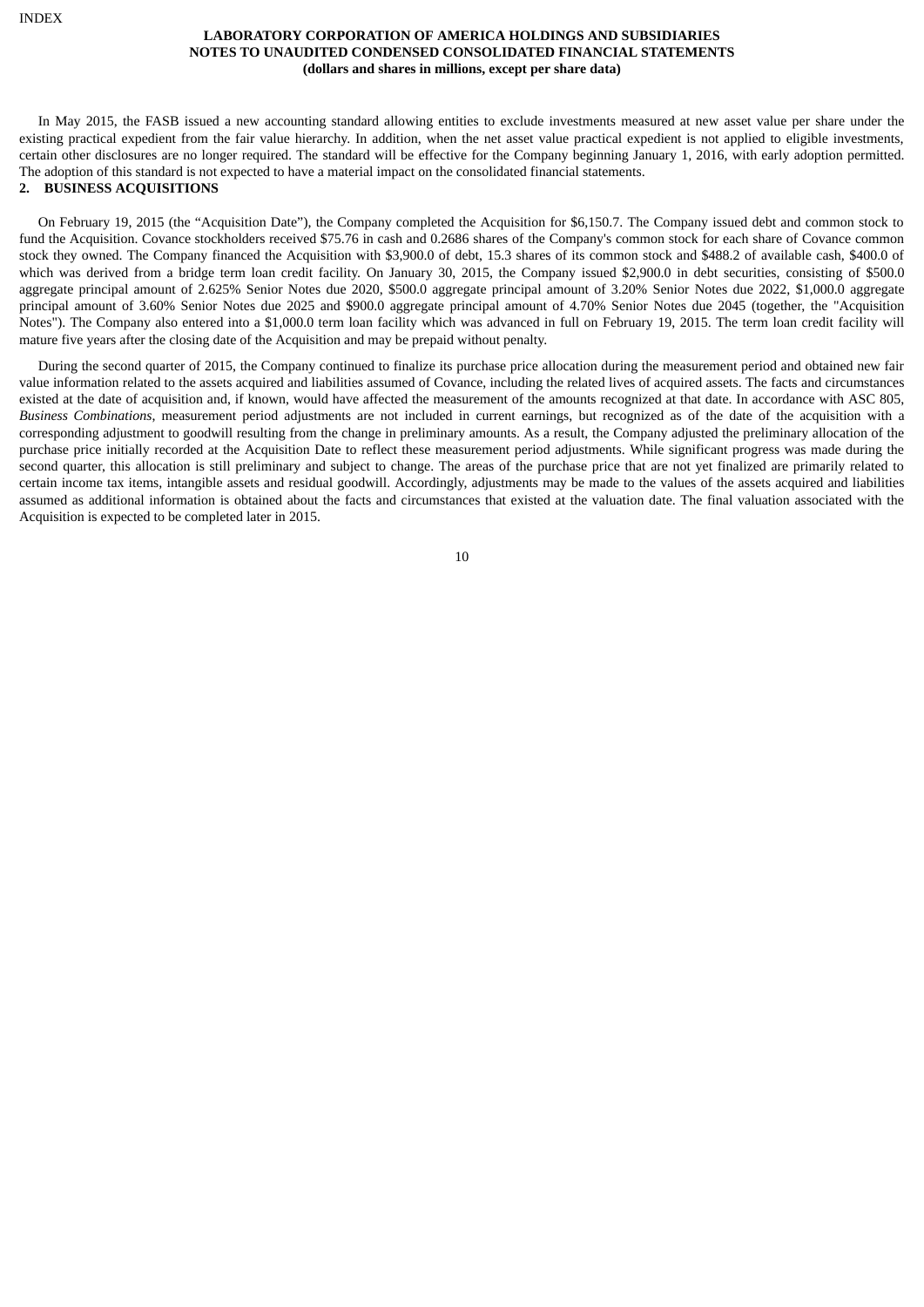| <b>Consideration Transferred</b> |         |
|----------------------------------|---------|
| Cash consideration               | 4.388.2 |
| Stock consideration              | 1,762.5 |
|                                  | 6.150.7 |

|                               | <b>Preliminary February 19,</b><br>2015 | <b>Measurement Period</b><br><b>Adjustments</b> | <b>Adjusted February 19,</b><br>2015 |
|-------------------------------|-----------------------------------------|-------------------------------------------------|--------------------------------------|
| <b>Net Assets Acquired</b>    |                                         |                                                 |                                      |
| Cash and cash equivalents     | \$<br>780.8                             | \$                                              | \$<br>780.8                          |
| Accounts receivable           | 334.8                                   |                                                 | 334.8                                |
| <b>Unbilled services</b>      | 138.7                                   |                                                 | 138.7                                |
| <b>Inventories</b>            | 51.9                                    |                                                 | 51.9                                 |
| Prepaid expenses and other    | 261.4                                   | 45.5                                            | 306.9                                |
| Deferred income taxes         | 34.4                                    |                                                 | 34.4                                 |
| Property, plant and equipment | 844.2                                   | 219.7                                           | 1,063.9                              |
| Goodwill                      | 3,176.1                                 | (200.4)                                         | 2,975.7                              |
| <b>Customer relationships</b> | 1,917.2                                 | (5.0)                                           | 1,912.2                              |
| Trade names and trademarks    | 289.4                                   | 4.3                                             | 293.7                                |
| Land use right                | 4.9                                     | (4.9)                                           |                                      |
| Technology                    |                                         | 62.2                                            | 62.2                                 |
| <b>Favorable leases</b>       |                                         | 5.5                                             | 5.5                                  |
| Other assets                  | 15.2                                    |                                                 | 15.2                                 |
| Total assets acquired         | 7,849.0                                 | 126.9                                           | 7,975.9                              |
| Accounts payable              | 190.8                                   |                                                 | 190.8                                |
| Accrued expenses and other    | 280.8                                   |                                                 | 280.8                                |
| Unearned revenue              | 168.0                                   |                                                 | 168.0                                |
| Deferred income taxes         | 730.2                                   | 105.5                                           | 835.7                                |
| Senior notes                  | 250.0                                   |                                                 | 250.0                                |
| Other liabilities             | 78.5                                    | 21.4                                            | 99.9                                 |
| Total liabilities acquired    | 1,698.3                                 | 126.9                                           | 1,825.2                              |
| Net assets acquired           | \$<br>6,150.7                           | \$                                              | \$<br>6,150.7                        |

As noted above, the valuation of acquired intangible assets is preliminary as of June 30, 2015. Similarly, the amortization periods are preliminary until the valuation is finalized. The preliminary amortization periods for intangible assets acquired are 28 years for customer relationships, 15 years for trade names and trademarks, and 8 years for favorable leases. As a result of these measurement period adjustments, depreciation expense for the three months ended March 31, 2015 decreased \$1.9 and amortization expense for the three months ended March 31, 2015 increased \$1.1.

The Acquisition contributed \$620.8 and \$35.8 of revenue and net income, respectively, during the three months ended June 30, 2015 and \$888.0 and \$20.4 of revenue and net income, respectively, during the six months ended June 30, 2015.

## *Unaudited Pro Forma Information*

The Company completed the Acquisition on February 19, 2015. Had the Acquisition been completed as of the beginning of 2014, the Company's pro forma results for 2015 and 2014 would have been as follows:

|                                                                       | Three Months Ended June<br>30, 2014 |         |          | Six Months Ended June 30, |  |         |  |  |
|-----------------------------------------------------------------------|-------------------------------------|---------|----------|---------------------------|--|---------|--|--|
|                                                                       |                                     |         |          | 2015                      |  | 2014    |  |  |
| Total revenues                                                        | S,                                  | 2,203.5 | - \$     | $4,415.5$ \$              |  | 4,300.5 |  |  |
| Operating income                                                      |                                     | 245.2   |          | 571.9                     |  | 323.5   |  |  |
| Net income attributable to Laboratory Corporation of America Holdings |                                     | 127.0   |          | 279.4                     |  | 102.1   |  |  |
| Earnings per share:                                                   |                                     |         |          |                           |  |         |  |  |
| <b>Basic</b>                                                          | S                                   | 1.27    | <b>S</b> | $2.76$ \$                 |  | 1.02    |  |  |
| <b>Diluted</b>                                                        | \$                                  | 1.25    |          | 2.72                      |  | 1.00    |  |  |

The unaudited pro forma results reflect certain adjustments related to past operating performance, acquisition costs and acquisition accounting adjustments, such as increased amortization expense and decreased depreciation expense based on the estimated fair value of assets acquired, the impact of the Company's new financing arrangements, and the related tax effects. The pro forma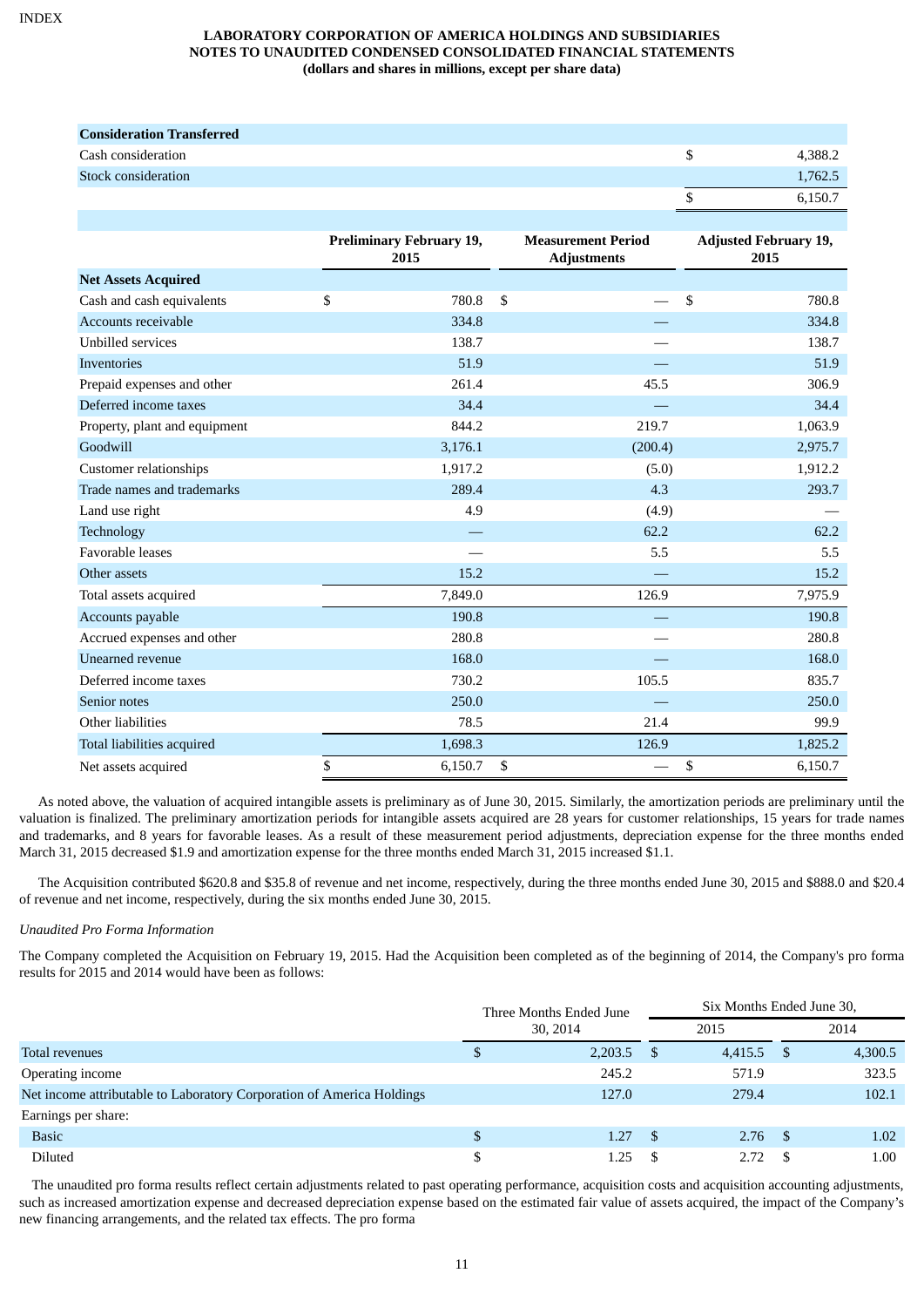results include costs directly attributable to the Acquisition which are not expected to have a continuing impact on the combined company, such as transactions costs of \$207.6; comprised of change in control, retention and severance arrangements of \$26.8; acceleration of stock based compensation of \$43.2 and related employer taxes of \$9.4; legal, advisor and success fees of \$75.6; write-off of bridge and other deferred financing fees of \$15.2; and makewhole payments of \$37.4 made in connection with the prepayment of Covance's existing private placement debt, all of which are included in the pro forma results of operations for the three and six months ended June 30, 2014. The pro forma results do not include any anticipated synergies which may be achievable subsequent to the Acquisition. To produce the unaudited pro forma financial information, the Company adjusted Covance's assets and liabilities to their estimated fair value based on a preliminary valuation as of the Acquisition Date. As noted previously, the Company is finalizing elements of the purchase price allocation during the measurement period, including certain elements of the valuation work necessary to arrive at the final estimates of the fair value of the Covance assets acquired and the liabilities assumed. These pro forma results of operations have been prepared for comparative purposes only, and they do not purport to be indicative of the results of operations that actually would have resulted had the Acquisition occurred on the date indicated or that may result in the future.

During the six months ended June 30, 2015, the Company also acquired various laboratories and related assets for approximately \$77.0 in cash (net of cash acquired). The majority of these were acquired in the second quarter of 2015. The purchase consideration for these acquisitions has been allocated to the estimated fair market value of the net assets acquired, including approximately \$18.5 in identifiable intangible assets (primarily customer relationships and non-compete agreements) and a residual amount of goodwill of approximately \$56.7. These acquisitions were made primarily to extend the Company's geographic reach in important market areas and/or enhance the Company's scientific differentiation and esoteric testing capabilities. The Company's results would not have been materially different from its pro forma results had the Company's other 2015 acquisitions occurred at the beginning of 2014.

## **3. EARNINGS PER SHARE**

Basic earnings per share is computed by dividing net earnings attributable to Laboratory Corporation of America Holdings by the weighted average number of common shares outstanding. Diluted earnings per share is computed by dividing net earnings including the impact of dilutive adjustments by the weighted average number of common shares outstanding plus potentially dilutive shares, as if they had been issued at the earlier of the date of issuance or the beginning of the period presented. Potentially dilutive common shares result primarily from the Company's outstanding stock options, restricted stock awards, restricted stock units, performance share awards, and shares issuable upon conversion of zero-coupon subordinated notes.

|                                                                                                                                                     |             |                                  |             | Three Months Ended June 30, |      |                        | Six Months Ended June 30, |      |                                  |              |               |                        |  |  |  |
|-----------------------------------------------------------------------------------------------------------------------------------------------------|-------------|----------------------------------|-------------|-----------------------------|------|------------------------|---------------------------|------|----------------------------------|--------------|---------------|------------------------|--|--|--|
|                                                                                                                                                     |             | 2015                             |             | 2014                        |      |                        |                           | 2015 |                                  |              | 2014          |                        |  |  |  |
| Income                                                                                                                                              |             | Per<br>Share<br>Shares<br>Amount |             | <b>Shares</b><br>Income     |      | Per<br>Share<br>Amount | Earnings                  |      | Per<br>Share<br>Shares<br>Amount |              | <b>Shares</b> | Per<br>Share<br>Amount |  |  |  |
| Basic earnings per share:                                                                                                                           |             |                                  |             |                             |      |                        |                           |      |                                  |              |               |                        |  |  |  |
| Net earnings                                                                                                                                        | \$<br>168.4 | 100.7                            | 1.67<br>\$  | \$<br>141.3                 | 84.7 | 1.67                   | 169.7<br>\$.              | 96.3 | 1.76                             | \$.<br>254.4 | 84.9          | 3.00<br>\$.            |  |  |  |
| Dilutive effect of<br>employee stock options and<br>awards                                                                                          |             | 1.2                              |             |                             | 1.1  |                        |                           | 1.2  |                                  |              | 1.0           |                        |  |  |  |
| Effect of convertible debt                                                                                                                          |             | 0.6                              |             |                             | 0.5  |                        |                           | 0.6  |                                  |              | 0.5           |                        |  |  |  |
| Diluted earnings per share:                                                                                                                         |             |                                  |             |                             |      |                        |                           |      |                                  |              |               |                        |  |  |  |
| Net earnings including<br>impact of dilutive<br>adjustments                                                                                         | 168.4       | 102.5                            | 1.64<br>\$. | 141.3<br>\$.                | 86.3 | 1.64                   | 169.7                     | 98.1 | 1.73                             | 254.4        | 86.4          | 2.94                   |  |  |  |
| The following table summarizes the potential common shares not included in the computation of diluted earnings per share because their impact would |             |                                  |             |                             |      |                        |                           |      |                                  |              |               |                        |  |  |  |

The following represents a reconciliation of basic earnings per share to diluted earnings per share:

have been antidilutive:

|                      |      |      | Three Months Ended June 30, Six Months Ended June 30, |      |  |  |
|----------------------|------|------|-------------------------------------------------------|------|--|--|
|                      | 2015 | 2014 | 2015                                                  | 2014 |  |  |
| <b>Stock options</b> | U.I  |      | 0.1                                                   | U.I  |  |  |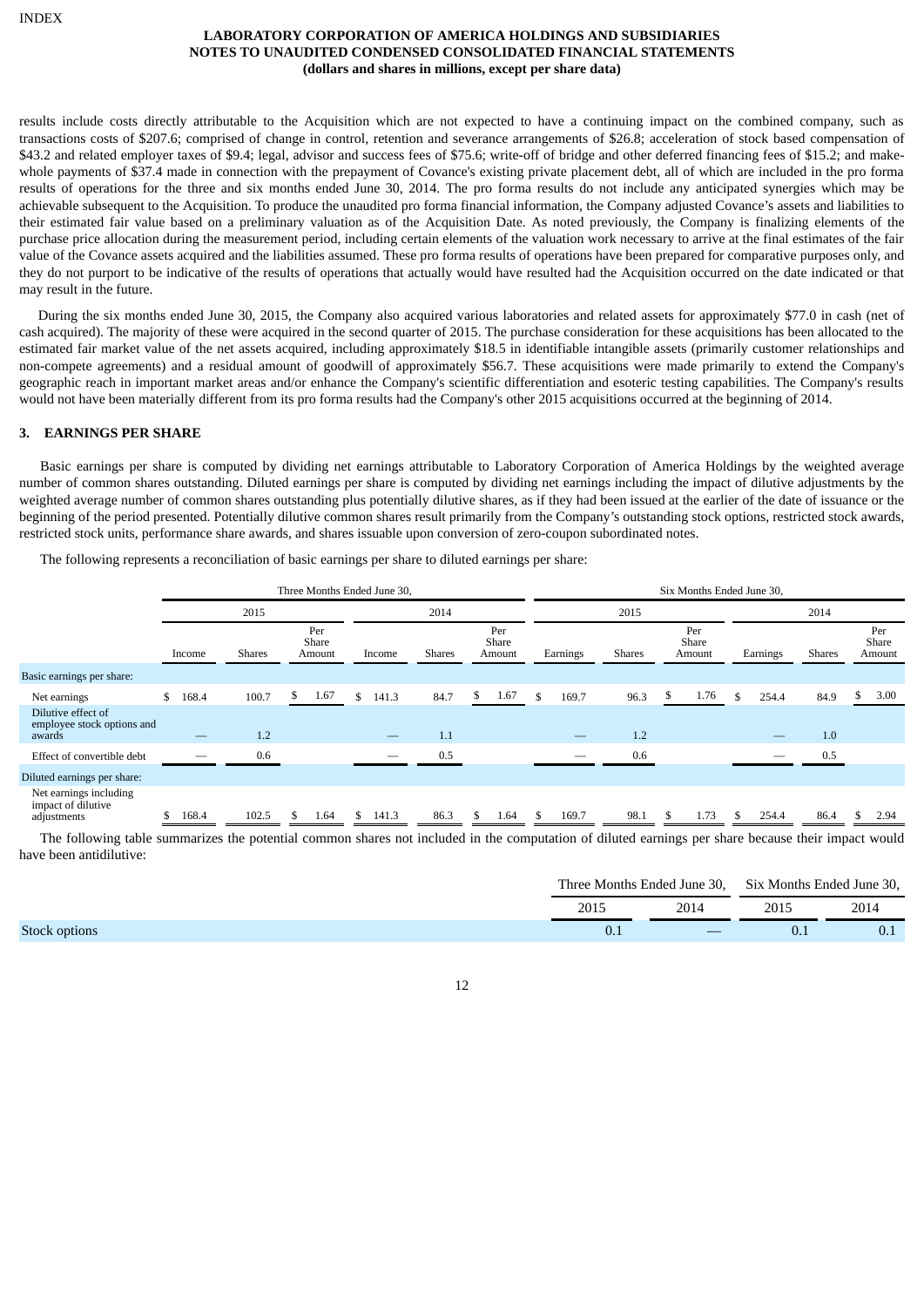#### **4. RESTRUCTURING AND OTHER SPECIAL CHARGES**

During the first six months of 2015, the Company recorded net restructuring and other special charges of \$33.6. The charges were comprised of \$9.5 related to severance and other personnel costs along with \$24.7 in costs associated with facility closures and impairment of certain information technology assets. These charges were offset by the reversal of previously established reserves of \$0.6 in unused facility-related costs.

In addition, during the first six months of 2015, the Company recorded \$11.9 in consulting expenses (recorded in selling, general and administrative expenses) relating to fees incurred as part of Project LaunchPad as well as Covance integration costs. The Company also recorded \$166.0 of deal costs related to the Acquisition, of which \$80.6 is included in selling, general and administrative expenses, \$32.8 is included in cost of revenue, and \$52.6 is included in interest expense.

During the first six months of 2014, the Company recorded net restructuring and other special charges of \$9.6. The charges were comprised of \$5.2 related to severance and other personnel costs along with \$5.1 in costs associated with facility closures and general integration initiatives. These charges were offset by the reversal of previously established reserves of \$0.2 in unused severance and \$0.5 in unused facility-related costs.

In addition, during the second quarter of 2014, the Company recorded \$4.7 in consulting expenses (recorded in selling, general and administrative expenses) relating to fees incurred as part of Project LaunchPad, as well as one-time CFO transition costs.

The following represents the Company's restructuring reserve activities for the period indicated:

|                                           | Severance and Other<br><b>Employee Costs</b> |          | Lease and Other<br><b>Facility Costs</b> |      | Total  |
|-------------------------------------------|----------------------------------------------|----------|------------------------------------------|------|--------|
| Balance as of December 31, 2014           | 0.4                                          | <b>S</b> | 21.7                                     | - \$ | 22.1   |
| Restructuring charges                     | 9.5                                          |          | 24.7                                     |      | 34.2   |
| Reduction of prior restructuring accruals |                                              |          | (0.6)                                    |      | (0.6)  |
| Cash payments and other adjustments       | (5.1)                                        |          | (18.7)                                   |      | (23.8) |
| Balance as of June 30, 2015               | 4.8                                          | - \$     | 27.1                                     |      | 31.9   |
| Current                                   |                                              |          |                                          | C    | 12.2   |
| Non-current                               |                                              |          |                                          |      | 19.7   |
|                                           |                                              |          |                                          |      | 31.9   |

#### **5. GOODWILL AND INTANGIBLE ASSETS**

As of June 30, 2015, the Company has recorded goodwill of \$6,136.6, which includes a preliminary goodwill balance of \$2,975.7 related to the Acquisition. Effective in the first quarter of 2015, the Company changed its operating segments due to a change in its underlying organizational model designed to support the business following the Acquisition (see Note 14 - Business Segment Information). The Company did not operate under the realigned operating segment structure prior to the first quarter of 2015. This change in segments resulted in a reassignment of goodwill of approximately \$110.5 among the Company's reportable segments (and reporting units) based on relative fair value. Prior period information has been retrospectively adjusted to reflect this reassignment.

The following is a summary of the Company's goodwill by reportable segment, reflecting the retrospective reassignment as of December 31, 2014:

| <b>LCD</b> |   | 2,988.9 |
|------------|---|---------|
| CDD        |   | 110.5   |
|            | w | 3,099.4 |

The changes in the carrying amount of goodwill for the three month period ended June 30, 2015 and for the year ended December 31, 2014 are as follows:

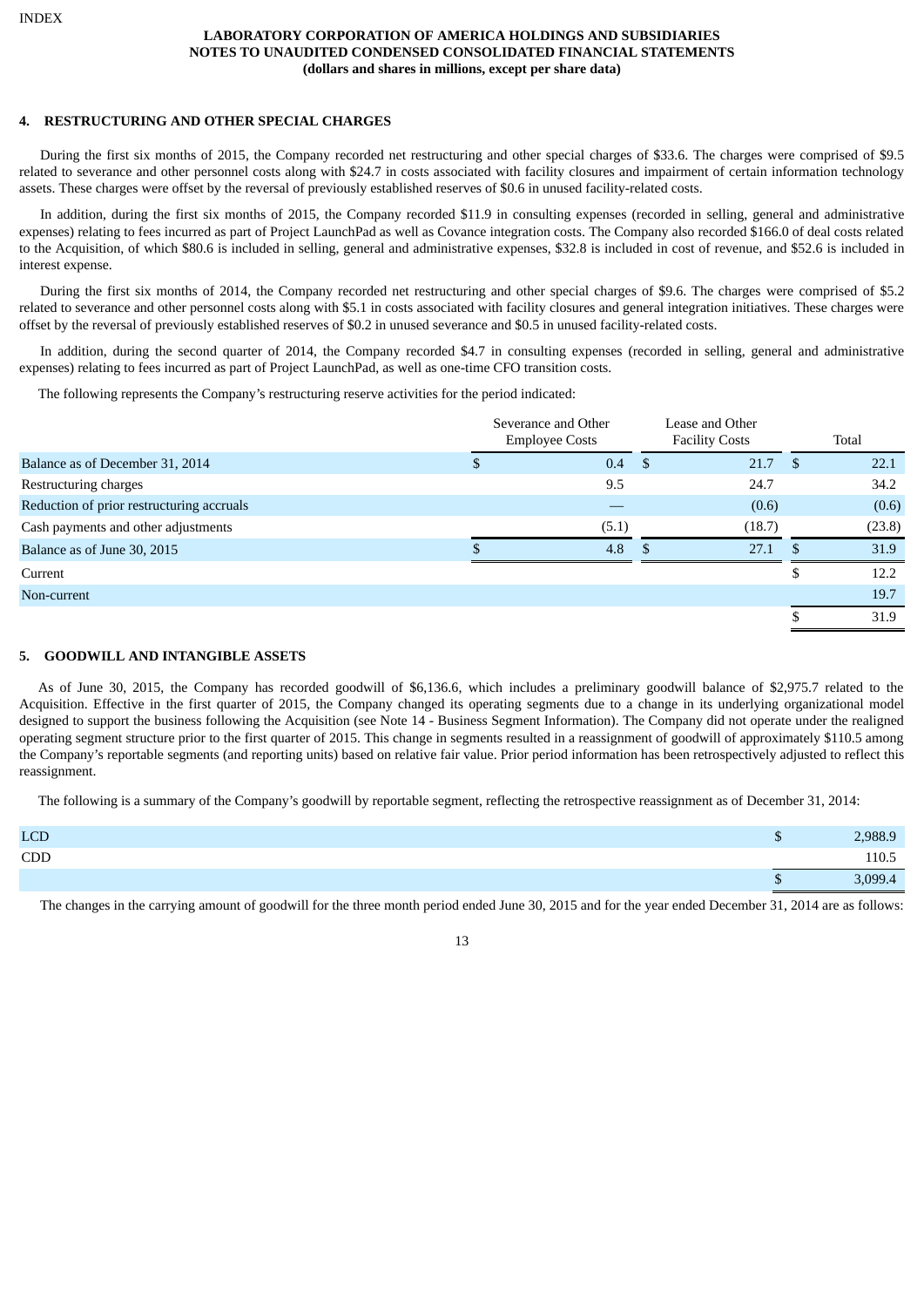|                                                                 |       |                  | <b>LCD</b> |                      |  | CDD              |     | Total                |    |                  |    |                      |
|-----------------------------------------------------------------|-------|------------------|------------|----------------------|--|------------------|-----|----------------------|----|------------------|----|----------------------|
|                                                                 |       | June 30,<br>2015 |            | December 31,<br>2014 |  | June 30,<br>2015 |     | December 31,<br>2014 |    | June 30,<br>2015 |    | December 31,<br>2014 |
| Balance as of January 1                                         | \$    | 2,988.9          | S          | 2,912.3              |  | 110.5            | \$. | 110.5                |    | 3.099.4          | -S | 3,022.8              |
| Goodwill acquired during the period                             |       | 65.6             |            | 81.8                 |  | 2.975.7          |     |                      |    | 3,041.3          |    | 81.8                 |
| Foreign<br>impact<br>currency<br>and<br>adjustments to goodwill | other | (4.2)            |            | (5.2)                |  | 0.1              |     |                      |    | (4.1)            |    | (5.2)                |
| Balance at end of period                                        |       | 3,050.3          | S          | 2,988.9              |  | 3,086.3          |     | 110.5                | S. | 6.136.6          | S  | 3,099.4              |

The components of identifiable intangible assets are as follows:

|                                  | June 30, 2015 |                             |                             |         |    |         |                             | December 31, 2014 |                             |              |   |         |  |
|----------------------------------|---------------|-----------------------------|-----------------------------|---------|----|---------|-----------------------------|-------------------|-----------------------------|--------------|---|---------|--|
|                                  |               | Gross<br>Carrying<br>Amount | Accumulated<br>Amortization |         |    | Net     | Gross<br>Carrying<br>Amount |                   | Accumulated<br>Amortization |              |   | Net     |  |
| Customer relationships           | \$            | 3,291.6                     | <sup>\$</sup>               | (665.1) | S. | 2,626.5 | S                           | 1,361.6           | <sup>\$</sup>               | $(606.8)$ \$ |   | 754.8   |  |
| Patents, licenses and technology |               | 184.5                       |                             | (103.2) |    | 81.3    |                             | 125.9             |                             | (95.9)       |   | 30.0    |  |
| Non-compete agreements           |               | 49.2                        |                             | (34.7)  |    | 14.5    |                             | 45.6              |                             | (31.7)       |   | 13.9    |  |
| Trade names                      |               | 428.8                       |                             | (102.9) |    | 325.9   |                             | 133.3             |                             | (91.6)       |   | 41.7    |  |
| Land use right                   |               | 5.5                         |                             | (0.3)   |    | 5.2     |                             |                   |                             |              |   |         |  |
| Canadian licenses                |               | 591.4                       |                             |         |    | 591.4   |                             | 635.4             |                             |              |   | 635.4   |  |
|                                  | \$            | 4,551.0                     | S                           | (906.2) | Ъ  | 3,644.8 | S                           | 2,301.8           |                             | (826.0)      | S | 1,475.8 |  |

Amortization of intangible assets for the three-month and six-month periods ended June 30, 2015 was \$46.6 and \$79.0, respectively; and \$22.0 and \$43.0 for the three-month and six-month periods ended June 30, 2014, respectively. Amortization expense for the net carrying amount of intangible assets is estimated to be \$95.0 for the remainder of fiscal 2015, \$183.0 in fiscal 2016, \$175.9 in fiscal 2017, \$165.2 in fiscal 2018, \$158.4 in fiscal 2019 and \$2,257.7 thereafter.

## **6. DEBT**

Short-term borrowings and the current portion of long-term debt at June 30, 2015 and December 31, 2014 consisted of the following:

|                                                                   | June 30, |                   |
|-------------------------------------------------------------------|----------|-------------------|
|                                                                   | 2015     | December 31, 2014 |
| Zero-coupon convertible subordinated notes                        | 94.9     | 93.9              |
| 5.625% senior notes due 2015                                      | 250.0    | 250.0             |
| 3.125% senior notes due 2016                                      | 325.0    |                   |
| Current portion of capital leases                                 | 4.2      | 3.2               |
| Total short-term borrowings and current portion of long-term debt | 674.1    | 347.1             |

Long-term debt at June 30, 2015 and December 31, 2014 consisted of the following:

|                              | June 30,                 |     |                   |
|------------------------------|--------------------------|-----|-------------------|
|                              | 2015                     |     | December 31, 2014 |
| 3.125% senior notes due 2016 | \$.<br>$\hspace{0.05cm}$ | \$. | 325.0             |
| 2.20% senior notes due 2017  | 500.0                    |     | 500.0             |
| 2.50% senior notes due 2018  | 400.0                    |     | 400.0             |
| 4.625% senior notes due 2020 | 619.2                    |     | 618.5             |
| 2.625% senior notes due 2020 | 500.0                    |     |                   |
| 3.75% senior notes due 2022  | 500.0                    |     | 500.0             |
| 3.20% senior notes due 2022  | 500.0                    |     |                   |
| 4.00% senior notes due 2023  | 300.0                    |     | 300.0             |
| 3.60% senior notes due 2025  | 1,000.0                  |     |                   |
| 4.70% senior notes due 2045  | 900.0                    |     |                   |
| Revolving credit facility    |                          |     |                   |
| Term loan                    | 840.0                    |     |                   |
| <b>Capital leases</b>        | 54.0                     |     | 39.2              |
| Total long-term debt         | \$<br>6,113.2            | -S  | 2,682.7           |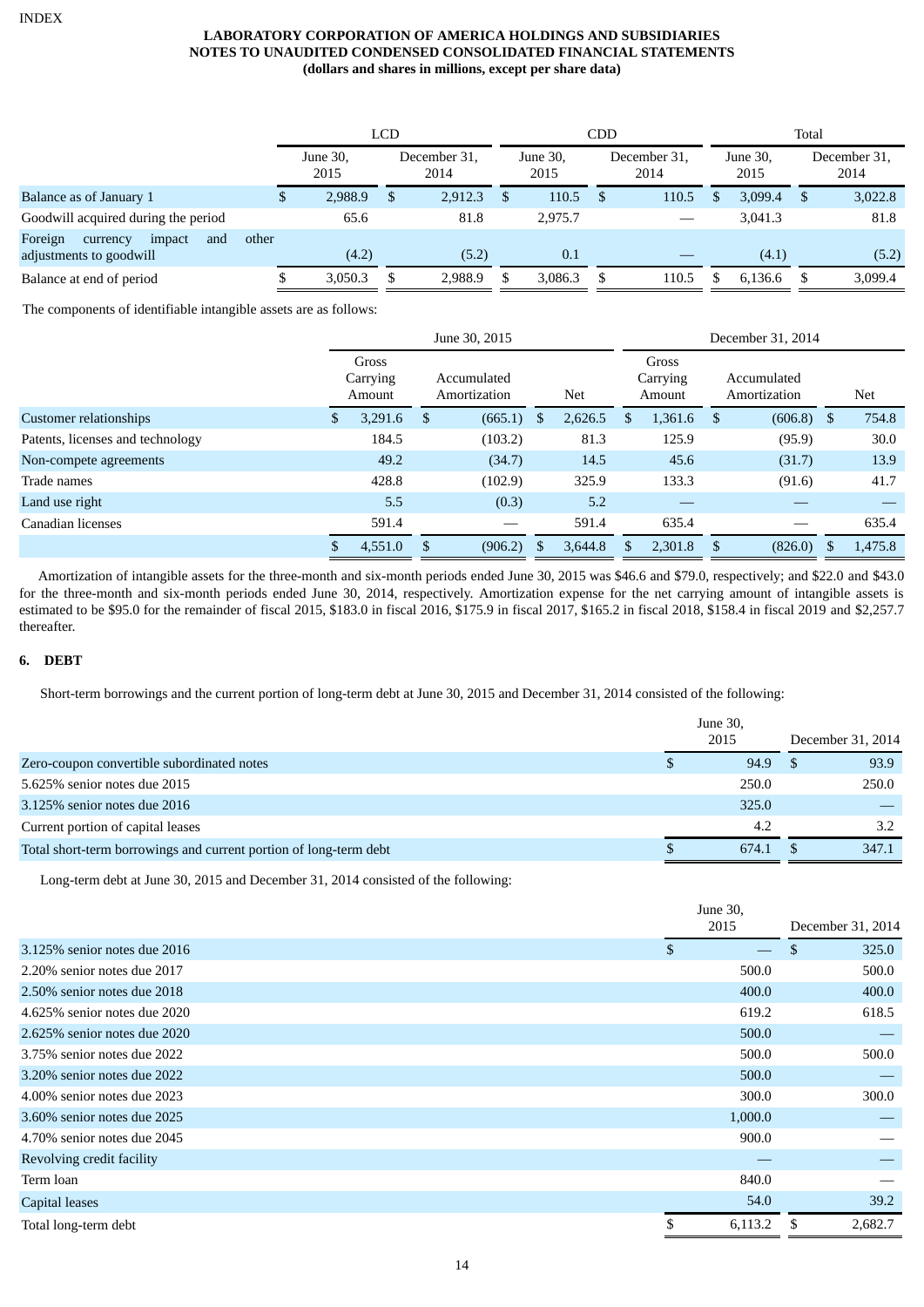#### **Senior Notes**

As a result of the Acquisition, the Company assumed privately placed senior notes in an aggregate principal amount of \$250.0 issued pursuant to a Note Purchase Agreement dated October 2, 2013. On March 5, 2015, due to certain restrictive covenants and unfavorable interest rates, the Company caused Covance to prepay all of the outstanding Senior Notes at 100 percent of the principal amount plus accrued interest, and a total make-whole amount of \$37.4 which was expensed. The Note Purchase Agreement terminated effective March 5, 2015 in connection with the prepayment of the Senior Notes.

During the third quarter of 2013, the Company entered into two fixed-to-variable interest rate swap agreements for its 4.625% senior notes due 2020 with an aggregate notional amount of \$600.0 and variable interest rates based on one-month LIBOR plus 2.298% to hedge against changes in the fair value of a portion of the Company's long-term debt. These derivative financial instruments are accounted for as fair value hedges of the senior notes due 2020. These interest rate swaps are included in other long-term assets and added to the value of the senior notes, with an aggregate fair value of \$19.2 at June 30, 2015.

#### **Zero-Coupon Subordinated Notes**

On March 11, 2015, the Company announced that for the period from March 12, 2015 to September 11, 2015, the zero-coupon subordinated notes will accrue contingent cash interest at a rate of no less than 0.125% of the average market price of a zero-coupon subordinated note for the five trading days ended March 6, 2015, in addition to the continued accrual of the original issue discount.

On July 1, 2015, the Company announced that its zero-coupon subordinated notes may be converted into cash and common stock at the conversion rate of 13.4108 per \$1,000.0. principal amount at maturity of the notes, subject to the terms of the zero-coupon subordinated notes and the Indenture, dated as of October 24, 2006 between the Company and The Bank of New York Mellon, as trustee and the conversion agent. In order to exercise the option to convert all or a portion of the zero-coupon subordinated notes, holders are required to validly surrender their zero-coupon subordinated notes at any time during the calendar quarter beginning July 1, 2015, through the close of business on the last business day of the calendar quarter, which is 5:00 p.m., New York City time, on Wednesday, September 30, 2015. If notices of conversion are received, the Company plans to settle the cash portion of the conversion obligation (i.e. the accreted principal amount of the securities to be converted) with cash on hand and/or borrowings under its revolving credit facility. The remaining amount, if any, will be settled with shares of common stock.

#### **Credit Facilities**

As part of its final financing of the Acquisition, the Company entered into a \$1,000.0 term loan and \$2,900.0 in debt securities consisting of \$500.0 aggregate principal amount of 2.625% Senior Notes due 2020, \$500.0 aggregate principal amount of 3.20% Senior Notes due 2022, \$1,000.0 aggregate principal amount of 3.60% Senior Notes due 2025 and \$900.0 aggregate principal amount of 4.70% Senior Notes due 2045. The term loan credit facility will mature five years after the closing date of the Acquisition and may be prepaid without penalty. The term loan balance at June 30, 2015 was \$840.0.

On December 19, 2014, the Company also entered into an amendment and restatement of its existing senior revolving credit facility, which was originally entered into on December 21, 2011. The senior revolving credit facility consists of a five-year revolving facility in the principal amount of up to \$1,000.0, with the option of increasing the facility by up to an additional \$250.0, subject to the agreement of one or more new or existing lenders to provide such additional amounts and certain other customary conditions. The new revolving credit facility also provides for a subfacility of up to \$100.0 for swing line borrowings and a subfacility of up to \$125.0 for issuances of letters of credit. The new revolving credit facility is permitted to be used for general corporate purposes, including working capital, capital expenditures, funding of share repurchases and certain other payments, and acquisitions and other investments. There was \$0.0 and \$0.0 outstanding on the Company's revolving credit facility at June 30, 2015 and December 31, 2014, respectively.

On February 13, 2015, the Company entered into a 60-day cash bridge term loan credit facility in the principal amount of \$400.0 for the purpose of financing a portion of the cash consideration and the fees and expenses in connection with the Acquisition. The 60-day cash bridge term loan credit facility was entered into on the terms set forth in the bridge facility commitment letter for the \$400.0 60-day cash bridge tranche. The 60-day cash bridge term loan credit facility was advanced in full on February 19, 2015, the date of the Company's completion of the Acquisition. On March 16, 2015, the Company elected to prepay the bridge facility without penalty.

Under the term loan facility and the revolving credit facility, the Company is subject to negative covenants limiting subsidiary indebtedness and certain other covenants typical for investment grade-rated borrowers, and the Company is required to maintain a leverage ratio that declines over time. Prior to the Acquisition closing date, the leverage ratio was required to have been no greater than 3.75 to 1.0 calculated by excluding the \$2,900.0 in Acquisition Notes. From and after the Acquisition closing date,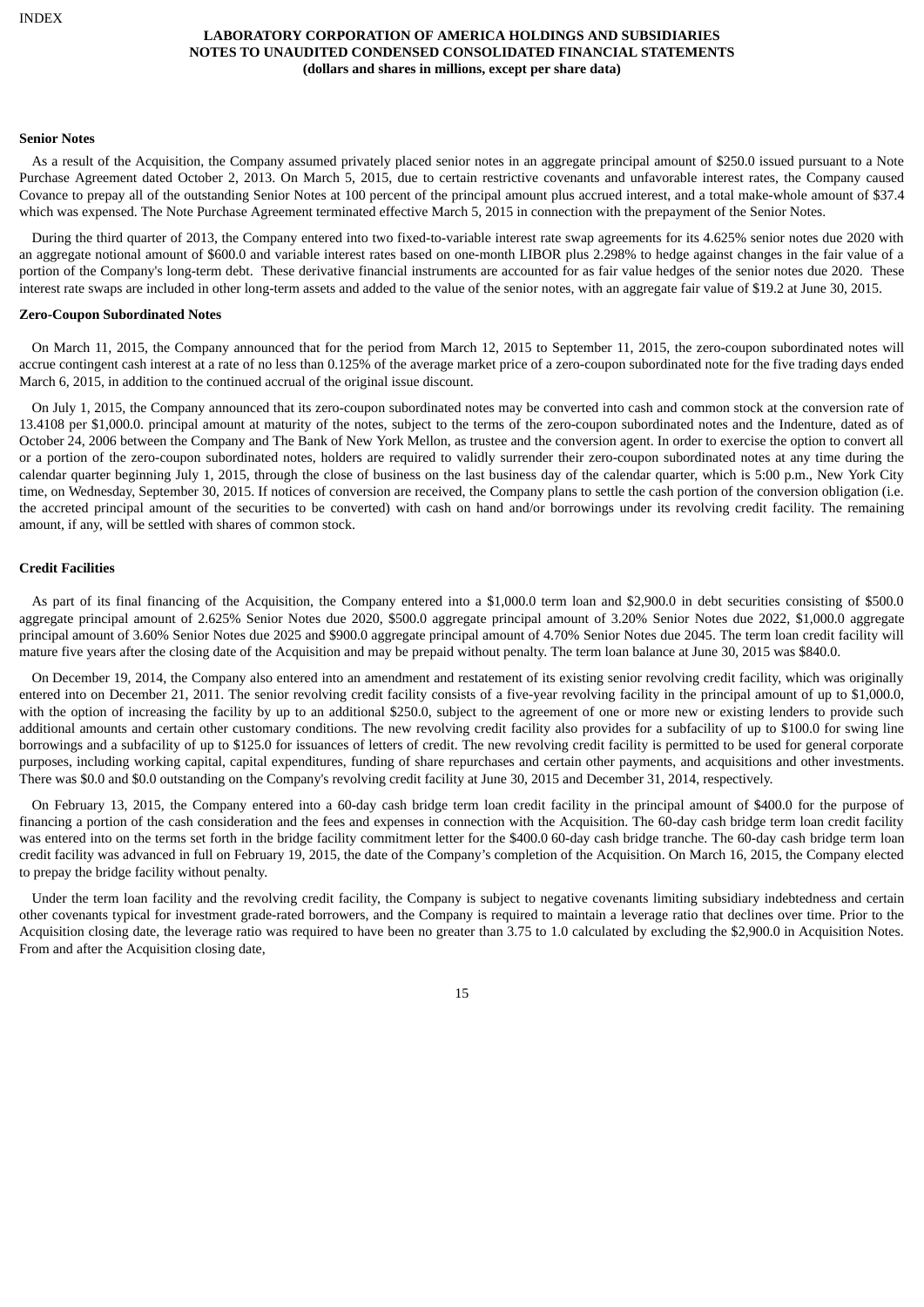the leverage ratio must be no greater than 4.75 to 1.0 with respect to the last day of each of the first four fiscal quarters ending on or after the closing date, 4.25 to 1.0 with respect to the last day of each of the fifth through eighth fiscal quarters ending after the closing date, and 3.75 to 1.0 with respect to the last day of each fiscal quarter ending thereafter. The Company was in compliance with all covenants in the term loan facility and the new revolving credit facility at June 30, 2015. As of June 30, 2015, the ratio of total debt to consolidated last twelve months EBITDA was 4.0 to 1.0.

The term loan credit facility accrues interest at a per annum rate equal to, at the Company's election, either a LIBOR rate plus a margin ranging from 1.125% to 2.00%, or a base rate determined according to a prime rate or federal funds rate plus a margin ranging from 0.125% to 1.00%. Advances under the revolving credit facility will accrue interest at a per annum rate equal to, at the Company's election, either a LIBOR rate plus a margin ranging from 1.00% to 1.60%, or a base rate determined according to a prime rate or federal funds rate plus a margin ranging from 0.00% to 0.60%. Fees are payable on outstanding letters of credit under the new revolving credit facility at a per annum rate equal to the applicable margin for LIBOR loans, and the Company is required to pay a facility fee on the aggregate commitments under the new revolving credit facility, at a per annum rate ranging from 0.125% to 0.40%. The interest margin applicable to the credit facilities, and the facility fee and letter of credit fees payable under the new revolving credit facility, are based on the Company's senior credit ratings as determined by Standard & Poor's and Moody's, which are currently BBB and Baa2, respectively.

As of June 30, 2015, the effective interest rate on the revolving credit facility was 1.29% and the effective interest rate on the term loan was 1.44%.

#### **7. PREFERRED STOCK AND COMMON SHAREHOLDERS' EQUITY**

The Company is authorized to issue up to 265.0 shares of common stock, par value \$0.10 per share. The Company's treasury shares are recorded at aggregate cost. The Company is authorized to issue up to 30.0 shares of preferred stock, par value \$0.10 per share. There were no preferred shares outstanding as of June 30, 2015.

The changes in common shares issued and held in treasury are summarized below:

|                                                         |        | Held in  |             |  |  |
|---------------------------------------------------------|--------|----------|-------------|--|--|
|                                                         | Issued | Treasurv | Outstanding |  |  |
| Common shares at December 31, 2014                      | 107.1  | (22.5)   | 84.6        |  |  |
| Common stock issued in conjunction with the Acquisition | 15.3   |          | 15.3        |  |  |
| Common stock issued under employee stock plans          | 0.9    |          | 0.9         |  |  |
| Common shares at June 30, 2015                          | 123.3  | (22.5)   | 100.8       |  |  |

#### **Share Repurchase Program**

As of June 30, 2015 and December 31, 2014, the Company had outstanding authorization from the Board of Directors to purchase up to \$789.5 of Company common stock based on settled trades as of these respective dates. The repurchase authorization has no expiration date. Following the announcement of the Acquisition, the Company suspended its share repurchases. The Company does not anticipate resuming its share repurchase activity until it approaches its targeted ratio of total debt to consolidated EBITDA of 2.5 to 1.0.

#### **Accumulated Other Comprehensive Earnings**

The components of accumulated other comprehensive earnings are as follows:

|                                                                                                                                 | Foreign<br>Currency<br>Translation<br>Adjustments |             | <b>Net</b><br>Benefit<br>Plan<br>Adjustments | Unrealized Gains and<br>Losses on Available<br>for Sale Securities |       |    | Accumulated<br>Other<br>Comprehensive<br>Earnings |
|---------------------------------------------------------------------------------------------------------------------------------|---------------------------------------------------|-------------|----------------------------------------------|--------------------------------------------------------------------|-------|----|---------------------------------------------------|
| Balance at December 31, 2014                                                                                                    |                                                   | 68.0        | $(78.6)$ \$                                  |                                                                    | 0.1   | -S | (10.5)                                            |
| Other comprehensive earnings before reclassifications                                                                           |                                                   | (130.6)     | 2.2                                          |                                                                    | (0.1) |    | (128.5)                                           |
| Amounts reclassified from accumulated other comprehensive earnings<br>to the Condensed Consolidated Statement of Operations (a) |                                                   |             | (0.8)                                        |                                                                    |       |    | (0.8)                                             |
| Tax effect of adjustments                                                                                                       |                                                   | 40.5        | (0.5)                                        |                                                                    |       |    | 40.0                                              |
| Balance at June 30, 2015                                                                                                        |                                                   | $(22.1)$ \$ | (77.7)                                       | - \$                                                               |       |    | (99.8)                                            |

*(a)* The amortization of prior service cost is included in the computation of net periodic benefit cost. See Note 10 (Pension and Post-retirement Plans) below for additional information regarding the Company's net periodic benefit cost.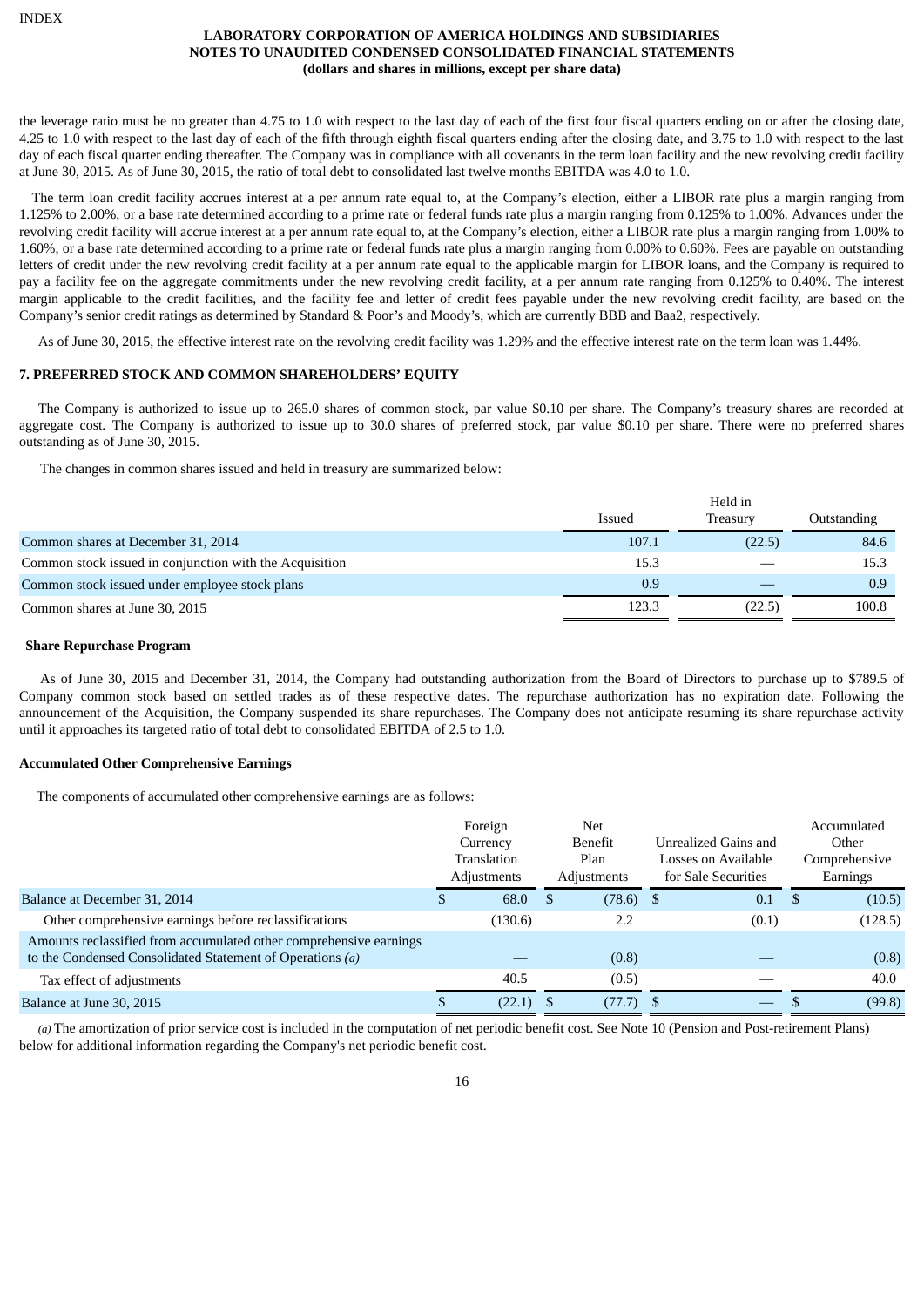#### **8. INCOME TAXES**

The Company does not recognize a tax benefit unless the Company concludes that it is more likely than not that the benefit will be sustained on audit by the taxing authority based solely on the technical merits of the associated tax position. If the recognition threshold is met, the Company recognizes a tax benefit measured at the largest amount of the tax benefit that the Company believes is greater than 50% likely to be realized.

The gross unrecognized income tax benefits were \$28.3 and \$16.7 at June 30, 2015 and December 31, 2014, respectively. Substantially all of the increase relates to matters associated with the Acquisition. It is anticipated that the amount of the unrecognized income tax benefits will change within the next twelve months; however, these changes are not expected to have a significant impact on the results of operations, cash flows or the financial position of the Company.

As of June 30, 2015 and December 31, 2014, \$28.3 and \$16.7, respectively, are the approximate amounts of gross unrecognized income tax benefits that, if recognized, would favorably affect the effective income tax rate in future periods. Substantially all of the increase relates to matters associated with the Acquisition.

The Company recognizes interest and penalties related to unrecognized income tax benefits in income tax expense. Accrued interest and penalties related to uncertain tax positions totaled \$9.4 and \$8.2 as of June 30, 2015 and December 31, 2014, respectively. The transfer of Covance's beginning balances accounted for substantially all of the increase.

The valuation allowance provided as a reserve against certain deferred tax assets is \$16.5 and \$17.1 as of June 30, 2015 and December 31, 2014, respectively.

The Company has substantially concluded all U.S. federal income tax matters for years through 2011. Substantially all material state and local, and foreign income tax matters have been concluded through 2007 and 2003, respectively.

The Company has various state and international income tax examinations ongoing throughout the year. Management believes adequate provisions have been recorded related to all open tax years.

## **9. COMMITMENTS AND CONTINGENCIES**

The Company is involved from time to time in various claims and legal actions, including arbitrations, class actions, and other litigation (including those described in more detail below), arising in the ordinary course of business. Some of these actions involve claims that are substantial in amount. These matters include, but are not limited to, intellectual property disputes, professional liability, employee-related matters, and inquiries, including subpoenas and other civil investigative demands, from governmental agencies and Medicare or Medicaid payers and managed care payers reviewing billing practices or requesting comment on allegations of billing irregularities that are brought to their attention through billing audits or third parties. The Company receives civil investigative demands or other inquiries from various governmental bodies in the ordinary course of its business. Such inquiries can relate to the Company or other health care providers. The Company works cooperatively to respond to appropriate requests for information.

The Company is also named from time to time in suits brought under the *qui tam* provisions of the False Claims Act and comparable state laws. These suits typically allege that the Company has made false statements and/or certifications in connection with claims for payment from federal or state health care programs. The suits may remain under seal (hence, unknown to the Company) for some time while the government decides whether to intervene on behalf of the *qui tam* plaintiff. Such claims are an inevitable part of doing business in the health care field today.

The Company believes that it is in compliance in all material respects with all statutes, regulations and other requirements applicable to its clinical laboratory operations and drug development support services. The health care diagnostics and drug development industries are, however, subject to extensive regulation, and the courts have not interpreted many of the applicable statutes and regulations. There can be no assurance, therefore, that the applicable statutes and regulations will not be interpreted or applied by a prosecutorial, regulatory or judicial authority in a manner that would adversely affect the Company. Potential sanctions for violation of these statutes and regulations include significant fines, the loss of various licenses, certificates and authorizations, and/or exclusion from participation in government programs.

Many of the current claims and legal actions against the Company are in preliminary stages, and many of these cases seek an indeterminate amount of damages. The Company records an aggregate legal reserve, which is determined using actuarial calculations based on historical loss rates and assessment of trends experienced in settlements and defense costs. In accordance with FASB Accounting Standards Codification Topic 450, "Contingencies", the Company establishes reserves for judicial,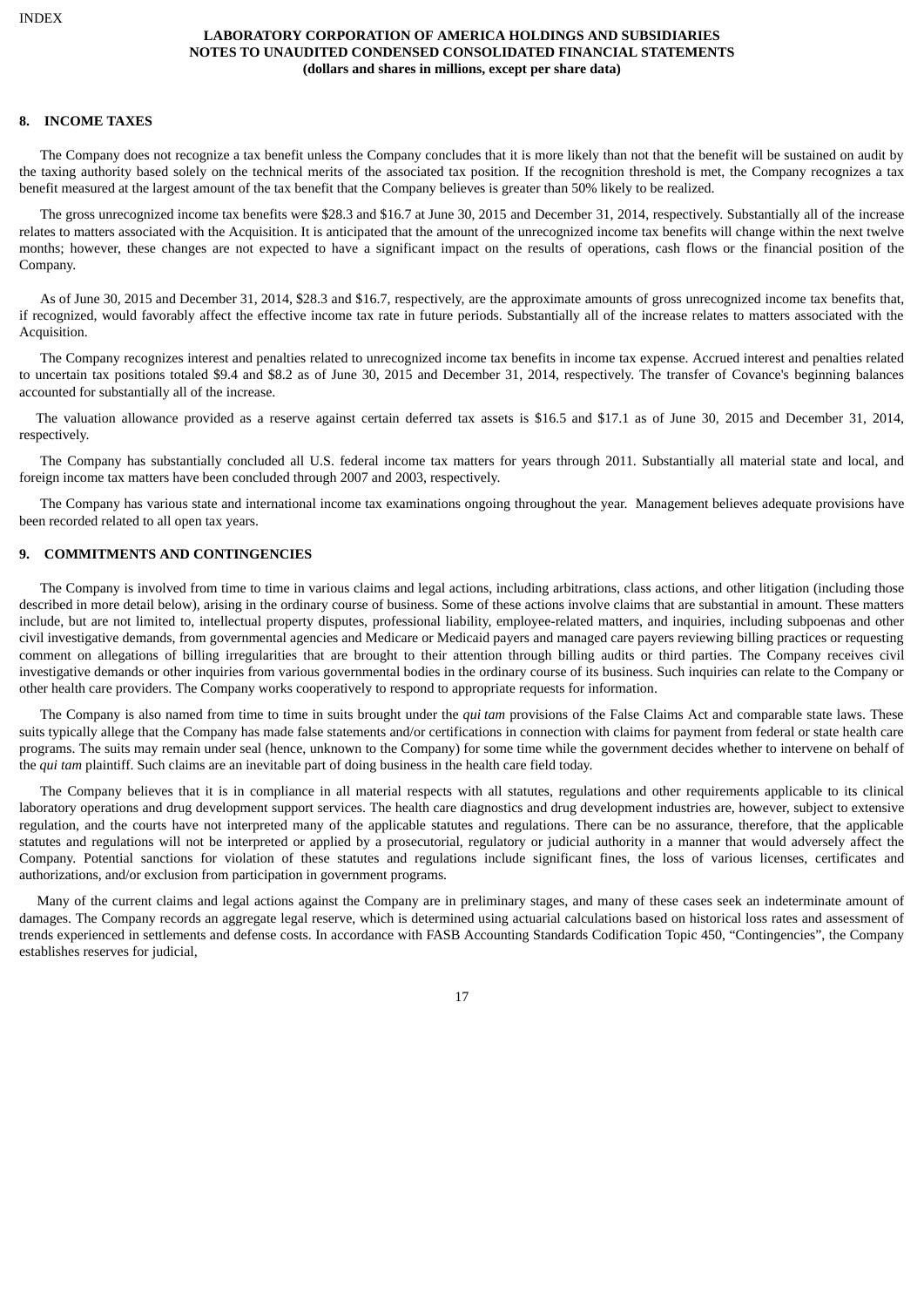regulatory, and arbitration matters outside the aggregate legal reserve if and when those matters present loss contingencies that are both probable and estimable and would exceed the aggregate legal reserve. When loss contingencies are not both probable and estimable, the Company does not establish separate reserves.

The Company is unable to estimate a range of reasonably probable loss for the proceedings described in more detail below in which damages either have not been specified or, in the Company's judgment, are unsupported and/or exaggerated and (i) the proceedings are in early stages; (ii) there is uncertainty as to the outcome of pending appeals or motions; (iii) there are significant factual issues to be resolved; and/or (iv) there are novel legal issues to be presented. For these proceedings, however, the Company does not believe, based on currently available information, that the outcomes will have a material adverse effect on the Company's financial condition, though the outcomes could be material to the Company's operating results for any particular period, depending, in part, upon the operating results for such period.

As reported, the Company reached a settlement in the previously disclosed lawsuit, California ex rel. Hunter Laboratories, LLC et al. v. Quest Diagnostics *Incorporated, et al.* ("Hunter Labs Settlement Agreement"), to avoid the uncertainty and costs associated with prolonged litigation. Pursuant to the executed Hunter Labs Settlement Agreement, the Company recorded a litigation settlement expense of \$34.5 in the second quarter of 2011 (net of a previously recorded reserve of \$15.0) and paid the settlement amount of \$49.5 in the third quarter of 2011. The Company also agreed to certain reporting obligations regarding its pricing for a limited time period and, at the option of the Company in lieu of such reporting obligations, to provide Medi-Cal with a discount from Medi-Cal's otherwise applicable maximum reimbursement rate from November 1, 2011, through October 31, 2012. In June of 2012, the California legislature enacted Assembly Bill No. 1494, Section 9 of which directs the Department of Health Care Services ("DHCS") to establish new reimbursement rates for Medi-Cal clinical laboratory services that will be based on payments made to California clinical laboratories for similar services by other third-party payers. With stakeholder input, DHCS established data elements and a format for laboratories to report payment data from comparable third-party payers. Laboratories reported payment data to DHCS in the summer of 2013. On March 28, 2014, Assembly Bill No. 1124 extended the implementation deadline of new regulations until June 30, 2016. Assembly Bill No. 1494 provides that until the new rates are set through this process, Medi-Cal payments for clinical laboratory services will be reduced (in addition to a 10.0% payment reduction imposed by Assembly Bill No. 97 in 2011) by "up to 10 percent" for tests with dates of service on or after July 1, 2012, with a cap on payments set at 80.0% of the lowest maximum allowance established under the federal Medicare program. In April 2015, the Centers for Medicare and Medicaid Services (CMS) approved a 10% payment reduction under Assembly Bill No. 1494. This cut, which is expected to be retroactive to July 1, 2012 and will continue until CMS approves the new rate methodology, is being implemented beginning in July 2015; the retroactive recoupment process is expected to take approximately six months for implementation. Under the terms of the Hunter Labs Settlement Agreement, the enactment of this California legislation terminates the Company's reporting obligations (or obligation to provide a discount in lieu of reporting) under that agreement. In December 2014, DHCS announced at a stakeholder meeting the results of its analysis of payment data reported by laboratories in 2013 and its proposed rate methodology, on which it solicited stakeholder comments. The Company objected to the proposal by DHCS to exclude from the new rate calculations data on payments from comparable third-party payers exceeding 80.0% of Medicare reimbursement amounts and its proposal to impose the 10.0% payment reduction enacted in Assembly Bill No. 97 after calculation of the new rates. In January of 2015, after receiving stakeholder comments, DHCS instructed laboratories to submit 2014 payment data by March 27, 2015, which DHCS is using (except for data on payment amounts exceeding 80.0% of Medicare reimbursement) to establish new rates. DHCS had intended to make the new rate methodology effective July 1, 2015, but was unable to obtain CMS approval by that date. DHCS is continuing to work with CMS to respond to its inquiries and is awaiting CMS approval of the new rate methodology. Upon approval by CMS, the new rate methodology will be posted on the DHCS website. DHCS intends to apply the 10.0% payment reduction referenced in Assembly Bill No. 97 to the new rates. While the Company continues to dispute this methodology and is seeking a legislative amendment to prevent its implementation, taken together, these changes are not expected to have a material impact on the Company's consolidated revenues or results of operations.

As previously reported, the Company responded to an October 2007 subpoena from the United States Department of Health & Human Services Office of Inspector General's regional office in New York. On August 17, 2011, the Southern District of New York unsealed a False Claims Act lawsuit, *United States* of America ex rel. NPT Associates v. Laboratory Corporation of America Holdings, which alleges that the Company offered UnitedHealthcare kickbacks in the form of discounts in return for Medicare business. The Plaintiff's third amended complaint further alleges that the Company's billing practices violated the false claims acts of fourteen states and the District of Columbia. The lawsuit seeks actual and treble damages and civil penalties for each alleged false claim, as well as recovery of costs, attorney's fees, and legal expenses. Neither the United States government nor any state government has intervened in the lawsuit. The Company's Motion to Dismiss was granted in October 2014. The Company intends to vigorously defend the lawsuit should it proceed further.

In addition, the Company has received various other subpoenas since 2007 related to Medicaid billing. In October 2009, the Company received a subpoena from the State of Michigan Department of Attorney General seeking documents related to its billing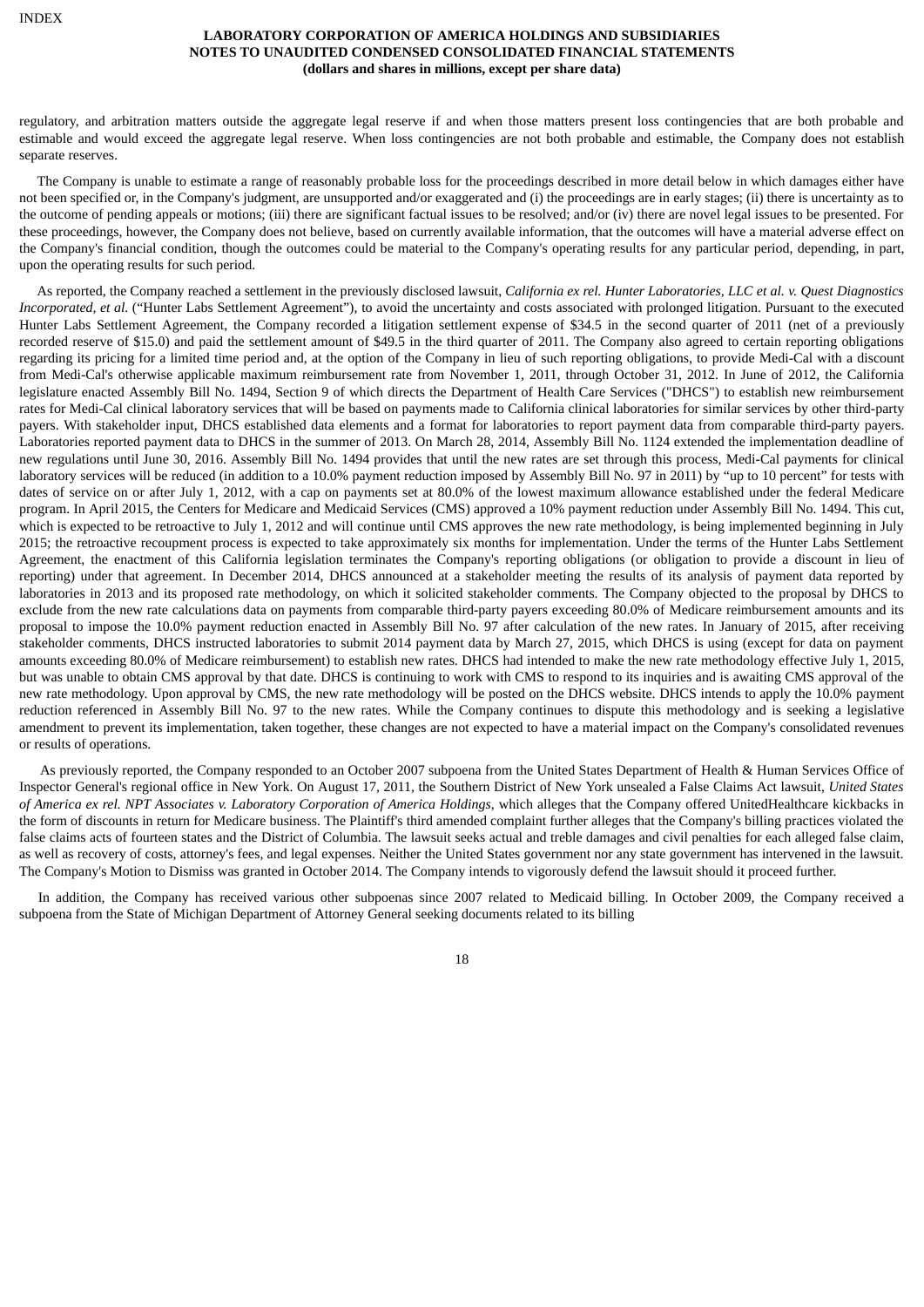to Michigan Medicaid. In June 2010, the Company received a subpoena from the State of Florida Office of the Attorney General requesting documents related to its billing to Florida Medicaid. In October 2013, the Company received a civil investigative demand from the State of Texas Office of the Attorney General requesting documents related to its billing to Texas Medicaid. The Company is cooperating with these requests.

On November 4, 2013, the State of Florida through the Office of the Attorney General filed an Intervention Complaint in a False Claims Act lawsuit, *State* of Florida ex rel. Hunter Laboratories, LLC and Chris Riedel v. Quest Diagnostics Incorporated, et al. in the Circuit Court for the Second Judicial Circuit for Leon County. The complaint, originally filed by a competitor laboratory, alleges that the Company overcharged Florida's Medicaid program. The lawsuit seeks actual and treble damages and civil penalties for each alleged false claim, as well as recovery of costs, attorney's fees, and legal expenses. The Company's Motion to Dismiss was denied in February 2015. The Company will vigorously defend the lawsuit.

On May 2, 2013, the Company was served with a False Claims Act lawsuit, State of Georgia ex rel. Hunter Laboratories, LLC and Chris Riedel v. Quest *Diagnostics Incorporated, et al.*, filed in the State Court of Fulton County, Georgia. The lawsuit, filed by a competitor laboratory, alleges that the Company overcharged Georgia's Medicaid program. The case was removed to the United States District Court for the Northern District of Georgia. The lawsuit seeks actual and treble damages and civil penalties for each alleged false claim, as well as recovery of costs, attorney's fees, and legal expenses. The government filed a notice declining to intervene in the case. On March 14, 2014, the Company's Motion to Dismiss was granted. The Plaintiffs replead their complaint and the Company filed a Motion to Dismiss the First Amended Complaint. In May 2015, the Court dismissed the Plaintiffs' anti-kickback claim and remanded the remaining state law claims to the State Court of Fulton County. In July 2015, the Company filed a Motion to Dismiss these remaining claims. The Company will vigorously defend the lawsuit.

In October 2011, a putative stockholder of the Company made a letter demand through his counsel for inspection of documents related to policies and procedures concerning the Company's Board of Directors' oversight and monitoring of the Company's billing and claim submission process. The letter sought documents prepared for or by the Board regarding allegations from the California ex rel. Hunter Laboratories, LLC et al. v. Quest Diagnostics Incorporated, *et al.*, lawsuit and documents reviewed and relied upon by the Board in connection with the settlement of that lawsuit. The Company responded to the request pursuant to Delaware law.

On November 18, 2011, the Company received a letter from United States Senators Baucus and Grassley requesting information regarding the Company's relationships with its largest managed care customers. The letter requested information about the Company's contracts and financial data regarding its managed care customers. Company representatives met with Senate Finance Committee staff after receiving the request and subsequently produced documents in response. The Company continues to cooperate with the request for information.

On February 27, 2012, the Company was served with a False Claims Act lawsuit, *United States ex rel. Margaret Brown v. Laboratory Corporation of America Holdings and Tri-State Clinical Laboratory Services, LLC*, filed in the United States District Court for the Southern District of Ohio, Western Division. The Company owned 50% of Tri-State Clinical Laboratory Services, LLC, which was dissolved in June of 2011 pursuant to a voluntary petition under Chapter 7 of Title 11 of the United States Code. The lawsuit alleges that the defendants submitted false claims for payment for laboratory testing services performed as a result of financial relationships that violated the federal Stark and Anti-Kickback laws. The lawsuit seeks actual and treble damages and civil penalties for each alleged false claim, as well as recovery of costs, attorney's fees, and legal expenses. The United States government has not intervened in the lawsuit. The parties have reached a settlement in principle, but the Company will vigorously defend the lawsuit if the settlement is not finalized.

On June 7, 2012, the Company was served with a putative class action lawsuit, *Yvonne Jansky v. Laboratory Corporation of America, et al.*, filed in the Superior Court of the State of California, County of San Francisco. The complaint alleges that the Defendants committed unlawful and unfair business practices, and violated various other state laws by changing screening codes to diagnostic codes on laboratory test orders, thereby resulting in customers being responsible for co-payments and other debts. The lawsuit seeks injunctive relief, actual and punitive damages, as well as recovery of attorney's fees, and legal expenses. In June 2015, Plaintiff's Motion for class certification was denied. The Company will vigorously defend the remaining claims in the lawsuit.

On August 24, 2012, the Company was served with a putative class action lawsuit, Sandusky Wellness Center, LLC, et al. v. MEDTOX Scientific, Inc., et *al.*, filed in the United States District Court for the District of Minnesota. The lawsuit alleges that on or about February 21, 2012, the defendants violated the federal Telephone Consumer Protection Act ("TCPA") by sending unsolicited facsimiles to Plaintiff and more than 39 other recipients without the recipients' prior express permission or invitation. The lawsuit seeks the greater of actual damages or the sum of \$0.0005 for each violation, subject to trebling under the TCPA, and injunctive relief. In September 2014, Plaintiff's Motion for class certification was denied. In January of 2015, the Company's Motion for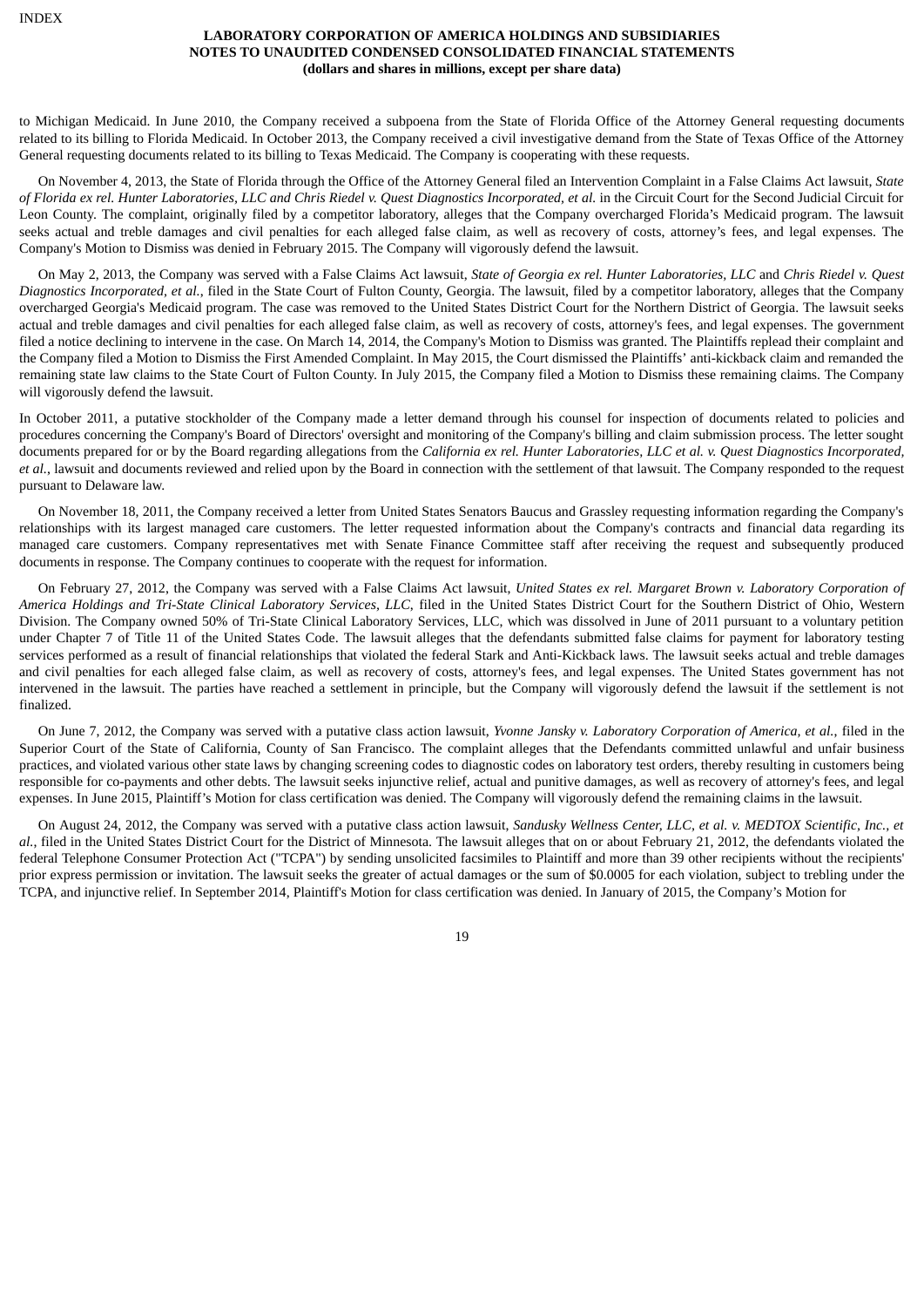Summary Judgment on the remaining individual claim was granted. Plaintiff has filed a notice of appeal. The Company will vigorously defend the lawsuit.

The Company was a defendant in two separate putative class action lawsuits, *Christine Bohlander v. Laboratory Corporation of America, et al.,* and Jemuel Andres, et al. v. Laboratory Corporation of America Holdings, et al., related to overtime pay. After the filing of the two lawsuits on July 8, 2013, the Bohlander lawsuit was consolidated into the Andres lawsuit and removed to the United States District Court for the Central District of California. In the consolidated lawsuit, the Plaintiffs allege on behalf of similarly situated phlebotomists and couriers that the Company failed to pay overtime, failed to provide meal and rest breaks, and committed other violations of the California Labor Code. On May 28, 2015, the District Court issued a preliminary approval of the class action settlement and notice of the settlement has been sent to putative class members. The Court will schedule a final settlement hearing following closure of the settlement notice period.

The Company was also a defendant in two additional putative class action lawsuits alleging similar claims to the *Bohlander/Andres* consolidated lawsuit. The lawsuit of *Rachel Rabanes v. California Laboratory Sciences, LLC, et al.,* was filed in April 2014 in the Superior Court of California for the County of Los Angeles, and the lawsuit *Rita Varsam v. Laboratory Corporation of America DBA LabCorp*, was filed in June 2014 in the Superior Court of California for the County of San Diego. As a result of the *Andres* settlement, the Plaintiff in the *Rabanes* case dismissed her case. The Plaintiff in the Varsam case alleges on behalf of similarly situated employees that the Company failed to pay overtime, failed to provide meal and rest breaks, and committed other violations of the California Labor Code. The complaint seeks monetary damages, civil penalties, costs, injunctive relief, and attorney's fees. The Company will vigorously defend this lawsuit.

On December 17, 2010, the Company was served with a lawsuit, *Oliver Wuth, et al. v. Laboratory Corporation of America, et al.*, filed in the State Superior Court of King County, Washington. The lawsuit alleges that the Company was negligent in the handling of a prenatal genetic test order that allegedly resulted in the parents being given incorrect information. The matter was tried to a jury beginning on October 21, 2013. On December 10, 2013, the jury returned a verdict in in Plaintiffs' favor in the amount of \$50.0, with 50.0% of liability apportioned to the Company and 50.0% of liability apportioned to co-Defendant Valley Medical Center. The Company filed post-judgment motions for a new trial, which were denied, and is vigorously pursuing an appeal of the judgment on multiple grounds. Oral argument was held before the Court of Appeals of the State of Washington in June 2015. The Company carries selfinsurance reserves and excess liability insurance sufficient to cover the potential liability in this case.

On July 3, 2012, the Company was served with a lawsuit, John Wisekal, as Personal Representative of the Estate of Darien Wisekal v. Laboratory *Corporation of America Holdings and Glenda C. Mixon*, filed in the Circuit Court of the Fifteenth Judicial Circuit in and for Palm Beach County, Florida. The lawsuit alleges that the Company misread a Pap test. The case was removed to the United States District Court for the Southern District of Florida. The matter was tried to a jury beginning on April 1, 2014. On April 17, 2014, the jury returned a verdict in Plaintiff's favor in the amount of \$20.8, with noneconomic damages reduced by 25% to account for the Plaintiff's negligence, for a final verdict of \$15.8. The Company filed post-trial motions. On July 28, 2014, the Court granted the Company's motion for remittitur and reduced the jury's non-economic damages award to \$5.0, reduced by 25.0% for the Plaintiff's negligence. Accordingly, the total judgment is \$4.4. In December 2014, the Court granted Plaintiff's Motion to Certify the remittitur order for interlocutory appeal. On June 3, 2015, the U.S. Court of Appeals for the Eleventh Circuit denied Petitioner Wisekal's petition for permission to appeal the remittitur order. On June 8, 2015, the District Court ordered the trial reset for the January 2016 calendar.

On July 9, 2014, the Company was served with a putative class action lawsuit, *Christopher W. Legg, et al. v. Laboratory Corporation of America*, filed in the United States District Court for the Southern District of Florida. The complaint alleges that the Company willfully violated the Fair and Accurate Credit Transactions Act by allegedly providing credit card expiration date information on an electronically printed credit card receipt. The lawsuit seeks damages of not less than \$0.0001 but not more than \$0.01 per violation, and punitive damages, injunctive relief, and attorney's fees. The Company will vigorously defend the lawsuit.

Prior to the consummation of the Company's acquisition of LipoScience, Inc., purported stockholders of LipoScience filed four putative class action lawsuits against LipoScience, members of the LipoScience board of directors, the Company and Bear Acquisition Corp., a wholly owned subsidiary of the Company, in the Delaware Court of Chancery and, with respect to one of the lawsuits, in the Superior Court of Wake County, North Carolina. The lawsuits alleged breach of fiduciary duty and/or other violations of state law arising out of the proposed acquisition. Each suit sought, among other things, injunctive relief enjoining the merger. On October 23, 2014, the case in North Carolina was voluntarily dismissed without prejudice by the Plaintiff. On October 29, 2014, the Delaware Court of Chancery consolidated the four actions under the caption *In re LipoScience, Inc. Stockholder Litigation, Consolidated C.A. No. 10252-VCP* (the "Consolidated Action"). On November 7, 2014, the Consolidated Action plaintiffs entered into a memorandum of understanding with the defendants regarding a settlement of the Consolidated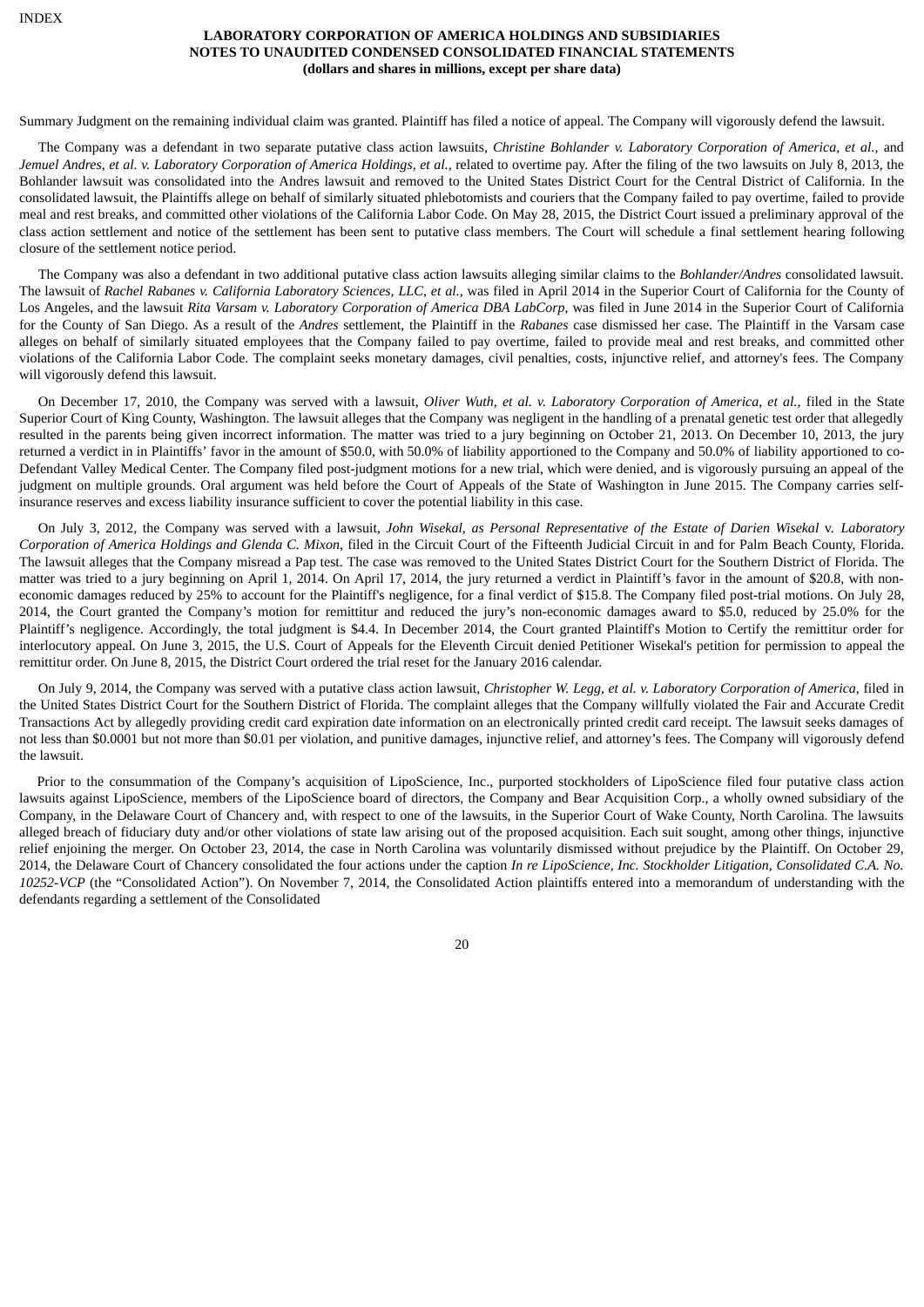Action. In connection with the settlement, the parties agreed that LipoScience would make certain additional disclosures to its stockholders. Subject to the completion of certain confirmatory discovery by counsel, entry by the parties into a stipulation of settlement and customary conditions, including court approval, the settlement will resolve all of the claims that were or could have been brought, including all claims relating to the merger.

On November 19, 2014, the Company entered into a definitive merger agreement to acquire Covance for \$6,150.7 in cash and Company common stock. The transaction closed on February 19, 2015. Prior to the closing of the transaction, purported stockholders of Covance filed two putative class action lawsuits. One of the lawsuits, captioned *Berk v. Covance Inc., et al., C.A. No. 10440-VCL*, was filed in the Delaware Court of Chancery on December 9, 2014. The other lawsuit, captioned *Ojeda v. Herring et al., No. MER-C-92-14*, was filed in the Superior Court of New Jersey, Chancery Division, Mercer County, New Jersey, on November 12, 2014. Both suits named as defendants Covance, members of the Covance board of directors, the Company and Neon Merger Sub, Inc., a wholly owned subsidiary of the Company that was merged out of existence in connection with the Acquisition. The lawsuits alleged breach of fiduciary duty and/or other violations of state law arising out of the proposed acquisition. Each suit sought, among other things, injunctive relief enjoining the merger. On January 21, 2015, the case in New Jersey was voluntarily dismissed without prejudice by the Plaintiff. On February 9, 2015, the Plaintiffs in the Delaware case entered into a memorandum of understanding with the Defendants regarding a settlement. In connection with the settlement, the parties agreed that Covance would make additional disclosures to its stockholders. Subject to the entry by the parties into a stipulation of settlement and customary conditions, including court approval, the settlement will resolve all the claims that were or could have been brought, including all claims relating to the merger.

In December 2014, the Company received a Civil Investigative Demand issued pursuant to the federal False Claims Act from the U.S. Attorney's Office for South Carolina, which requests information regarding remuneration and services provided by the Company to physicians who also received draw and processing/handling fees from competitor laboratories Health Diagnostic Laboratory, Inc. and Singulex, Inc. The Company is cooperating with the request.

In March 2015, the Company received a subpoena from the Attorney General of the State of New York, which requests information regarding the Company's relationship with Direct Laboratories LLC. The Company is cooperating with the request.

The Company holds an investment in a joint venture partnership located in Alberta, Canada. The Canadian partnership has a license to conduct diagnostic testing services in the province of Alberta. Substantially all of its revenue is received as reimbursement from the Alberta government's health care programs. In December 2013, Alberta Health Services ("AHS"), the Alberta government's health care program, issued a request for proposals for laboratory services that includes the scope of services performed by the Canadian partnership. In October 2014, AHS informed the Canadian partnership that it had not been selected as the preferred proponent. In November 2014, the Canadian partnership submitted a vendor bid appeal upon the belief that there were significant flaws and failures in the conduct of the request for proposal process, which drove to a biased conclusion. AHS established a Vendor Bid Appeal Panel to hear the appeal, and the hearing was conducted February 23-25, 2015. The decision remains pending before the Vendor Bid Appeal Panel. AHS has stated that the decision will not be released until August 2015. If the appeal is unsuccessful, the Canadian partnership could then pursue a lawsuit to have the case heard in court. The Company believes that the Canadian partnership has a strong fact pattern and legal grounds to be ultimately successful in its challenge to the AHS decision, and it is the Company's belief and best estimate, based on the facts and legal grounds presented to date, that the Canadian partnership should be successful in its challenge to the validity of the RFP process. The Canadian partnership's existing contract with AHS remains in place through March 2016. If the AHS contract award remains with the preferred proponent, then the Canadian partnership's revenues would decrease substantially and the carrying value of the Company's investment could potentially be impaired.

Beginning in April 2015, the United Food Workers Union ("UFCW") filed a series of seven petitions with the National Labor Relations Board ("NLRB") in Southern California for certification as the collective bargaining representative for phlebotomy employees located at discrete sites identified in each petition. To date, three elections have been held. The UFWC was successful in two petitions and won recognition for an employee population of 72 phlebotomy employees. The election result of a third petition is subject to challenge by the UFCW and pending the NLRB's resolution of that challenge. The fourth petition was withdrawn by the UFCW and the final three petitions are scheduled for elections in July and August 2015.

Under the Company's present insurance programs, coverage is obtained for catastrophic exposure as well as those risks required to be insured by law or contract. The Company is responsible for the uninsured portion of losses related primarily to general, professional and vehicle liability, certain medical costs and workers' compensation. The self-insured retentions are on a per occurrence basis without any aggregate annual limit. Provisions for losses expected under these programs are recorded based upon the Company's estimates of the aggregated liability of claims incurred. As of June 30, 2015, the Company had provided letters of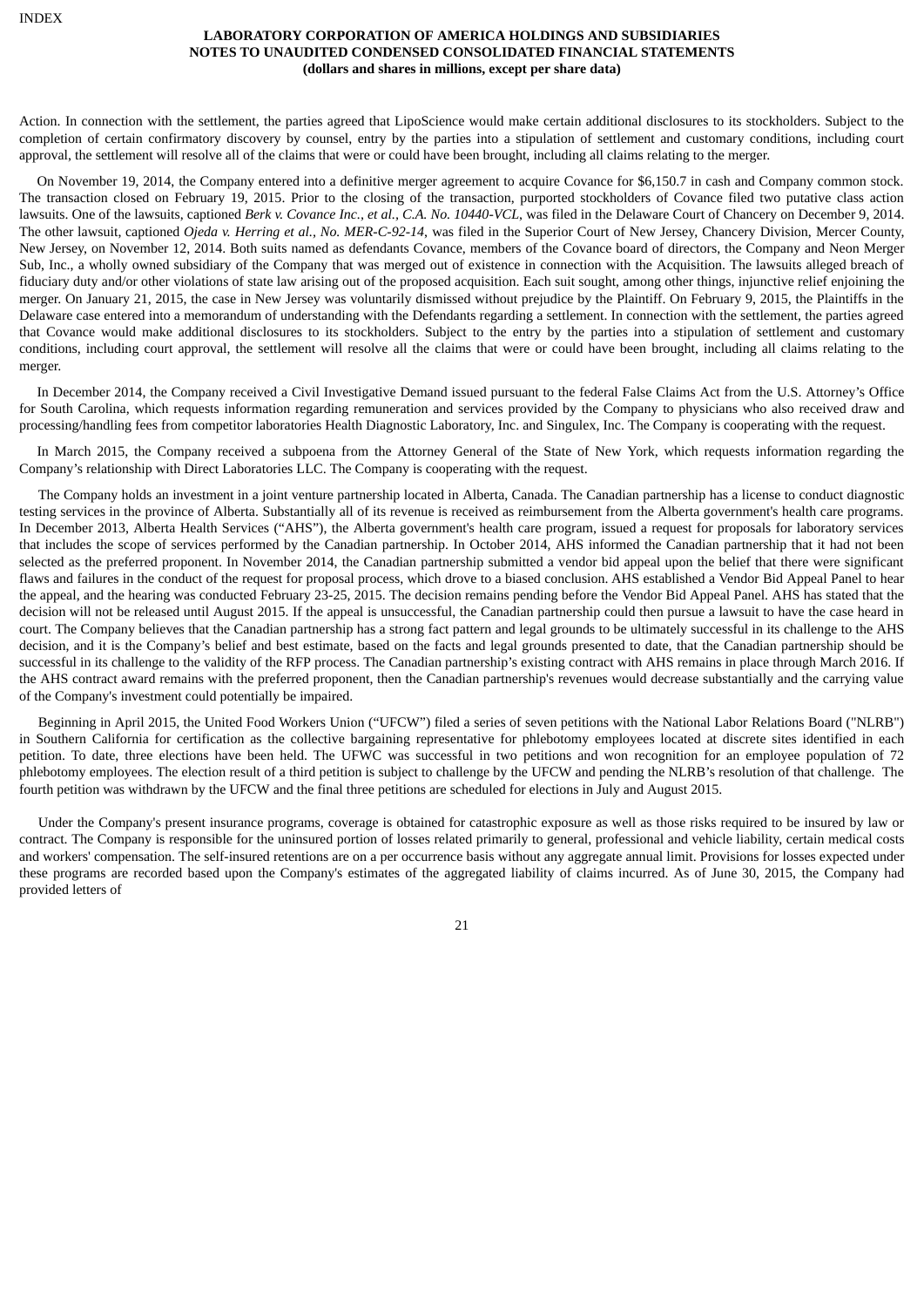credit aggregating approximately \$45.4, primarily in connection with certain insurance programs. The Company's availability under its Revolving Credit Facility is reduced by the amount of these letters of credit.

## **10. PENSION AND POSTRETIREMENT PLANS**

The Company's defined contribution retirement plan (the "401K Plan") covers substantially all pre-Acquisition employees. All employees eligible for the 401K Plan receive a minimum 3% non-elective contribution concurrent with each payroll period. The 401K Plan also permits discretionary contributions by the Company of up to 1% and up to 3% of pay for eligible employees based on years of service with the Company. The cost of this plan was \$13.3 and \$12.8 for the three months ended June 30, 2015 and 2014, respectively, and \$26.2 and \$26.2 for the six months ended June 30, 2015 and 2014. As a result of the Acquisition, the Company also incurred expense of \$11.1 and \$15.8 for the Covance 401K Plan during the three and six months ended June 30, 2015, respectively.

The Company also maintains a frozen defined benefit retirement plan (the "Company Plan"), that as of December 31, 2009, covered substantially all employees. The benefits to be paid under the Company Plan are based on years of credited service through December 31, 2009 and ongoing interest credits. Effective January 1, 2010, the Company Plan was closed to new participants. The Company's policy is to fund the Company Plan with at least the minimum amount required by applicable regulations.

The Company maintains a second unfunded, non-contributory, non-qualified defined benefit retirement plan (the "PEP"), that as of December 31, 2009, covered substantially all of its senior management group. The PEP supplements the Company Plan and was closed to new participants effective January 1, 2010.

The effect on operations for the Company Plan and the PEP is summarized as follows:

|                                          | Three Months Ended June 30, |  |       |  | Six Months Ended June 30, |      |       |  |
|------------------------------------------|-----------------------------|--|-------|--|---------------------------|------|-------|--|
|                                          | 2015                        |  | 2014  |  | 2015                      |      | 2014  |  |
| Service cost for administrative expenses | 0.9                         |  | 0.8   |  | 1.9                       | - \$ |       |  |
| Interest cost on benefit obligation      | 3.8                         |  | 4.2   |  | 7.6                       |      | 8.1   |  |
| Expected return on plan assets           | (4.6)                       |  | (4.6) |  | (9.2)                     |      | (9.0) |  |
| Net amortization and deferral            | 2.7                         |  | 1.6   |  | 5.4                       |      | 3.4   |  |
| Defined benefit plan costs               | 2.8                         |  | 2.0   |  | 5.7                       |      | 4.2   |  |

During the six months ended June 30, 2015, the Company contributed \$4.5 to the Company Plan.

The Company has assumed obligations under a subsidiary's post-retirement medical plan. Coverage under this plan is restricted to a limited number of existing employees of the subsidiary. This plan is unfunded and the Company's policy is to fund benefits as claims are incurred. The effect on operations of the post-retirement medical plan is shown in the following table:

|                                       | Three Months Ended June 30, |  | Six Months Ended June 30, |  |       |  |       |
|---------------------------------------|-----------------------------|--|---------------------------|--|-------|--|-------|
|                                       | 2015                        |  | 2014                      |  | 2015  |  | 2014  |
| Service cost for benefits earned      | $\overline{\phantom{m}}$    |  |                           |  | 0.1   |  | 0.1   |
| Interest cost on benefit obligation   | 0.2                         |  | 0.5                       |  | 0.5   |  | 0.9   |
| Net amortization and deferral         | (2.4)                       |  | (2.0)                     |  | (4.6) |  | (3.9) |
| Post-retirement medical plan benefits | (2.2)                       |  | (1.5)                     |  | (4.0) |  | (2.9) |

In addition to the PEP, the as a result of the Acquisition, the Company also has a frozen non-qualified Supplemental Executive Retirement Plan ("SERP"). The SERP, which is not funded, is intended to provide retirement benefits for certain executive officers of Covance. Benefit amounts are based upon years of service and compensation of the participating employees. The pension benefit obligation as of the Acquisition date was \$32.8. The components of the net periodic pension cost are as follows:

|                               |  |  | 30, 2015 | Three Months Ended June Six Months Ended June 30,<br>2015 |     |  |
|-------------------------------|--|--|----------|-----------------------------------------------------------|-----|--|
| Service cost                  |  |  |          | $0.1 \quad$ \$<br>0.1                                     |     |  |
| Interest cost                 |  |  | 0.3      |                                                           | 0.4 |  |
| Net amortization and deferral |  |  |          |                                                           |     |  |
| Net periodic pension cost     |  |  | $0.4\,$  |                                                           | 0.5 |  |

Also as a result of the Acquisition, the Company sponsors a post-employment retiree health and welfare plan for the benefit of eligible employees at certain U.S. subsidiaries who retire after satisfying service and age requirements. This plan is funded on a pay-as-you-go basis and the cost of providing these benefit is shared with the retirees. The net periodic post-retirement benefit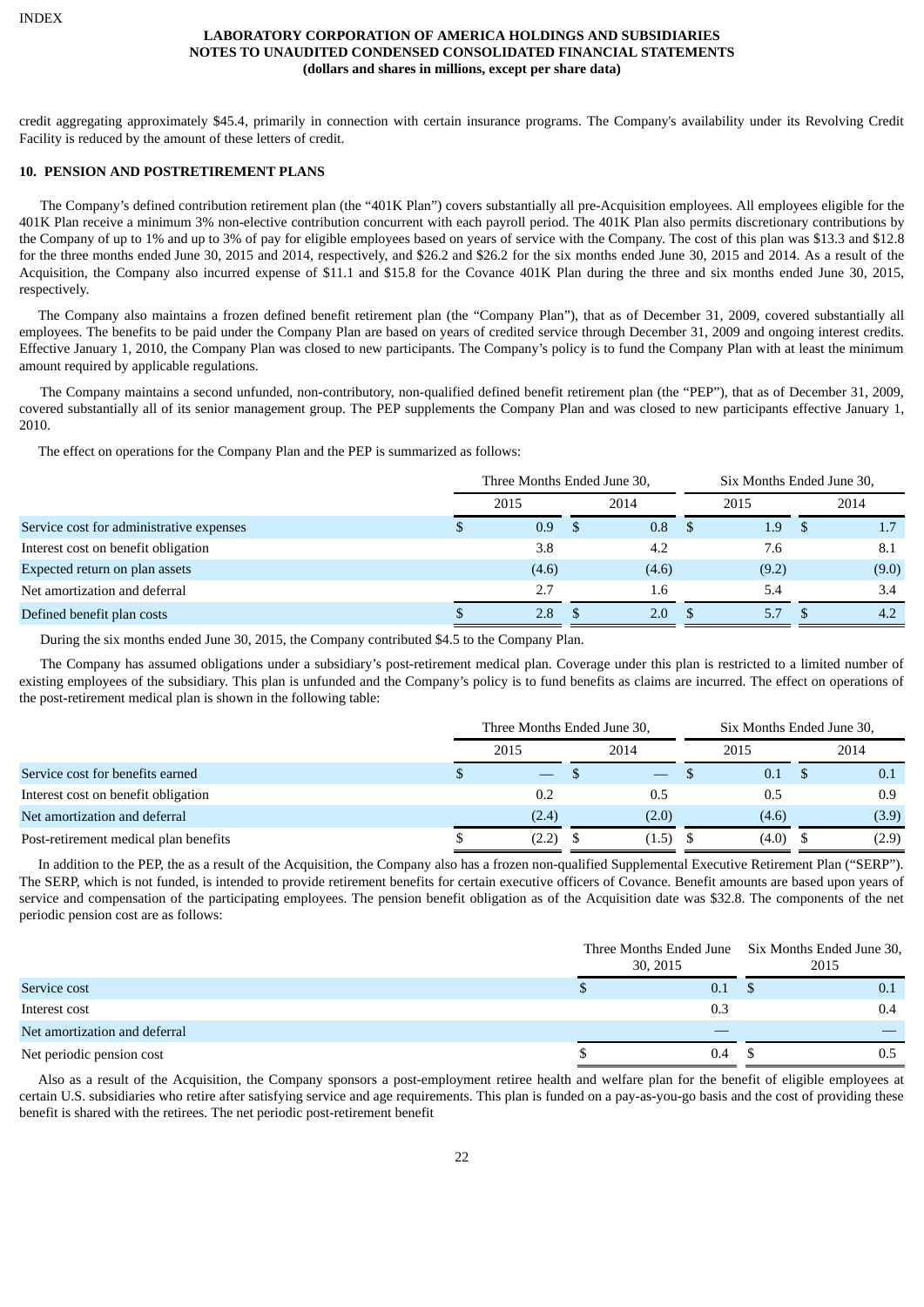cost for the three and six months ended June 30, 2015 was \$0.1 and \$0.1, respectively, and the pension benefit obligation as of the Acquisition date was \$6.3.

As a result of the Acquisition, the Company sponsors two defined benefit pension plans for the benefit of its employees at two United Kingdom subsidiaries and one defined benefit pension plan for the benefit of its employees at a German subsidiary, all of which are legacy plans of previously acquired companies. Benefit amounts for all three plans are based upon years of service and compensation. The German plan is unfunded while the United Kingdom pension plans are funded. The Company's funding policy has been to contribute annually a fixed percentage of the eligible employee's salary at least equal to the local statutory funding requirements.

|                                                         |    | <b>United Kingdom Plans</b>            |     |                                          | German Plan                            |      |                                          |      |  |  |
|---------------------------------------------------------|----|----------------------------------------|-----|------------------------------------------|----------------------------------------|------|------------------------------------------|------|--|--|
|                                                         |    | Three Months<br>Ended June 30,<br>2015 |     | <b>Six Months Ended</b><br>June 30, 2015 | Three Months<br>Ended June 30,<br>2015 |      | <b>Six Months Ended</b><br>June 30, 2015 |      |  |  |
| Service cost for administrative expenses                | S. | 0.8                                    | \$. | 1.1                                      | <sup>\$</sup>                          | 0.4  | \$.                                      | 0.5  |  |  |
| Interest cost on benefit obligation                     |    | 2.3                                    |     | 3.0                                      |                                        | 0.1  |                                          | 0.1  |  |  |
| Expected return on plan assets                          |    | (3.2)                                  |     | (4.3)                                    |                                        |      |                                          |      |  |  |
| Net amortization and deferral                           |    |                                        |     |                                          |                                        |      |                                          |      |  |  |
| Defined benefit plan costs                              |    | (0.1)                                  |     | (0.2)                                    | $\mathbf{\$}$                          | 0.5  | \$                                       | 0.6  |  |  |
|                                                         |    |                                        |     |                                          |                                        |      |                                          |      |  |  |
| Assumptions used to determine defined benefit plan cost |    |                                        |     |                                          |                                        |      |                                          |      |  |  |
| Discount rate                                           |    | $3.6\%$                                |     | 3.6%                                     |                                        | 1.5% |                                          | 1.5% |  |  |
| Expected return on assets                               |    | 5.4%                                   |     | 5.4%                                     |                                        | N/A  |                                          | N/A  |  |  |
| Salary increases                                        |    | 3.5%                                   |     | 3.5%                                     |                                        | 2.0% |                                          | 2.0% |  |  |

## **11. FAIR VALUE MEASUREMENTS**

The Company's population of financial assets and liabilities subject to fair value measurements as of June 30, 2015 and December 31, 2014 is as follows:

|                                                 | Fair Value Measurements as of |               |                                   |                            |         |                |         |  |  |  |  |
|-------------------------------------------------|-------------------------------|---------------|-----------------------------------|----------------------------|---------|----------------|---------|--|--|--|--|
|                                                 | Fair Value                    | June 30, 2015 |                                   |                            |         |                |         |  |  |  |  |
|                                                 | as of                         |               | <b>Using Fair Value Hierarchy</b> |                            |         |                |         |  |  |  |  |
|                                                 | June 30, 2015                 |               | Level 1                           |                            | Level 2 |                | Level 3 |  |  |  |  |
| Noncontrolling interest put                     | \$<br>16.5                    | $\mathbb{S}$  |                                   | \$                         | 16.5    | \$             |         |  |  |  |  |
| Interest rate swap                              | 19.2                          |               |                                   |                            | 19.2    |                |         |  |  |  |  |
| Cash surrender value of life insurance policies | 45.0                          |               |                                   |                            | 45.0    |                |         |  |  |  |  |
| Deferred compensation liability                 | 45.7                          |               |                                   |                            | 45.7    |                |         |  |  |  |  |
|                                                 |                               |               | Fair Value Measurements as of     |                            |         |                |         |  |  |  |  |
|                                                 | Fair Value                    |               | December 31, 2014                 |                            |         |                |         |  |  |  |  |
|                                                 | as of                         |               |                                   | Using Fair Value Hierarchy |         |                |         |  |  |  |  |
|                                                 | December 31, 2014             |               | Level 1                           |                            | Level 2 |                | Level 3 |  |  |  |  |
| Noncontrolling interest put                     | \$<br>17.7                    | <b>S</b>      |                                   | \$                         | 17.7    | $\mathfrak{F}$ |         |  |  |  |  |
| Interest rate swap                              | 18.5                          |               |                                   |                            | 18.5    |                |         |  |  |  |  |
| Cash surrender value of life insurance policies | 41.9                          |               |                                   |                            | 41.9    |                |         |  |  |  |  |
| Deferred compensation liability                 | 43.4                          |               |                                   |                            | 43.4    |                |         |  |  |  |  |

The Company has a noncontrolling interest put related to its Ontario subsidiary that has been classified as mezzanine equity in the Company's condensed consolidated balance sheet. The noncontrolling interest put is valued at its contractually determined value, which approximates fair value.

The Company offers certain employees the opportunity to participate in a deferred compensation plan ("DCP"). A participant's deferrals are allocated by the participant to one or more of 16 measurement funds, which are indexed to externally managed funds. From time to time, to offset the cost of the growth in the participant's investment accounts, the Company purchases life insurance policies, with the Company named as beneficiary of the policies. Changes in the cash surrender value of these policies are based upon earnings and changes in the value of the underlying investments, which are typically invested in a manner similar to the participants' allocations. Changes in the fair value of the DCP obligation are derived using quoted prices in active markets based on the market price per unit multiplied by the number of units. The cash surrender value and the DCP obligations are classified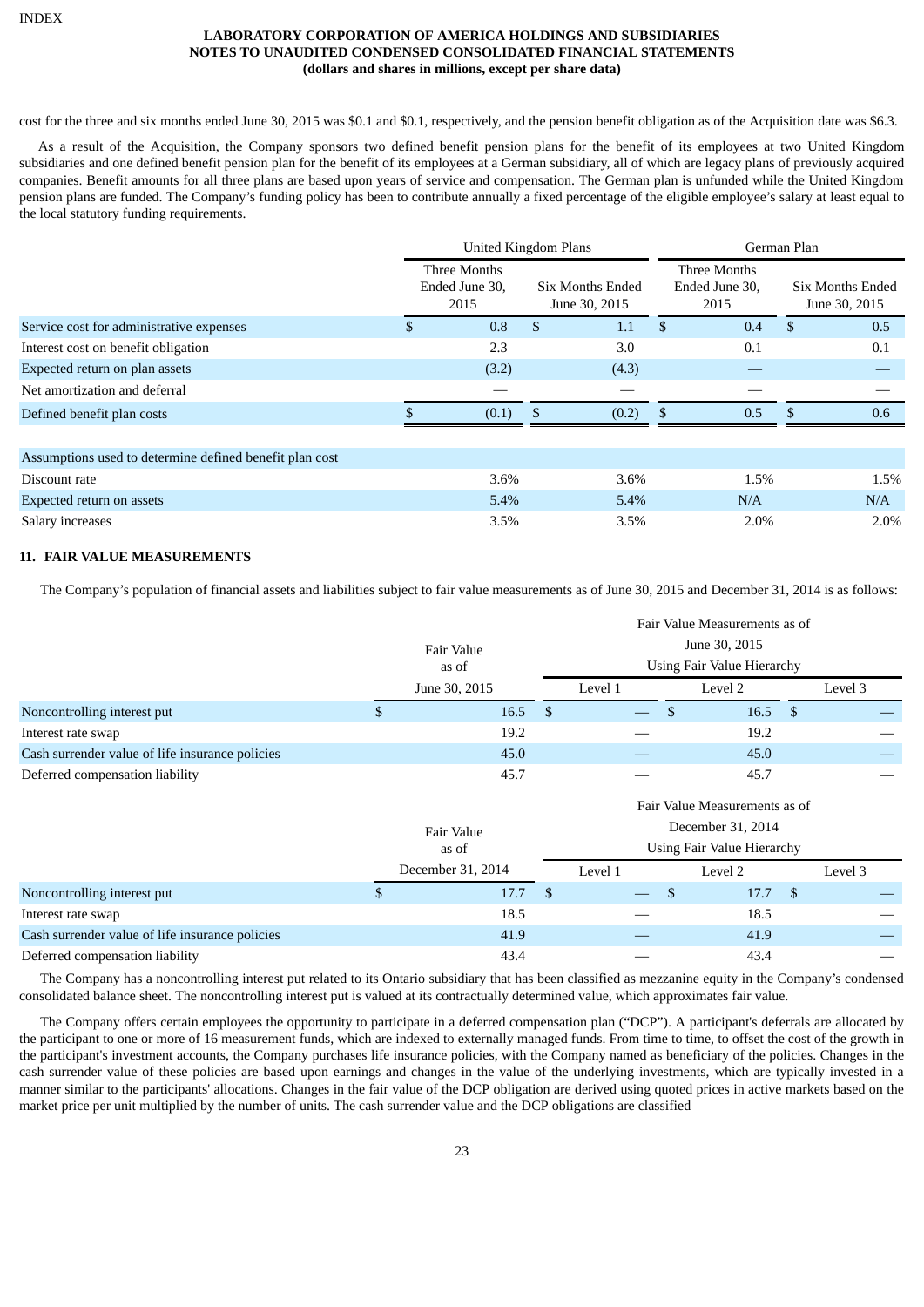within Level 2 because their inputs are derived principally from observable market data by correlation to the hypothetical investments.

The carrying amounts of cash and cash equivalents, accounts receivable, income taxes receivable, and accounts payable are considered to be representative of their respective fair values due to their short-term nature. The fair market value of the zero-coupon subordinated notes, based on market pricing, was approximately \$170.2 and \$155.6 as of June 30, 2015 and December 31, 2014, respectively. The fair market value of all of the senior notes, based on market pricing, was approximately \$6,356.7 and \$2,949.8 as of June 30, 2015 and December 31, 2014, respectively. The Company's note and debt instruments are classified as Level 2 instruments, as the fair market values of these instruments are determined using other observable inputs.

## **12. DERIVATIVE INSTRUMENTS AND HEDGING ACTIVITIES**

The Company addresses its exposure to market risks, principally the market risk associated with changes in interest rates, through a controlled program of risk management that includes, from time to time, the use of derivative financial instruments such as foreign currency contracts and interest rate swap agreements (see Interest Rate Swap section below). Although the Company's zero-coupon subordinated notes contain features that are considered to be embedded derivative instruments (see Embedded Derivatives Related to the Zero-Coupon Subordinated Notes section below), the Company does not hold or issue derivative financial instruments for trading purposes. The Company does not believe that its exposure to market risk is material to the Company's financial position or results of operations.

#### Interest Rate Swap

During the third quarter of 2013, the Company entered into two fixed-to-variable interest rate swap agreements for its 4.625% senior notes due 2020 with an aggregate notional amount of \$600.0 and variable interest rates based on one-month LIBOR plus 2.298% to hedge against changes in the fair value of a portion of the Company's long term debt. These derivative financial instruments are accounted for as fair value hedges of the senior notes due 2020. These interest rate swaps are included in other long term assets and added to the value of the senior notes, with an aggregate fair value of \$19.2 and \$18.5 at June 30, 2015 and December 31, 2014, respectively. As the specific terms and notional amounts of the derivative financial instruments match those of the fixed-rate debt being hedged, the derivative instruments are assumed to be perfectly effective hedges and accordingly, there is no impact to the Company's consolidated statements of operations.

#### Embedded Derivatives Related to the Zero-Coupon Subordinated Notes

The Company's zero-coupon subordinated notes contain the following two features that are considered to be embedded derivative instruments under authoritative guidance in connection with accounting for derivative instruments and hedging activities:

- 1) The Company will pay contingent cash interest on the zero-coupon subordinated notes after September 11, 2006, if the average market price of the notes equals 120% or more of the sum of the issue price, accrued original issue discount and contingent additional principal, if any, for a specified measurement period.
- 2) Holders may surrender zero-coupon subordinated notes for conversion during any period in which the rating assigned to the zero-coupon subordinated notes by Standard & Poor's Ratings Services is BB- or lower.

The Company believes these embedded derivatives had no fair value at June 30, 2015 and December 31, 2014. These embedded derivatives also had no impact on the condensed consolidated statements of operations for the six months ended June 30, 2015 and 2014, respectively.

#### Derivatives Instruments

The Company periodically enters into foreign currency forward contracts, which are recognized as assets or liabilities at their fair value. These contracts do not qualify for hedge accounting and the changes in fair value are recorded directly to earnings. The contracts are short-term in nature and the fair value of these contracts is based on market prices for comparable contracts. The fair value of these contracts is not significant as of June 30, 2015.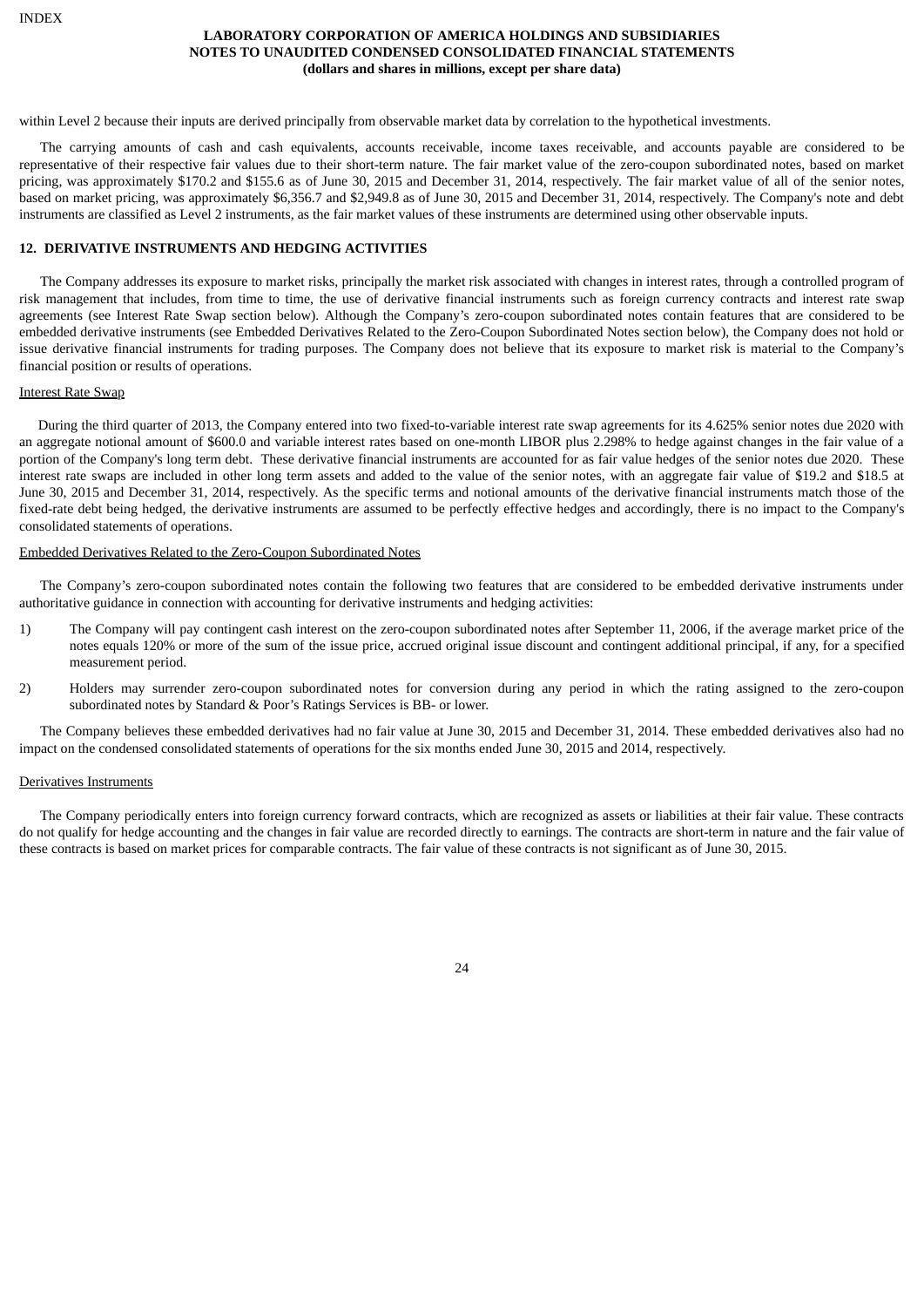## **13. SUPPLEMENTAL CASH FLOW INFORMATION**

|                                                             |    |           | Six Months Ended June 30, |       |  |
|-------------------------------------------------------------|----|-----------|---------------------------|-------|--|
|                                                             |    | 2015      |                           | 2014  |  |
| Supplemental schedule of cash flow information:             |    |           |                           |       |  |
| Cash paid during period for:                                |    |           |                           |       |  |
| Interest                                                    | \$ | $54.5$ \$ |                           | 55.8  |  |
| Income taxes, net of refunds                                |    | 90.6      |                           | 111.1 |  |
| Disclosure of non-cash financing and investing activities:  |    |           |                           |       |  |
| Surrender of restricted stock awards and performance awards | \$ | 10.4      | - \$                      | 6.6   |  |
| Non-cash stock consideration for the Acquisition            |    | 1,762.5   |                           |       |  |
| Conversion of zero-coupon convertible debt                  |    |           |                           | 8.1   |  |
| Assets acquired under capital leases                        |    | 18.0      |                           | 8.8   |  |
| Increase (decrease) accrued property, plant and equipment   |    | 0.3       |                           | (2.7) |  |

## **14. BUSINESS SEGMENT INFORMATION**

The following table is a summary of segment information for the three and six months ended June 30, 2015 and 2014. The "management approach" has been used to present the following segment information. This approach is based upon the way the management of the Company organizes segments within an enterprise for making operating decisions and assessing performance. Financial information is reported on the basis that it is used internally by the chief operating decision maker ("CODM") for evaluating segment performance and deciding how to allocate resources to segments. The Company's chief executive officer has been identified as the CODM.

Prior to the first quarter of 2015, the CODM managed the operating results of the Company as two segments: clinical laboratory diagnostics and other. In connection with the Acquisition, the Company changed its operating segments to align with how the CODM evaluates financial information used to allocate resources and assess performance of the Company following the Acquisition. The segment information presented in these financial statements has been conformed to present segments on this revised basis for all prior periods. Under the new organizational structure, the CODM manages the Company under two segments: LCD and CDD. LCD includes the Company's legacy LabCorp business, and the Company's nutritional chemistry and food safety business, which were previously part of Covance, but excludes LabCorp's legacy clinical trials testing business, which is now part of CDD. CDD includes Covance's legacy business, and LabCorp's legacy clinical trials testing business, but excludes Covance's nutritional chemistry and food safety business, which are now part of LCD.

Segment asset information is not presented because it is not used by the CODM at the segment level. Operating earnings (loss) of each segment represents net revenues less directly identifiable expenses to arrive at operating income for the segment. General management and administrative corporate expenses are included in general corporate expenses below. The accounting policies of the segments are the same as those as set forth in Note 1 to the Consolidated Financial Statements contained in the Company's Annual Report on Form 10-K for the year ended December 31, 2014 and Note 1 (Basis of Financial Statement Presentation) above to the interim condensed consolidated financial statements.

The table below represents information about the Company's reporting segments for the three months ended June 30, 2015 and 2014: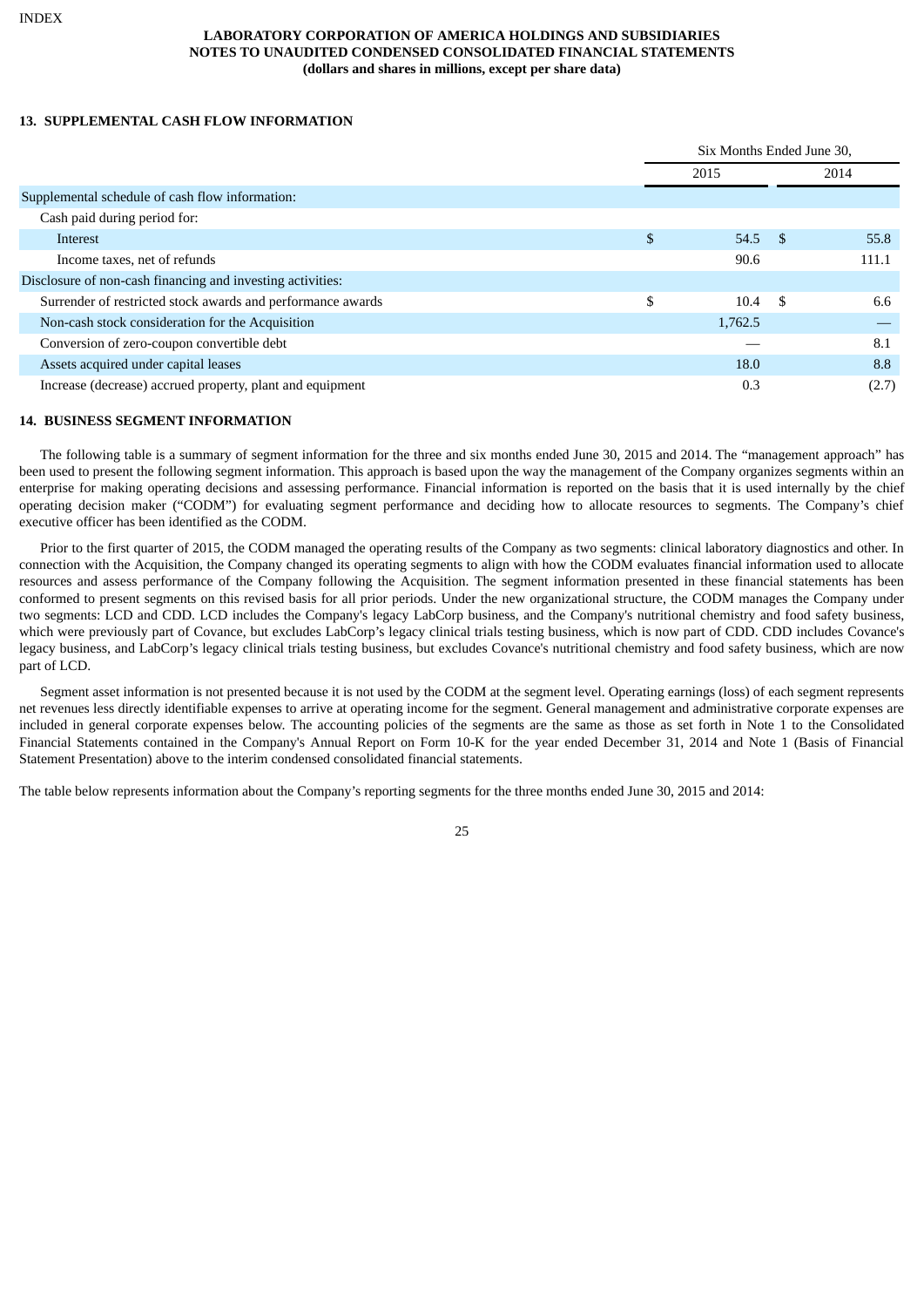|                                                                       | Three Months Ended |          |    |         |    | <b>Six Month Ended</b> |              |         |  |
|-----------------------------------------------------------------------|--------------------|----------|----|---------|----|------------------------|--------------|---------|--|
|                                                                       |                    | June 30, |    |         |    | June 30,               |              |         |  |
|                                                                       |                    | 2015     |    | 2014    |    | 2015                   |              | 2014    |  |
| <b>Total revenues:</b>                                                |                    |          |    |         |    |                        |              |         |  |
| LCD - net revenue                                                     | \$                 | 1,575.0  | \$ | 1,473.7 | \$ | 3,047.0                | \$           | 2,866.6 |  |
| CDD - net revenue                                                     |                    | 643.7    |    | 42.7    |    | 944.0                  |              | 80.5    |  |
| CDD - reimbursable out-of-pocket expenses                             |                    | 50.4     |    |         |    | 71.3                   |              |         |  |
| <b>Total revenues</b>                                                 |                    | 2,269.1  |    | 1,516.4 |    | 4,062.3                |              | 2,947.1 |  |
|                                                                       |                    |          |    |         |    |                        |              |         |  |
| <b>Operating earnings (loss):</b>                                     |                    |          |    |         |    |                        |              |         |  |
| LCD                                                                   |                    | 314.8    |    | 277.0   |    | 537.6                  |              | 509.3   |  |
| <b>CDD</b>                                                            |                    | 52.5     |    | 5.2     |    | (1.0)                  |              | 9.7     |  |
| Unallocated corporate expenses                                        |                    | (46.0)   |    | (35.5)  |    | (84.2)                 |              | (69.0)  |  |
| Total operating income                                                |                    | 321.3    |    | 246.7   |    | 452.4                  |              | 450.0   |  |
| Other income (expense), net                                           |                    | (57.0)   |    | (14.2)  |    | (156.9)                |              | (29.8)  |  |
| Earnings before income taxes                                          |                    | 264.3    |    | 232.5   |    | 295.5                  |              | 420.2   |  |
| Provision for income taxes                                            |                    | 95.6     |    | 90.8    |    | 125.2                  |              | 165.0   |  |
| Net earnings                                                          |                    | 168.7    |    | 141.7   |    | 170.3                  |              | 255.2   |  |
| Less income attributable to noncontrolling interests                  |                    | (0.3)    |    | (0.4)   |    | (0.6)                  |              | (0.8)   |  |
| Net income attributable to Laboratory Corporation of America Holdings | \$                 | 168.4    | \$ | 141.3   | \$ | 169.7                  | $\mathbb{S}$ | 254.4   |  |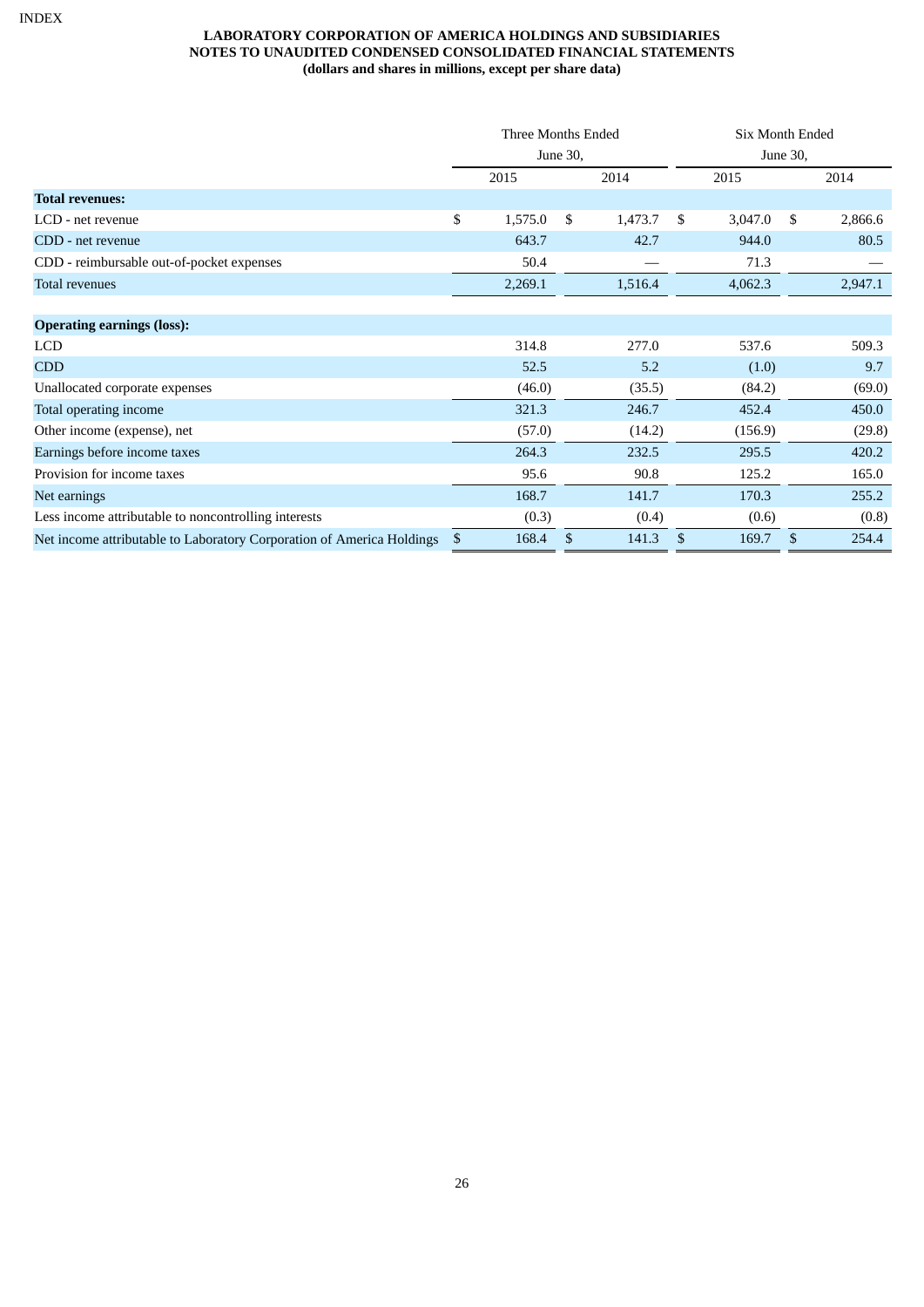#### **ITEM 2. MANAGEMENT'S DISCUSSION AND ANALYSIS OF FINANCIAL CONDITION AND RESULTS OF OPERATIONS**

#### <span id="page-27-0"></span>**FORWARD-LOOKING STATEMENTS**

The Company has made in this report, and from time to time may otherwise make in its public filings, press releases and discussions by Company management, forward-looking statements concerning the Company's operations, performance and financial condition, as well as its strategic objectives, including statements regarding government regulations and investigations, litigation, reimbursement, the competitive environment, and relationships with payers, customers and suppliers.

Some of these forward-looking statements can be identified by the use of forward-looking words such as "believes", "expects", "may", "will", "should", "seeks", "approximately", "intends", "plans", "estimates", or "anticipates" or the negative of those words or other comparable terminology. Such forwardlooking statements are subject to various risks and uncertainties and the Company claims the protection afforded by the safe harbor for forward-looking statements contained in the Private Securities Litigation Reform Act of 1995. Actual results could differ materially from those currently anticipated due to a number of factors in addition to those discussed elsewhere herein and in the Company's other public filings, press releases and discussions with Company management, including:

- 1. changes in federal, state, local and third party payer regulations or policies or other future reforms in the health care system (or in the interpretation of current regulations), new insurance or payment systems, including state, regional or private insurance cooperatives (Health Insurance Exchanges), new public insurance programs or a single-payer system, affecting governmental and third-party coverage or reimbursement for clinical laboratory testing;
- 2. significant monetary damages, fines, penalties, assessments, refunds, repayments, and/or exclusion from the Medicare and Medicaid programs, among other adverse consequences, resulting from interpretations of, or future changes in, laws and regulations, including laws and regulations of Medicare, Medicaid, the False Claims Act, interpretations of such laws and regulations by federal or state government agencies or investigations, audits, regulatory examinations, information requests and other inquiries by state or federal government agencies;
- 3. significant fines, penalties, costs and/or damage to the Company's reputation arising from the failure to comply with U.S. and international privacy and security laws and regulations, including HIPAA, HITECH, state laws and regulations, and laws and regulations of the European Union and other countries;
- 4. loss or suspension of a license or imposition of a fine or penalties under, or future changes in, or interpretations of, the law or regulations of the Clinical Laboratory Improvement Act of 1967, and the Clinical Laboratory Improvement Amendments of 1988;
- 5. penalties or loss of license arising from the failure to comply with the Federal Occupational Safety and Health Administration requirements and the Needlestick Safety and Prevention Act, or similar laws and regulations of federal, state or local agencies;
- 6. changes in testing guidelines or recommendations by government agencies, medical specialty societies and other authoritative bodies affecting the utilization of laboratory tests;
- 7. changes in government regulations or policies, including regulations and policies of the Food and Drug Administration, affecting the approval, availability of, and the selling and marketing of diagnostic tests or drug development trials;
- 8. changes in government regulations pertaining to the pharmaceutical and biotechnology industries, changes in reimbursement of pharmaceutical products or reduced spending on research and development by pharmaceutical and biotechnology customers;
- 9. liabilities that result from the inability to comply with corporate governance requirements;
- 10. increased competition, including price competition, competitive bidding and/or changes or reductions to fee schedules and competition from companies that do not comply with existing laws or regulations or otherwise disregard compliance standards in the industry;
- 11. changes in payer mix, including an increase in capitated reimbursement mechanisms or the impact of a shift to consumer-driven health plans and adverse changes in payer reimbursement or payer coverage policies related to specific testing procedures or categories of testing;

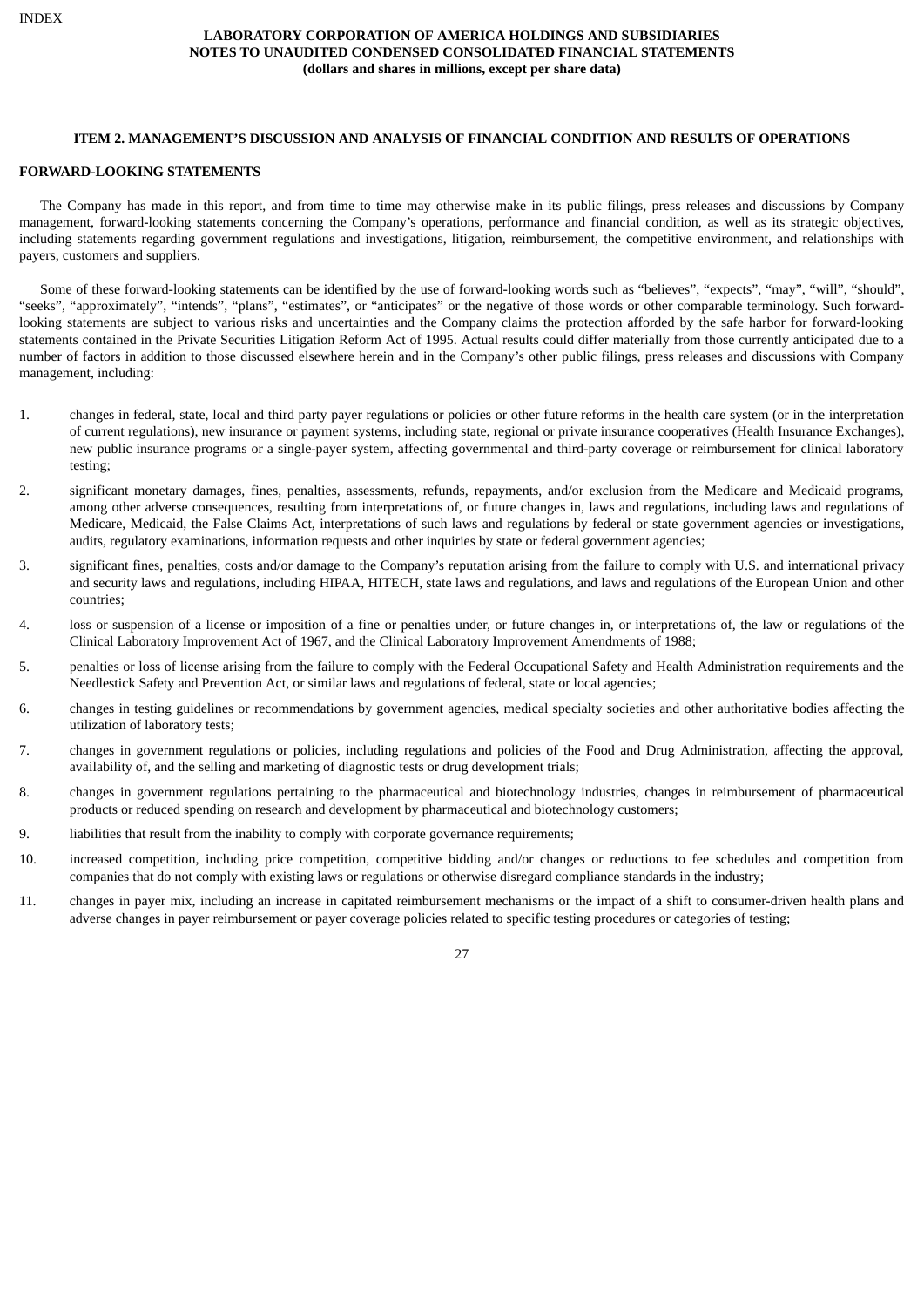- 12. failure to retain or attract managed care business as a result of changes in business models, including new risk based or network approaches, or other changes in strategy or business models by managed care companies;
- 13. failure to obtain and retain new customers or a reduction in tests ordered, specimens submitted or services requested by existing customers;
- 14. difficulty in maintaining relationships with customers or retaining key employees as a result of uncertainty surrounding the integration of Covance and the resulting negative effects on the business of the Company;
- 15. consolidation of managed care companies, pharmaceutical companies, health systems, physicians and other customers affecting pricing and sales;
- 16. failure to effectively develop and deploy system modifications or enhancements required in response to evolving market and business needs;
- 17. customers choosing to insource services that are or could be purchased from the Company;
- 18. failure to identify, successfully close and effectively integrate and/or manage newly acquired businesses;
- 19. inability to achieve the expected benefits and synergies of newly-acquired businesses, and impact on the Company's cash position, levels of indebtedness and stock price;
- 20. the inability of the Company to meet expectations regarding accounting and tax treatments related to the Acquisition;
- 21. termination, delay, reduction in scope or increased costs of customer contracts;
- 22. liability arising from errors or omissions in the performance of CDD's contract research services;
- 23. changes or disruption in services or supplies provided by third parties, including transportation;
- 24. damage or disruption to the Company's facilities;
- 25. damage to the Company's reputation, loss of business, harm from acts of animal rights extremists or potential liability arising from CDD's animal research products;
- 26. adverse results in litigation matters;
- 27. inability to attract and retain experienced and qualified personnel;
- 28. failure to develop or acquire licenses for new or improved technologies, such as point-of-care testing and mobile health technologies, or potential use of new technologies by customers to perform their own tests;
- 29. substantial costs arising from the inability to commercialize newly licensed tests or technologies or to obtain appropriate coverage or reimbursement for such tests;
- 30. inability to obtain and maintain adequate patent and other proprietary rights for protection of the Company's products and services and successfully enforce the Company's proprietary rights;
- 31. scope, validity and enforceability of patents and other proprietary rights held by third parties that may impact the Company's ability to develop, perform, or market the Company's products or services or operate its business;
- 32. business interruption or other impact on the business due to adverse weather (including hurricanes), fires and/or other natural disasters, terrorism or other criminal acts, and/or widespread outbreak of influenza or other pandemic illness;
- 33. discontinuation or recalls of existing testing products;
- 34. loss of business or increased costs due to damage to the Company's reputation and significant litigation exposure arising from failure in the Company's information technology systems, including a negative effect on the performance of services or billing processes, failure to maintain the security of business information or systems or to protect against cyber security attacks, inability to meet required financial reporting deadlines, or the failure to meet future regulatory or customer information technology, data security and connectivity requirements;
- 35. business interruption, increased costs, and other adverse effects on the Company's operations due to the unionization of employees, union strikes, work stoppages, or general labor unrest;
- 36. failure to maintain the Company's days sales outstanding and/or bad debt expense levels including negative impact on the Company's reimbursement, cash collections and profitability arising from the failure of the Company, third party payers or physicians to comply with the ICD-10-CM Code Set by the compliance date of October 1, 2015, or arising from unfavorable changes in third party payer policies in connection with the implementation of the ICD-10-CM Code Set;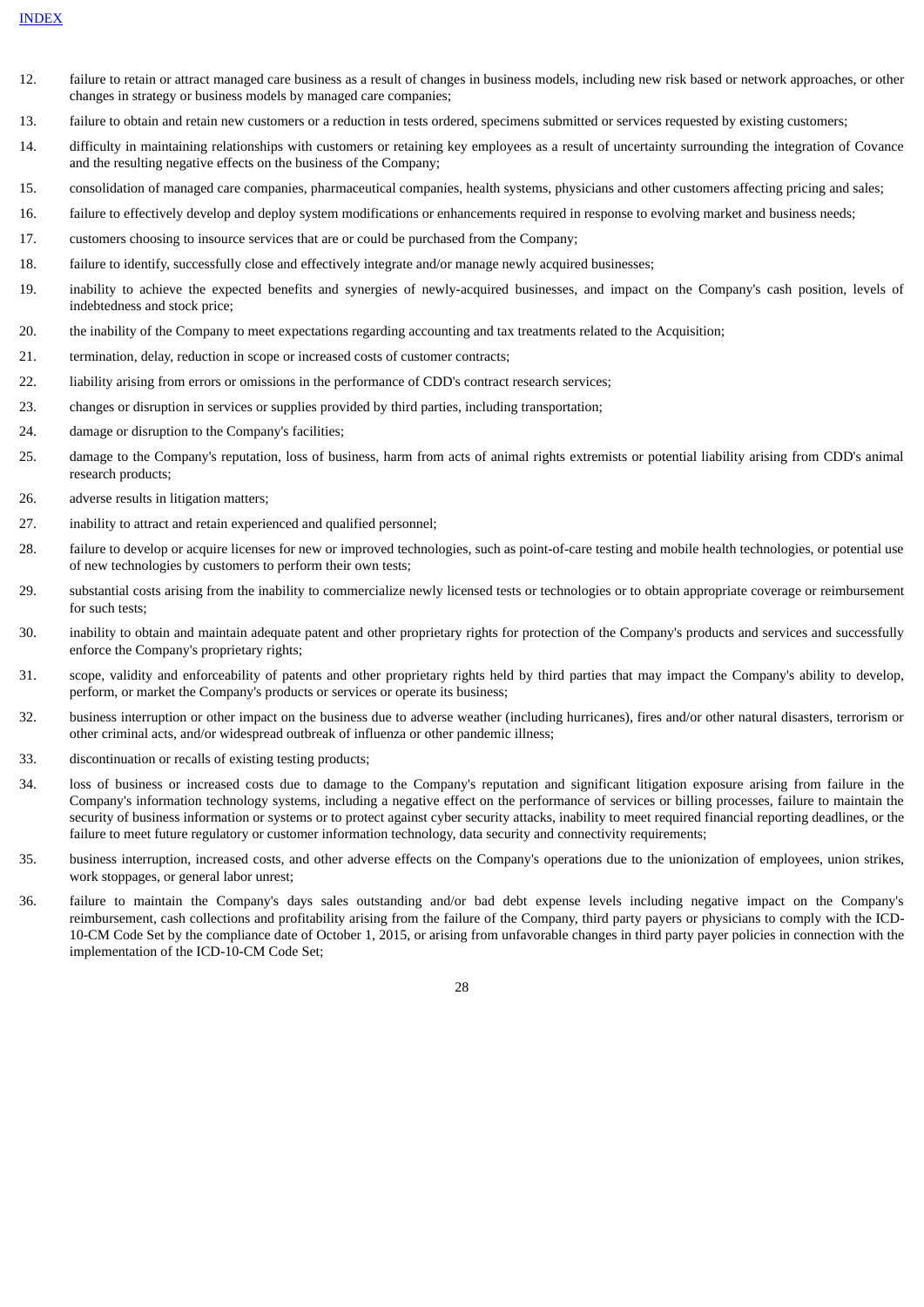- 37. impact on the Company's revenue, cash collections and the availability of credit for general liquidity or other financing needs arising from a significant deterioration in the economy or financial markets or in the Company's credit ratings by Standard & Poor's and/or Moody's;
- 38. changes in reimbursement by foreign governments and foreign currency fluctuations; and
- 39. expenses and risks associated with international operations, including but not limited to compliance with the Foreign Corrupt Practices Act, the U.K. Bribery Act, as well as laws and regulations that differ from those of the U.S., and economic, political, legal and other operational risks associated with foreign markets.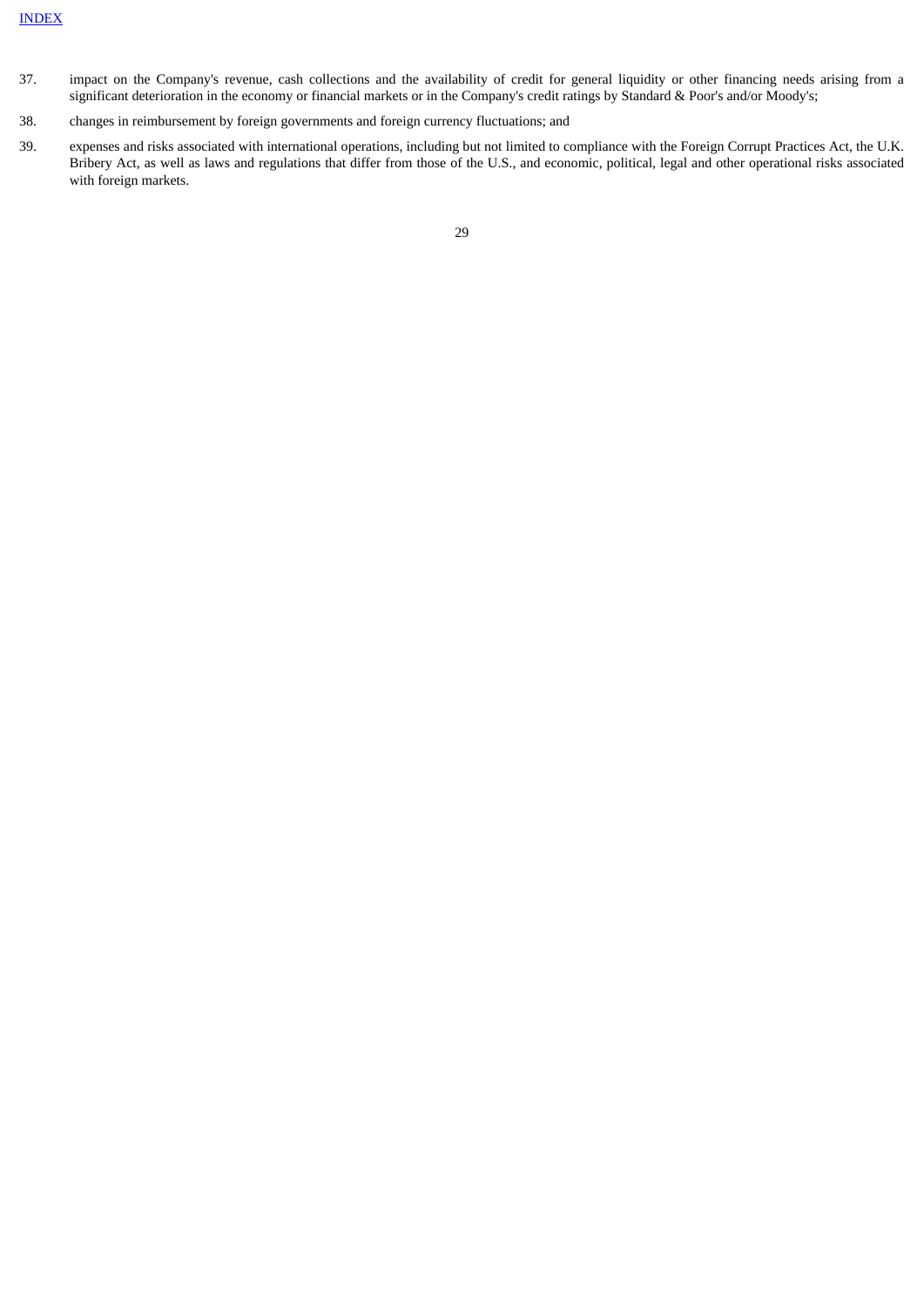#### **GENERAL (dollars in millions, except per share data)**

Net revenues for the three months ended June 30, 2015 increased 46.3% as compared to the prior year. The Company's acquisition (the "Acquisition") of Covance Inc. ("Covance") accounted for 40.9% of the year-over-year net revenue growth. The remainder of the increase was due to strong organic volume growth and tuck-in acquisitions, partially offset by price, mix and currency.

Prior to the first quarter of 2015, the chief operating decision maker ("CODM") managed the operating results of the Company as two segments: clinical laboratory diagnostics and other. In connection with the Acquisition, the Company changed its operating segments to align with how the CODM evaluates financial information used to allocate resources and assess performance of the Company following the Acquisition. The segment information presented in these financial statements has been conformed to present segments on this revised basis for all prior periods. Under the new organizational structure, the CODM manages the Company under two reportable segments: LabCorp Diagnostics ("LCD") and Covance Drug Development ("CDD"). LCD includes the Company's legacy LabCorp business, and the Company's nutritional chemistry and food safety business, which were previously part of Covance, but excludes LabCorp's legacy clinical trials testing business, which is now part of CDD. CDD includes the Covance legacy business, and LabCorp's legacy clinical trials testing business, but excludes Covance's nutritional chemistry and food safety business, which are now part of LCD.

#### **RESULTS OF OPERATIONS (amounts in millions)**

#### *Three months ended June 30, 2015 compared with three months ended June 30, 2014*

#### **Net Revenues**

|                     |      | Three Months Ended June 30, |      |         |          |
|---------------------|------|-----------------------------|------|---------|----------|
|                     | 2015 |                             | 2014 |         | Change   |
| <b>Net revenues</b> |      |                             |      |         |          |
| <b>LCD</b>          | S    | 1,575.0                     |      | 1,473.7 | $6.9\%$  |
| <b>CDD</b>          |      | 643.7                       |      | 42.7    | 1,407.5% |
| Total               |      | 2,218.7                     |      | 1,516.4 | 46.3%    |

The increase in net revenues for the three months ended June 30, 2015 as compared with the corresponding period in 2014 was due to the Acquisition along with strong organic volume growth in LCD and tuck-in acquisitions, partially offset by currency.

LCD net revenues for the second quarter were \$1,575.0, an increase of 6.9% over net revenues of \$1,473.7 in the second quarter of 2014. The increase in net revenues was driven by growth in volume, measured by requisitions, of 5.4%, of which Beacon LBS, the Company's technology-enabled solution providing point-of-care decision support, contributed 1.1%. The increase in net revenues also benefited from acquisitions of 2.2% while being unfavorably impacted by currency of (0.7%).

CDD net revenues for the second quarter were \$643.7, an increase of 1,407.5% over net revenues of \$42.7 in the second quarter of 2014. The increase in net revenues is due to the inclusion of Covance revenue. CDD net revenues were also impacted by volume growth, partially offset by mix and currency.

CDD pays on behalf of its customers certain out-of-pocket costs for which the Company is reimbursed at cost, without mark-up or profit. Out-of-pocket costs paid by CDD are reflected in operating expenses, while the reimbursements received are reflected in revenues in the consolidated statements of operations. CDD excludes from revenue and expense in the consolidated statements of operations fees paid to investigators and the associated reimbursement because CDD acts as an agent on behalf of the pharmaceutical company sponsors with regard to investigator payments.

#### **Net Cost of Revenues**

|                                            |  | Three Months Ended June 30, |      |       |               |  |
|--------------------------------------------|--|-----------------------------|------|-------|---------------|--|
|                                            |  | 2015                        | 2014 |       | <b>Change</b> |  |
| Net cost of revenues                       |  | .444.1                      |      | 947.8 | 52.4%         |  |
| Cost of revenues as a $\%$ of net revenues |  | 65.1%                       |      | 62.5% |               |  |

Net cost of revenues (primarily laboratory and distribution costs) increased 52.4% during the three months ended June 30, 2015 as compared with the corresponding period in 2014 period primarily due to the Acquisition. Excluding acquisitions, net costs of revenues increased approximately 5.0% due to increased volume, measured by requisitions, and test mix changes.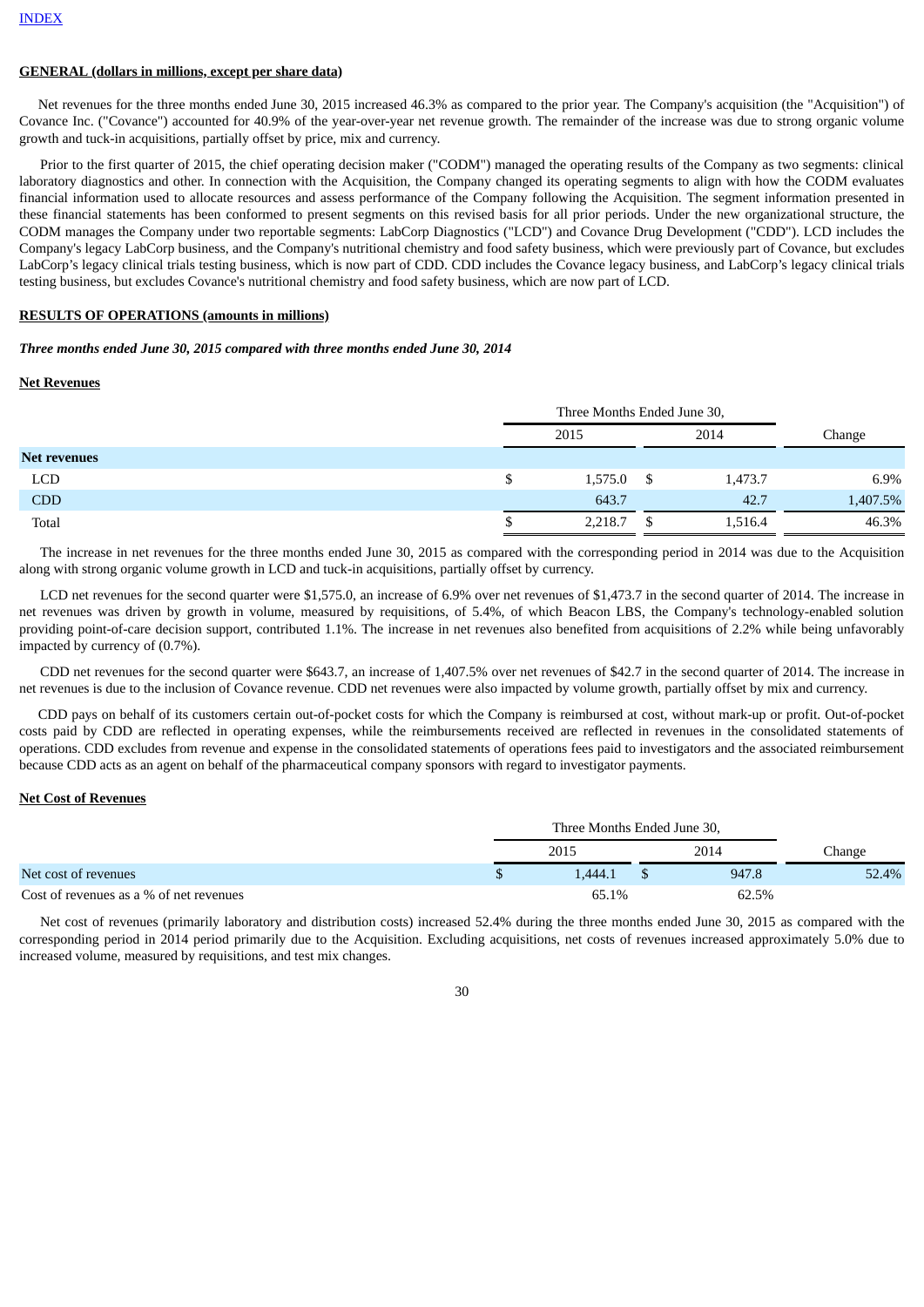#### **Selling, General and Administrative Expenses**

|                                                                    |  | 2015     | 2014 |       | Change |
|--------------------------------------------------------------------|--|----------|------|-------|--------|
| Selling, general and administrative expenses                       |  | 392.4    |      | 297.9 | 31.7%  |
| Selling, general and administrative expenses as a % of net revenue |  | $17.7\%$ |      | 19.6% |        |

Selling, general and administrative expenses as a percentage of net revenues decreased to 17.7% during the three months ended June 30, 2015 as compared to 19.6% during the corresponding period in 2014. The decrease in selling, general and administrative expenses as a percentage of net revenues is primarily due to the Acquisition. In addition, bad debt expense as a percentage of net revenues for LCD decreased to 4.3% of net revenues for that segment during the three months ended June 30, 2015 compared to 4.7% during the corresponding period in 2014. This improvement in LCD's bad debt experience is a result of the segment's focus on improved cash collections and revenue retention initiatives relating to Project LauchPad.

#### **Amortization of Intangibles and Other Assets**

|                                                    |  | 2015 | 2014 | Change    |
|----------------------------------------------------|--|------|------|-----------|
| <b>LCD</b>                                         |  | 19.5 | 21.2 | $(8.0)\%$ |
| <b>CDD</b>                                         |  | 27.1 | 0.8  | 3,287.5 % |
| Total amortization of intangibles and other assets |  | 46.6 | 22.0 | 111.8 %   |

The increase in amortization of intangibles and other assets primarily reflects the impact of the Acquisition. In addition, amortization expense increased \$2.6 in the quarter as a result of the measurement period adjustments for identifiable intangible assets.

#### **Restructuring and Other Special Charges**

|                                         | Three Months Ended June 30, |      |  |      |        |  |
|-----------------------------------------|-----------------------------|------|--|------|--------|--|
|                                         |                             | 2015 |  | 2014 | ∵hange |  |
| Restructuring and other special charges |                             | 14.3 |  |      | 615.0% |  |

During the second quarter of 2015, the Company recorded net restructuring and other special charges of \$14.3, \$9.3 within LCD and \$5.0 within CDD. The charges were comprised of \$6.3 related to severance and other personnel costs along with \$8.6 in costs associated with facility closures and general integration initiatives. These charges were offset by the reversal of previously established reserves of \$0.6 in unused facility-related costs.

In addition, during the second quarter of 2015, the Company recorded \$5.9 in consulting expenses (recorded in selling, general and administrative expenses) relating to fees incurred as part of Project LaunchPad and Covance integration costs.

During the second quarter of 2014, the Company recorded net restructuring and other special charges of \$2.0, all within LCD. The charges were comprised of \$2.5 related to severance and other personnel costs along with \$.1 in costs associated with facility closures and general integration initiatives. These charges were offset by the reversal of previously established reserves of \$0.1 in unused severance and \$0.5 in unused facility-related costs.

In addition, during the second quarter of 2014, the Company recorded \$4.7 in consulting expenses (recorded in selling, general and administrative expenses) relating to fees incurred as part of Project LaunchPad and one-time CFO transition costs.

The Company believes that any restructuring costs that may be incurred in future periods will be more than offset by subsequent savings realized from these potential actions and that any related restructuring charges will not have a material impact on the Company's operations or liquidity.

#### **Interest Expense**

|  | Three Months Ended June 30, |                                            |        |
|--|-----------------------------|--------------------------------------------|--------|
|  | 2015                        | 2014<br>$\sim$ $\sim$ $\sim$ $\sim$ $\sim$ | Change |
|  | 도그 이<br>. טר                | 20.0                                       | 124.4% |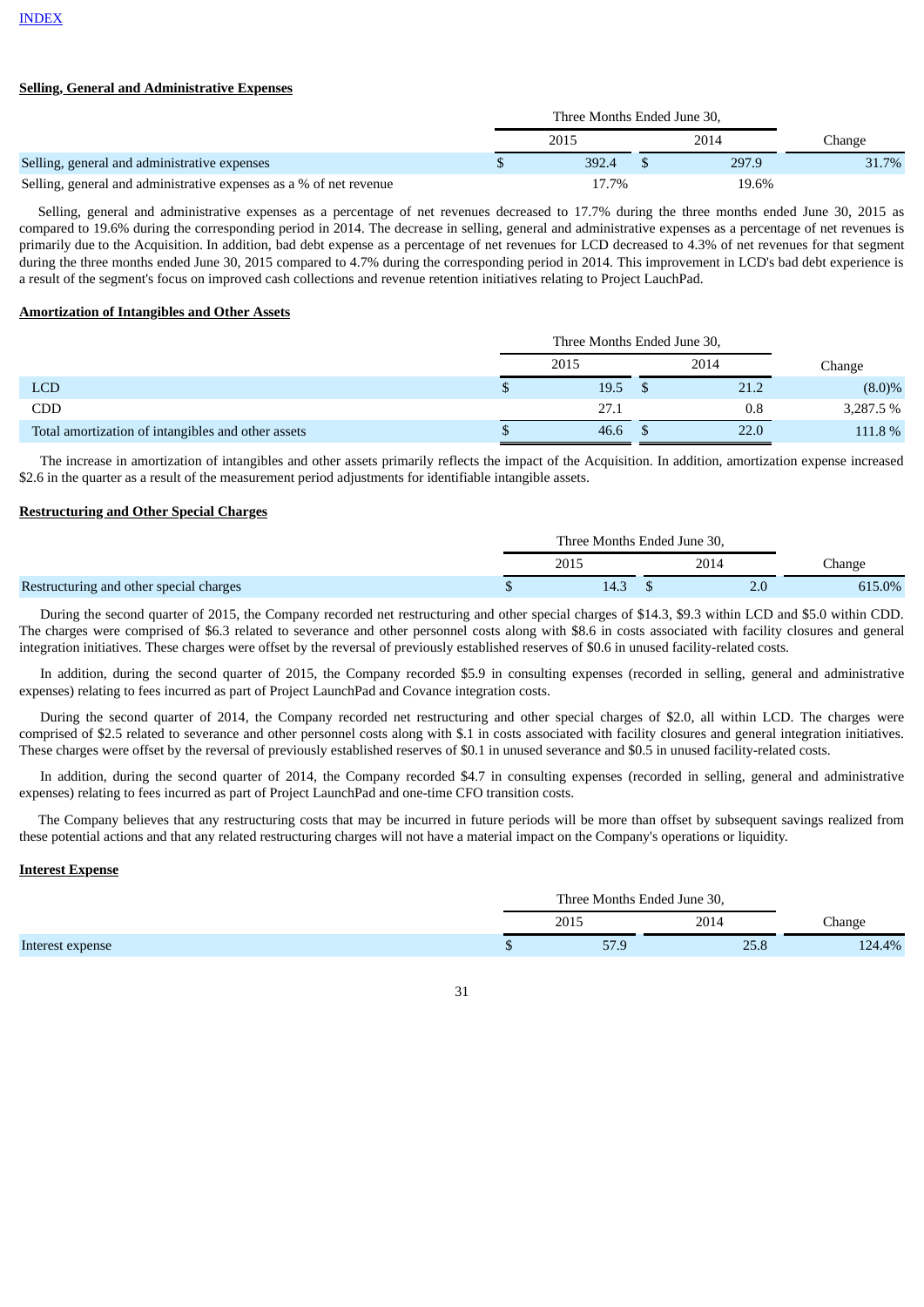#### [INDEX](#page-0-0)

The increase in interest expense for the three months ended June 30, 2015 as compared with corresponding period in 2014 was primarily due to the issuance, in the first quarter of 2015, of \$3,900.0 in debt and other financing costs in connection with the Acquisition.

#### **Equity Method Income, net**

|                           | Three Months Ended June 30, |   |      |               |
|---------------------------|-----------------------------|---|------|---------------|
|                           | 2015                        |   | 2014 | <b>Change</b> |
| Equity method income, net | ر . ے                       | w | .پ   | $(21.6)\%$    |

Equity method income represents the Company's ownership share in joint venture partnerships along with equity investments in other companies in the health care industry. All of these partnerships reside within LCD. The decrease in income for the three months ended June 30, 2015 was due to the liquidation of one of the joint venture partnerships on June 30, 2015.

#### **Other, net**

|  | Three Months Ended June 30, |   |      |               |
|--|-----------------------------|---|------|---------------|
|  | 2015                        |   | 2014 | <b>Change</b> |
|  | ור רז<br>ا ت                | Ψ | ה /  | $(130.7)\%$   |

The decrease in other, net for the three months ended June 30, 2015, is due to a gain on the sale of the remaining investment of an equity investment in the second quarter of 2014, along with approximately \$1.0 of foreign currency transaction losses recorded in the second quarter of 2015.

#### **Income Tax Expense**

|                                                  | Three Months Ended June 30, |       |  |       |               |
|--------------------------------------------------|-----------------------------|-------|--|-------|---------------|
|                                                  |                             | 2015  |  | 2014  | <b>Change</b> |
| Income tax expense                               |                             | 95.6  |  | 90.8  | 5.3%          |
| Income tax expense as a % of earnings before tax |                             | 36.2% |  | 39.1% |               |

The rate was favorably impacted by foreign earnings taxed at lower rates than the U.S. statutory tax rate. The Company considers substantially all of the ongoing foreign earnings to be permanently reinvested overseas.

#### *Six months ended June 30, 2015 compared with six months ended June 30, 2014*

#### **Net Revenues**

|                     |   | Six Months Ended June 30, |   |         |          |
|---------------------|---|---------------------------|---|---------|----------|
|                     |   | 2015                      |   | 2014    | Change   |
| <b>Net revenues</b> |   |                           |   |         |          |
| <b>LCD</b>          | S | 3,047.0                   | S | 2,866.6 | 6.3%     |
| <b>CDD</b>          |   | 944.0                     |   | 80.5    | 1,072.7% |
| Total               |   | 3,991.0                   |   | 2,947.1 | 35.4%    |

The increase in net revenues for the six months ended June 30, 2015 as compared with the corresponding period in 2014 was due to the Acquisition along with strong organic volume growth in LCD and tuck-in acquisitions, partially offset by price, mix and currency.

LCD net revenues for the six months ended June 30, 2015 were \$3,047.0, an increase of 6.3% over net revenues of \$2,866.6 in the corresponding period in 2014. The increase in net revenues was driven by growth in volume, measured by requisitions, of 5.1%, of which Beacon LBS, the Company's technologyenabled solution providing point-of-care decision support, contributed 0.6%. The increase in net revenues was unfavorably impacted by (0.7%) of currency and (0.2%) on revenue per requisition. In addition, acquisitions added 2.1% to net revenues.

CDD net revenues for the six months ended June 30, 2015 were \$944.0, an increase of 1,072.7% over net revenues of \$80.5 in the corresponding period in 2014. The increase in net revenues was due to the Acquisition.

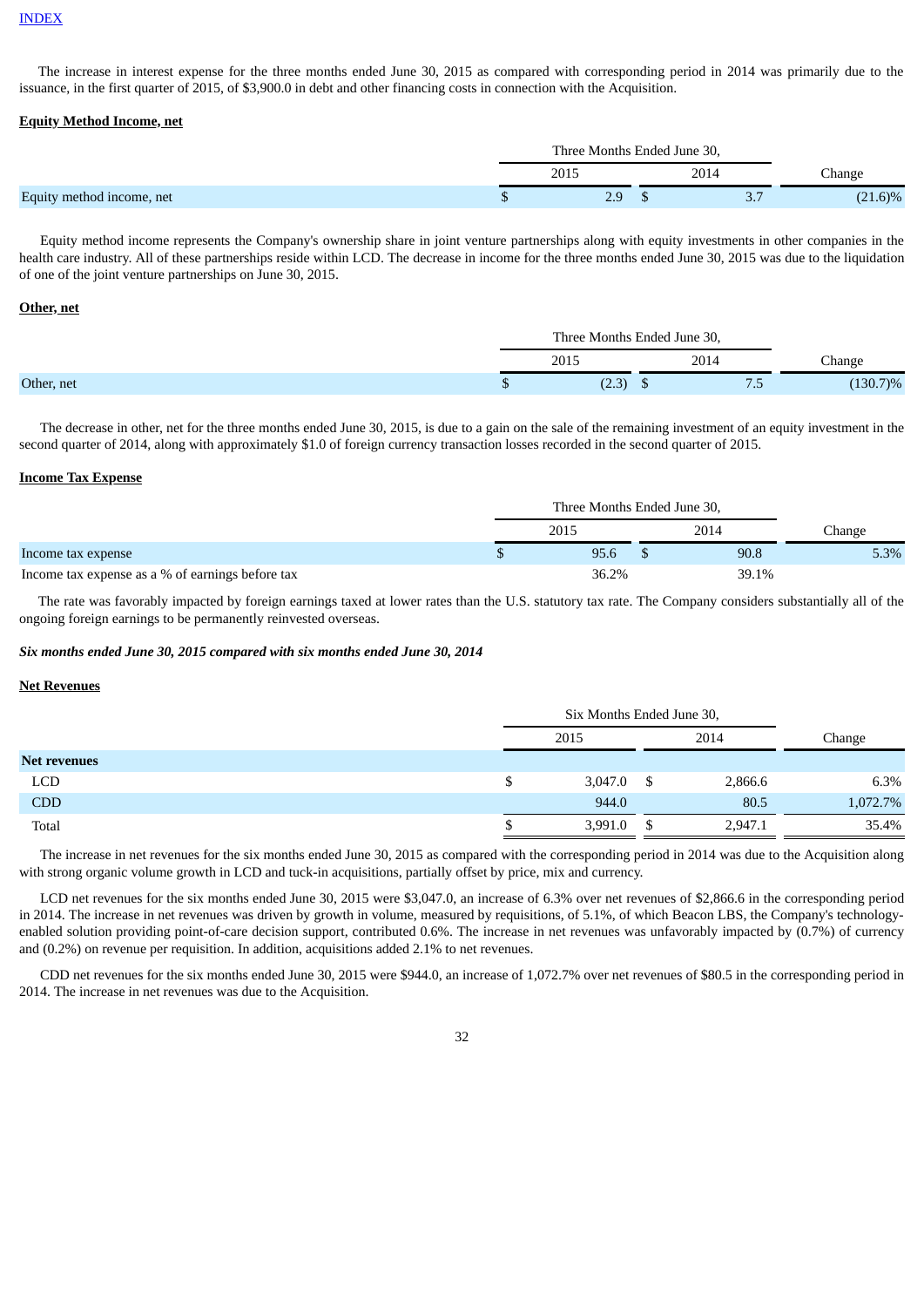## **Net Cost of Revenues**

|                                        |    | Six Months Ended June 30. |  |         |               |  |  |
|----------------------------------------|----|---------------------------|--|---------|---------------|--|--|
| Net cost of revenues                   |    | 2015                      |  | 2014    | <b>Change</b> |  |  |
|                                        | ۰υ | 2.593.2                   |  | 1.861.7 | 39.3%         |  |  |
| Cost of revenues as a % of net revenue |    | 65.0%                     |  |         |               |  |  |

Net cost of revenues (primarily laboratory and distribution costs) increased 39.3% during the six months ended June 30, 2015 as compared with the corresponding period in 2014 period primarily due to the Acquisition. Also, during the six months ended June 30, 2015, the Company recorded \$32.8 of compensation expense in cost of sales for the acceleration of Covance equity award payouts triggered by the Acquisition.

## **Selling, General and Administrative Expenses**

|                                                                     |  | Six Months Ended June 30, |  |       |        |  |
|---------------------------------------------------------------------|--|---------------------------|--|-------|--------|--|
|                                                                     |  | 2015                      |  | 2014  | Change |  |
| Selling, general and administrative expenses                        |  | 832.8                     |  | 582.8 | 42.9%  |  |
| Selling, general and administrative expenses as a % of net revenues |  | 20.9%                     |  | 19.8% |        |  |

Selling, general and administrative expenses as a percentage of total revenues increased to 20.9% during the six months ended June 30, 2015 as compared to 19.8% during the corresponding period in 2014. The increase in selling, general and administrative expenses as a percentage of net revenues was primarily due to \$80.6 of transaction costs for the Acquisition as well as consulting fees and expenses of \$11.9 related to Project LaunchPad and Covance integration costs offset by a reduction in bad debt expense. Bad debt expense as a percentage of net revenues for LCD decreased to 4.4% for that segment during the six months ended June 30, 2015 compared to 4.7% during the corresponding period in 2014. This improvement in LCD's bad debt experience is a result of the segment's focus on improved cash collections and revenue retention initiatives relating to Project LauchPad.

#### **Amortization of Intangibles and Other Assets**

|                                                    | Six Months Ended June 30, |  |      |           |  |  |
|----------------------------------------------------|---------------------------|--|------|-----------|--|--|
|                                                    | 2015                      |  | 2014 | Change    |  |  |
| <b>LCD</b>                                         | 40.8                      |  | 41.4 | (1.4)%    |  |  |
| CDD                                                | 38.2                      |  | 1.6  | 2,287.5 % |  |  |
| Total amortization of intangibles and other assets | 79.0                      |  | 43.0 | 83.7 %    |  |  |

The increase in amortization of intangibles and other assets primarily reflects the impact of the Acquisition.

#### **Restructuring and Other Special Charges**

|                                         | Six Months Ended June 30, |  |      |               |  |
|-----------------------------------------|---------------------------|--|------|---------------|--|
|                                         | 2015                      |  | 2014 | <b>Change</b> |  |
| Restructuring and other special charges |                           |  |      | 250.0%        |  |

During the first six months of 2015, the Company recorded net restructuring and other special charges of \$33.6. The charges were comprised of \$9.5 related to severance and other personnel costs along with \$24.7 in costs associated with facility closures and impairment of certain information technology assets. These charges were offset by the reversal of previously established reserves of \$0.6 in unused facility-related costs.

In addition, during the first six months of 2015, the Company recorded \$11.9 in consulting expenses (recorded in selling, general and administrative expenses) relating to fees incurred as part of Project LaunchPad as well as Covance integration costs. The Company also recorded \$166.0 of deal costs related to the Acquisition, of which \$80.6 is included in selling, general and administrative expenses, \$32.8 is included in cost of revenue, and \$52.6 is included in interest expense.

During the first six months of 2014, the Company recorded net restructuring and other special charges of \$9.6. The charges were comprised of \$5.2 related to severance and other personnel costs along with \$5.1 in costs associated with facility closures and general integration initiatives. These charges were offset by the reversal of previously established reserves of \$0.2 in unused severance and \$0.5 in unused facility-related costs.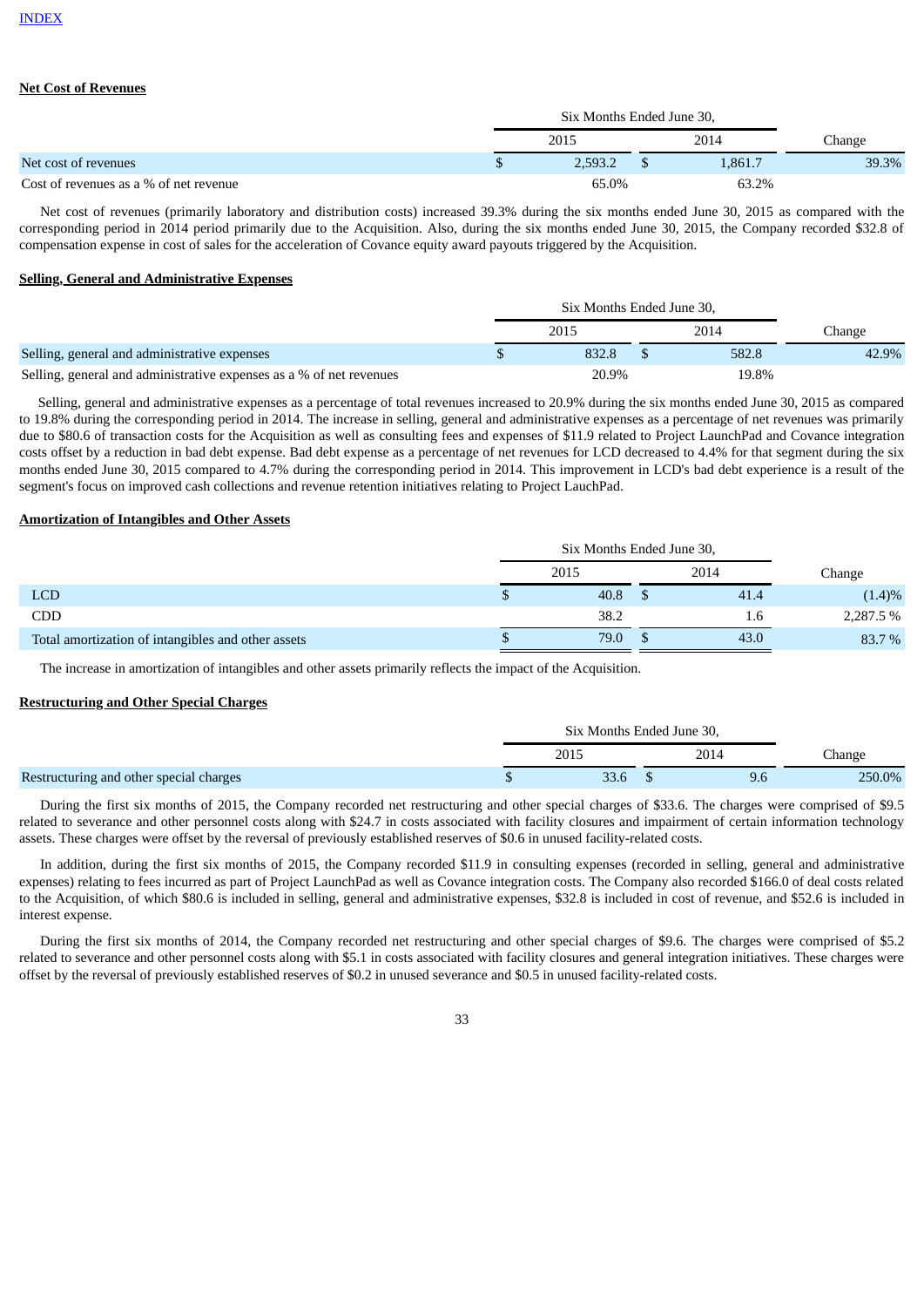#### **[INDEX](#page-0-0)**

In addition, during the second quarter of 2014, the Company recorded \$4.7 in consulting expenses (recorded in selling, general and administrative expenses) relating to fees incurred as part of Project LaunchPad, as well as one-time CFO transition costs.

#### **Interest Expense**

|                  | Six Months Ended June 30, |      |               |  |
|------------------|---------------------------|------|---------------|--|
|                  | 2015                      | 2014 | <b>Change</b> |  |
| Interest expense | 162.2                     | 51.5 | 215.0%        |  |

The increase in interest expense for the six months ended June 30, 2015 as compared with the corresponding period in 2014 was primarily due to the issuance, in the first quarter of 2015, of \$3,900.0 in debt and other financing costs in connection with the Acquisition. Another component of the increase was a \$37.4 make-whole payment that was required in connection with the prepayment of the \$250.0 Covance senior notes. In addition, the Company recorded \$15.2 in interest expense relating to the deferred financing costs associated with the Company's previous credit agreement and the bridge financing facilities used to complete the Acquisition. The bridge facility was repaid in March 2015.

#### **Equity Method Income, net**

|                           | Six Months Ended June 30, |      |            |  |
|---------------------------|---------------------------|------|------------|--|
|                           | 2015                      | 2014 | hange.     |  |
| Equity method income, net | 5.6                       | b.,  | $(16.4)\%$ |  |

Equity method income represents the Company's ownership share in joint venture partnerships along with equity investments in other companies in the health care industry. All of these partnerships reside within LCD. The decrease in income was due to liquidation of one of the partnerships effective June 30, 2015.

#### **Other, net**

|            |             | Six Months Ended June 30, |      |             |  |
|------------|-------------|---------------------------|------|-------------|--|
|            | 2015        | 2014                      |      | Change      |  |
| Other, net | $\sim$<br>. | <u>ω</u>                  | 14.4 | $(108.3)\%$ |  |

The decrease in other, net for the six months ended June 30, 2015, was due to a gain on the sale of investment of an equity investment in 2014, along with approximately \$1.0 of foreign currency transaction losses recorded in the second quarter of 2015.

#### **Income Tax Expense**

|                                                  |  | Six Months Ended June 30, |  |       |         |  |  |  |
|--------------------------------------------------|--|---------------------------|--|-------|---------|--|--|--|
|                                                  |  | 2015                      |  | 2014  | Change  |  |  |  |
| Income tax expense                               |  | 125.2                     |  | 165.0 | (24.1)% |  |  |  |
| Income tax expense as a % of earnings before tax |  | 42.4%                     |  | 39.3% |         |  |  |  |

The Company's tax rate for the six months ended June 30, 2015 was negatively impacted by first quarter non-deductible deal costs of approximately \$19.6 associated with the Acquisition and one-time tax charges of \$12.8 to realign the Company's legal entity structure to facilitate the Acquisition. The rate was favorably impacted by foreign earnings taxed at lower rates than the U.S. statutory tax rate. The Company considers substantially all of the ongoing foreign earnings to be permanently reinvested overseas.

## **LIQUIDITY AND CAPITAL RESOURCES (dollars and shares in millions)**

The Company's strong cash-generating capability and financial condition typically have provided ready access to capital markets. The Company's principal source of liquidity is operating cash flow, supplemented by proceeds from debt offerings. The Company's senior unsecured revolving credit facility is further discussed in Note 6 (Debt) to the Company's Unaudited Condensed Consolidated Financial Statements.

In summary the Company's cash flows were as follows:

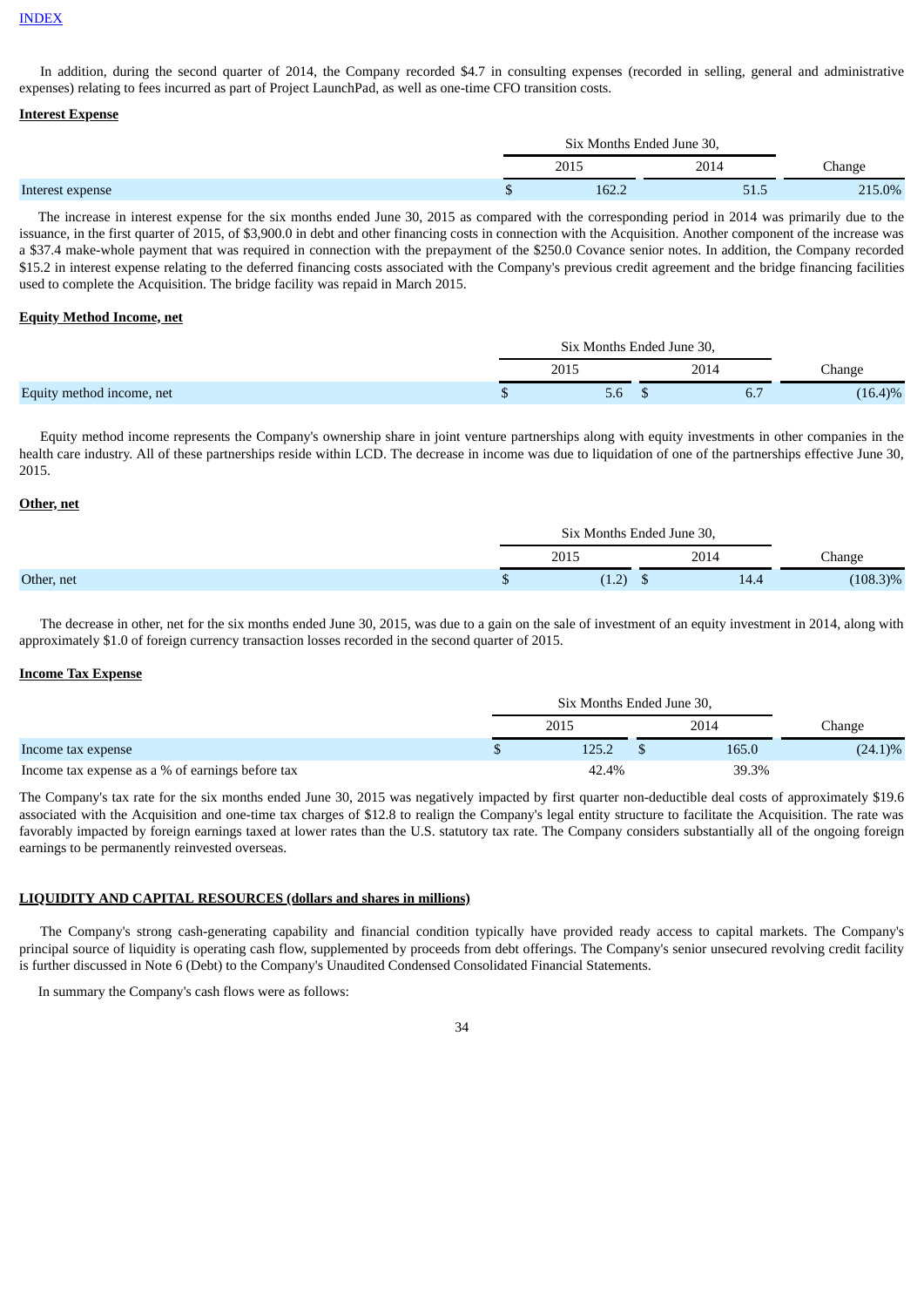|                                                                 | Six Months Ended June 30, |           |      |         |  |  |
|-----------------------------------------------------------------|---------------------------|-----------|------|---------|--|--|
|                                                                 |                           | 2015      | 2014 |         |  |  |
| Net cash provided by operating activities                       |                           | 309.8     |      | 349.7   |  |  |
| Net cash used for investing activities                          |                           | (3,783.6) |      | (147.2) |  |  |
| Net cash provided by (used in) financing activities             |                           | 3,510.9   |      | (123.4) |  |  |
| Effect of exchange rate on changes in cash and cash equivalents |                           | 1.9       |      | (3.6)   |  |  |
| Net change in cash and cash equivalents                         |                           | 39.0      |      | 75.5    |  |  |

#### *Cash and cash equivalents*

Cash and cash equivalents at June 30, 2015 and 2014 totaled \$619.0 and \$479.5, respectively. Cash and cash equivalents consist of highly liquid instruments, such as commercial paper, time deposits, and other money market investments, which have original maturities of three months or less.

#### *Operating Activities*

During the six months ended June 30, 2015 and 2014, the Company's operations generated \$309.8 of cash as compared to \$349.7 in 2014. The \$39.9 decrease in cash provided from operations in 2015 as compared with the corresponding 2014 period is primarily due to lower net earnings in conjunction with the closing of the Acquisition. The Company's earnings were impacted by restructuring and special items of \$205.6 during the first six months of 2015, \$153.5 of which represents cash payments in connection with the Acquisition, compared to \$9.6 during the same period in 2014. Excluding the cash payments made in connection with the Acquisition, CDD used over \$25.0 in operating cash due to seasonal use of working capital.

#### *Investing Activities*

Net cash used in investing activities for the six months ended June 30, 2015 was \$3,783.6 as compared to \$147.2 for the six months ended June 30, 2014. The \$3,636.4 increase in cash used in investing activities was primarily due to cash paid for the Acquisition of \$4,388.2, net of cash acquired of \$780.8. Capital expenditures were \$102.9 and \$104.6 for the six months ended June 30, 2015 and 2014, respectively. The Company expects capital expenditures of approximately \$270.0 to \$295.0 in 2015. The Company intends to continue to pursue acquisitions to fund growth and make important investments in its business, including in information technology, to improve efficiency and enable the execution of the Company's strategic vision. Such expenditures are expected to be funded by cash flow from operations, as well as borrowings under the Company's Revolving Credit Facility or any successor facility, as needed.

During the first six months of 2014, the Company received cash proceeds of \$30.3 and recorded a net gain of \$20.3 on the sale of an investment. The investment was one of several strategic investments the Company has made in the area of diagnostics.

#### *Financing Activities*

Net cash provided by financing activities for the six months ended June 30, 2015 was \$3,510.9 compared to \$123.4 net cash used in financing activities for the six months ended June 30, 2014. The \$3,634.3 increase in the cash provided by financing activities for six months ended June 30, 2015, as compared to the prior year, was primarily a result of \$4,360.0 of financing proceeds for the Acquisition offset by repayments and debt issue costs of \$906.7. The remainder of the period-over-period increase is primarily due to the suspension of share repurchases following the announcement of the Acquisition in the fourth quarter of 2014, compared to \$164.2 of share repurchases for the first six months of 2014.

As part of its final financing of the Acquisition, the Company entered into a \$1,000.0 term loan and \$2,900.0 in debt securities consisting of \$500.0 aggregate principal amount of 2.625% Senior Notes due 2020, \$500.0 aggregate principal amount of 3.20% Senior Notes due 2022, \$1,000.0 aggregate principal amount of 3.60% Senior Notes due 2025 and \$900.0 aggregate principal amount of 4.70% Senior Notes due 2045. The term loan credit facility will mature five years after the closing date of the Acquisition and may be prepaid without penalty. The term loan balance at June 30, 2015 was \$840.0.

On December 19, 2014, the Company also entered into an amendment and restatement of its existing senior revolving credit facility, which was originally entered into on December 21, 2011. The senior revolving credit facility consists of a five-year revolving facility in the principal amount of up to \$1,000.0, with the option of increasing the facility by up to an additional \$250.0, subject to the agreement of one or more new or existing lenders to provide such additional amounts and certain other customary conditions. The new revolving credit facility also provides for a subfacility of up to \$100.0 for swing line borrowings and a subfacility of up to \$125.0 for issuances of letters of credit. The new revolving credit facility is permitted to be used for general corporate purposes, including working capital, capital expenditures, funding of share repurchases and certain other payments, and acquisitions and other investments. There was \$0.0 and \$0.0 outstanding on the Company's revolving credit facility at June 30, 2015 and December 31, 2014, respectively.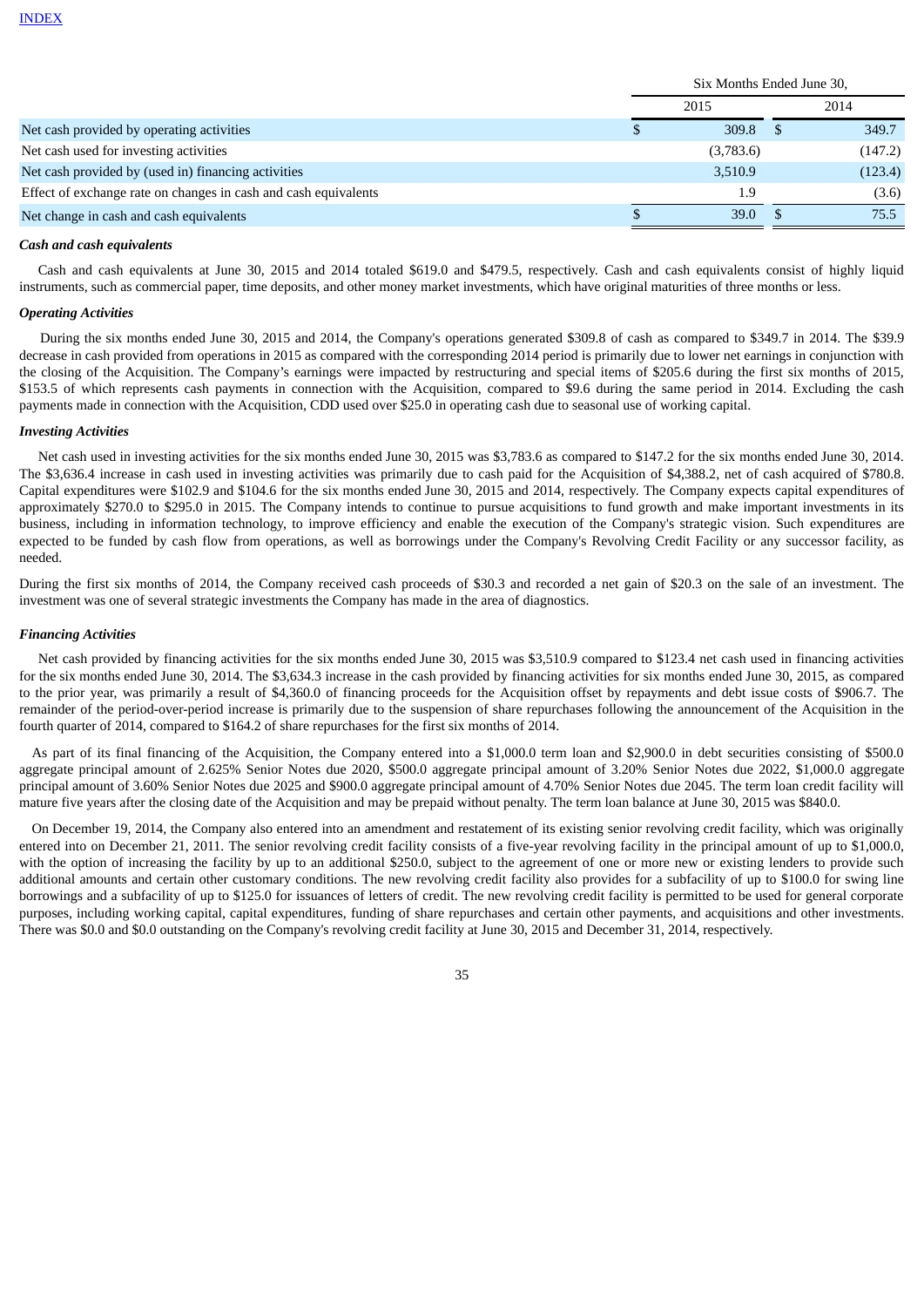On February 13, 2015, the Company entered into a 60-day cash bridge term loan credit facility in the principal amount of \$400.0 for the purpose of financing a portion of the cash consideration and the fees and expenses in connection with the Acquisition. The 60-day cash bridge term loan credit facility was entered on the terms set forth in the bridge facility commitment letter for the \$400.0 60-day cash bridge tranche. The 60-day cash bridge term loan credit facility was advanced in full on February 19, 2015, the date of the Company's completion of the Acquisition. The 60-day cash bridge term loan credit facility was repaid in March 2015.

Under the term loan credit facility and the new revolving credit facility, the Company is subject to negative covenants limiting subsidiary indebtedness and certain other covenants typical for investment grade-rated borrowers and the Company is required to maintain a leverage ratio that varies. Prior to the Acquisition Date, the leverage ratio was required to have been no greater than 3.75 to 1.00, calculated by excluding the \$2,900.0 Acquisition Notes. From and after the Acquisition Date, the leverage ratio must be no greater than 4.75 to 1.00 with respect to the last day of each of the first four fiscal quarters ending on or after the closing date, 4.25 to 1.00 with respect to the last day of each of the fifth through eighth fiscal quarters ending after the closing date, and 3.75 to 1.00 with respect to the last day of each fiscal quarter ending thereafter. The Company was in compliance with all covenants in the Credit Agreement at June 30, 2015. As of June 30, 2015, the ratio of total debt to consolidated EBITDA was 4.0 to 1.0.

The term loan credit facility accrues interest at a per annum rate equal to, at the Company's election, either a LIBOR rate plus a margin ranging from 1.125% to 2.00%, or a base rate determined according to a prime rate or federal funds rate plus a margin ranging from 0.125% to 1.00%. Advances under the new revolving credit facility will accrue interest at a per annum rate equal to, at the Company's election, either a LIBOR rate plus a margin ranging from 1.00% to 1.60%, or a base rate determined according to a prime rate or federal funds rate plus a margin ranging from 0.00% to 0.60%. Fees are payable on outstanding letters of credit under the new revolving credit facility at a per annum rate equal to the applicable margin for LIBOR loans, and the Company is required to pay a facility fee on the aggregate commitments under the new revolving credit facility, at a per annum rate ranging from 0.125% to 0.40%. The interest margin applicable to the credit facilities, and the facility fee and letter of credit fees payable under the new revolving credit facility, are based on the Company's senior credit ratings as determined by Standard & Poor's and Moody's, which are currently BBB and Baa2, respectively.

As of June 30, 2015, the effective interest rate on the Revolving Credit Facility was 1.29% and the effective interest rate on the term loan was 1.44%.

As of June 30, 2015, the Company provided letters of credit aggregating \$45.4, primarily in connection with certain insurance programs. Letters of credit provided by the Company are issued under the Company's Revolving Credit Facility and are renewed annually, around mid-year.

As of June 30, 2015, the Company had outstanding authorization from the Board of Directors to purchase up to \$789.5 of Company common stock based on settled trades as of that date. Following the announcement of the Acquisition in the fourth quarter of 2014, the Company suspended its share repurchases. The Company does not anticipate resuming its share repurchase activity until it approaches its targeted leverage ratio of total debt to consolidated EBITDA of 2.5 to 1.0.

The Company had a \$28.3 and \$24.9 reserve for unrecognized income tax benefits, including interest and penalties as of June 30, 2015 and December 31, 2014, respectively. The Acquisition accounted for substantially all of the increase. Substantially all of these tax reserves are classified in other long-term liabilities in the Company's Condensed Consolidated Balance Sheets at June 30, 2015 and December 31, 2014.

#### *Zero-coupon Subordinated Notes*

On March 11, 2015, the Company announced that for the period from March 12, 2015 to September 11, 2015, the zero-coupon subordinated notes will accrue contingent cash interest at a rate of no less than 0.125% of the average market price of a zero-coupon subordinated note for the five trading days ended March 6, 2015, in addition to the continued accrual of the original issue discount.

On July 1, 2015, the Company announced that its zero-coupon subordinated notes may be converted into cash and common stock at the conversion rate of 13.4108 per \$1,000.0 principal amount at maturity of the notes, subject to the terms of the zero-coupon subordinated notes and the Indenture, dated as of October 24, 2006 between the Company and The Bank of New York Mellon, as trustee and conversion agent. In order to exercise the option to convert all or a portion of the zero-coupon subordinated notes, holders are required to validly surrender their zero-coupon subordinated notes at any time during the calendar quarter beginning July 1, 2015, through the close of business on the last business day of the calendar quarter, which is 5:00 p.m., New York City time, on Wednesday, September 30, 2015. If notices of conversion are received, the Company plans to settle the cash portion of the conversion obligation (i.e., the accreted principal amount of the securities to be converted) with cash on hand and/or borrowings under the Revolving Credit Facility. The remaining amount, if any, will be settled with shares of common stock.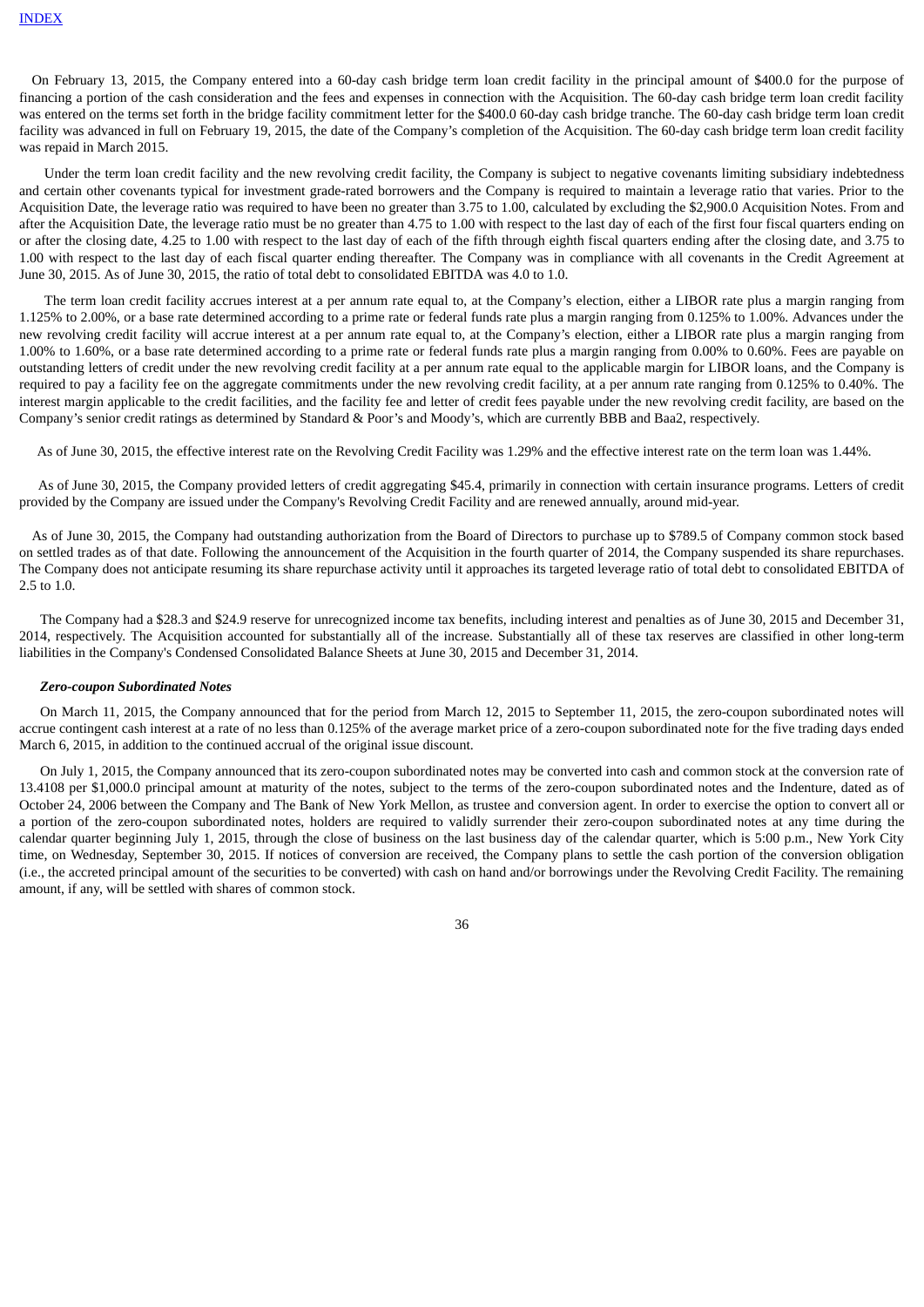As a result of the Acquisition, the Company assumed privately placed of senior notes in an aggregate principal amount of \$250.0 issued pursuant to a Note Purchase Agreement dated October 2, 2013. On March 5, 2015, the Company caused Covance to prepay all of the outstanding Senior Notes at 100 percent of the principal amount plus accrued interest, and a total make-whole amount of \$37.4 which is included in interest expense. The Note Purchase Agreement terminated effective March 5, 2015 in connection with the prepayment of the Senior Notes.

#### *Credit Ratings*

The Company's debt ratings of Baa2 from Moody's and BBB from Standard and Poor's contribute to its ability to access capital markets.

#### **New Accounting Pronouncements**

In April 2014, the FASB issued a new accounting standard on discontinued operations that significantly changes criteria for discontinued operations and disclosures for disposals. Under this new standard, to be a discontinued operation, a component or group of components must represent a strategic shift that has (or will have) a major effect on an entity's operations and financial results. Expanded disclosures for discontinued operations include more details about earnings and balance sheet accounts, total operating and investing cash flows, and cash flows resulting from continuing involvement. The Company has adopted the guidance of this new standard and will apply it prospectively to all new disposals of components and new classifications as held for sale. The adoption of this standard did not have a material impact on the consolidated financial statements.

In May 2014, the FASB issued the converged standard on revenue recognition with the objective of providing a single, comprehensive model for all contracts with customers to improve comparability in the financial statements of companies reporting using International Financial Reporting Standards and U.S. Generally Accepted Accounting Principles. The standard contains principles that an entity must apply to determine the measurement of revenue and timing of when it is recognized. The underlying principle is that an entity must recognize revenue to depict the transfer of goods or services to customers at an amount that the entity expects to be entitled to in exchange for those goods or services. An entity can apply the revenue standard retrospectively to each prior reporting period presented (full retrospective method) or retrospectively with the cumulative effect of initially applying the standard recognized at the date of initial application in retained earnings. As originally issued, the new revenue recognition standard would be effective for the Company beginning January 1, 2017. On July 9, 2015, the FASB approved the proposal to defer the effective date of this standard by one year. The standard will be effective for the Company beginning January 1, 2018, with early adoption permitted for annual periods beginning after December 16, 2016. The Company is currently evaluating the expected impact of the standard.

In August 2014, the FASB issued a new accounting standard that explicitly requires management to assess an entity's ability to continue as a going concern, and to provide related financial statement footnote disclosures in certain circumstances. Under this standard, in connection with each annual and interim period, management must assess whether there is substantial doubt about an entity's ability to continue as a going concern within one year after the financial statements are issued (or available to be issued when applicable). Management shall consider relevant conditions and events that are known and reasonably knowable at such issuance date. Substantial doubt about an entity's ability to continue as a going concern exists if it is probable that the entity will be unable to meet its obligations as they become due within one year after issuance date. Disclosures will be required if conditions or events give rise to substantial doubt. This standard is effective for the Company for the annual period ending after December 15, 2016, with early adoption permitted. The adoption of this standard is not expected to have a material impact on the consolidated financial statements.

In April 2015, the FASB issued an update which requires debt issuance costs to be presented in the balance sheet as a direct deduction from the associated debt liability. This standard is effective for the Company beginning January 1, 2016. The new guidance will be applied on a retrospective basis. The adoption of this standard is not expected to have a material impact on the consolidated financial statements.

<span id="page-37-0"></span>In May 2015, the FASB issued a new accounting standard allowing entities to exclude investments measured at new asset value per share under the existing practical expedient from the fair value hierarchy. In addition, when the net asset value practical expedient is not applied to eligible investments, certain other disclosures are no longer required. The standard will be effective for the Company beginning January 1, 2016, with early adoption permitted. The adoption of this standard is not expected to have a material impact on the consolidated financial statements.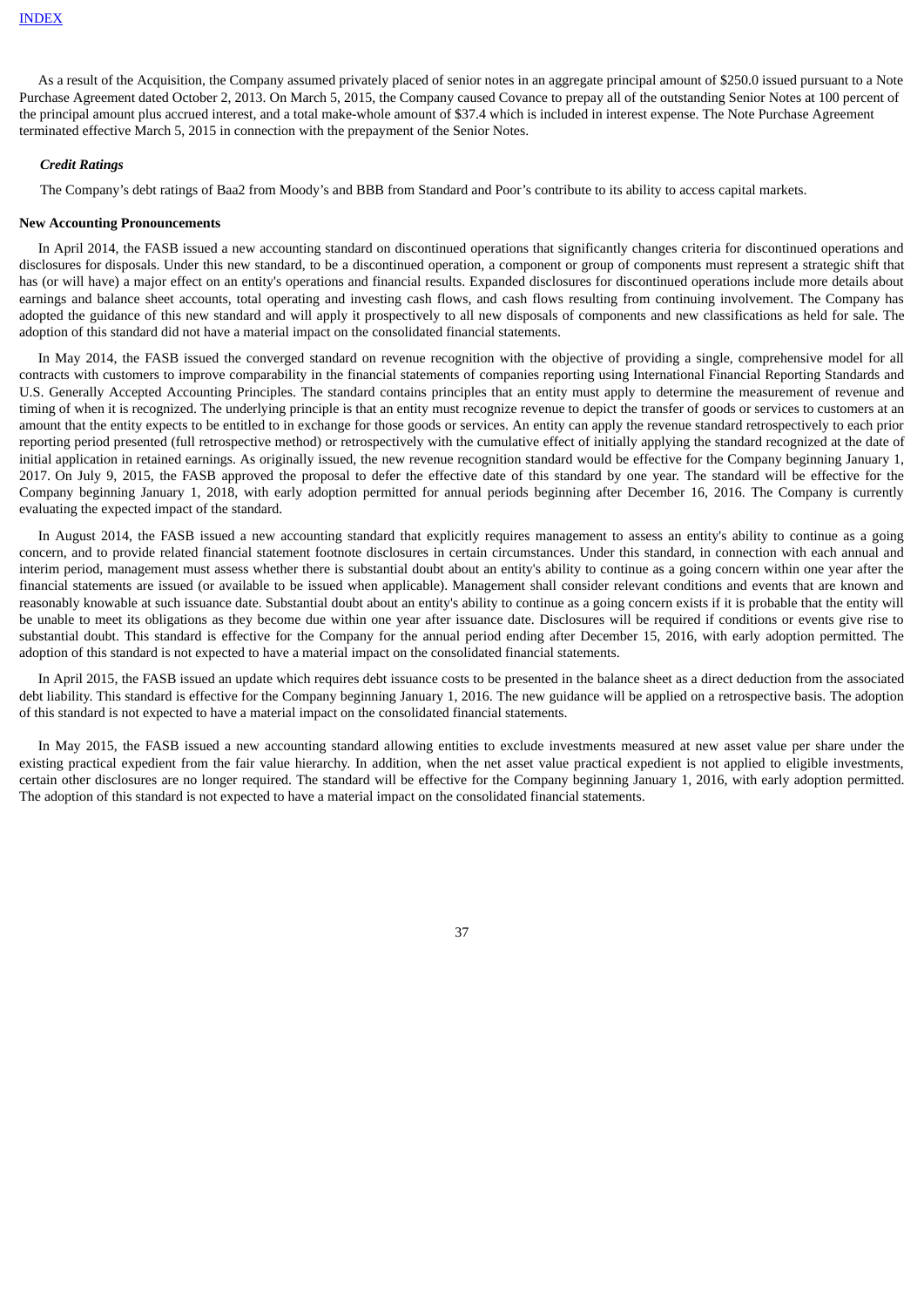#### **ITEM 3. Quantitative and Qualitative Disclosures about Market Risk**

The Company addresses its exposure to market risks, principally the market risk associated with changes in interest rates, through a controlled program of risk management that includes, from time to time, the use of derivative financial instruments such as interest rate swap agreements. Although, as set forth below, the Company's zero-coupon subordinated notes contain features that are considered to be embedded derivative instruments, the Company does not hold or issue derivative financial instruments for trading purposes. The Company does not believe that its exposure to market risk is material to the Company's financial position or results of operations.

During the third quarter of 2013, the Company entered into two fixed-to-variable interest rate swap agreements for its 4.625% senior notes due 2020 with an aggregate notional amount of \$600.0 and variable interest rates based on one-month LIBOR plus 2.298% to hedge against changes in the fair value of a portion of the Company's long-term debt.

The Company's zero-coupon subordinated notes contain the following two features that are considered to be embedded derivative instruments under authoritative guidance in connection with accounting for derivative instruments and hedging activities:

- 1) The Company will pay contingent cash interest on the zero-coupon subordinated notes after September 11, 2006, if the average market price of the notes equals 120% or more of the sum of the issue price, accrued original issue discount and contingent additional principal, if any, for a specified measurement period.
- 2) Holders may surrender zero-coupon subordinated notes for conversion during any period in which the rating assigned to the zero-coupon subordinated notes by Standard & Poor's Ratings Services is BB- or lower.

Borrowings under the Company's Revolving Credit Facility are subject to variable interest rates, unless fixed through interest rate swaps or other agreements.

The Company has operations throughout the United States and other countries including Belgium, Canada, China, France, Germany, Hong Kong, Japan, Singapore, Switzerland, the United Kingdom and the United Arab Emirates, and, accordingly, the earnings and cash flows generated from these operations are subject to foreign currency exchange risk.

#### <span id="page-38-0"></span>**ITEM 4. Controls and Procedures**

As of the end of the period covered by this Quarterly Report on Form 10-Q, the Company carried out, under the supervision and with the participation of the Company's management, including the Company's Chief Executive Officer and Chief Financial Officer, an evaluation of the effectiveness of the design and operation of the Company's disclosure controls and procedures (as defined in Rules13-a-15(e) and 15d-15(e) of the Securities Exchange Act of 1934). Based on the foregoing, the Company's Chief Executive Officer and Chief Financial Officer concluded that the Company's disclosure controls and procedures were effective as of June 30, 2015.

## *Changes in Internal Control over Financial Reporting*

On February 19, 2015, the Company completed the acquisition of Covance Inc. The Company's management has extended its oversight and monitoring processes that support internal control over financial reporting to include Covance's operations. The Company's management is continuing to integrate the acquired operations of Covance into the Company's overall internal control over financial reporting process. There have been no other changes in the Company's internal control over financial reporting (as defined in Exchange Act Rules 13a-15(f) and 15d-15(f)) during the fiscal quarter ended June 30, 2015 that have materially affected, or are reasonably likely to materially affect, the Company's internal control over financial reporting.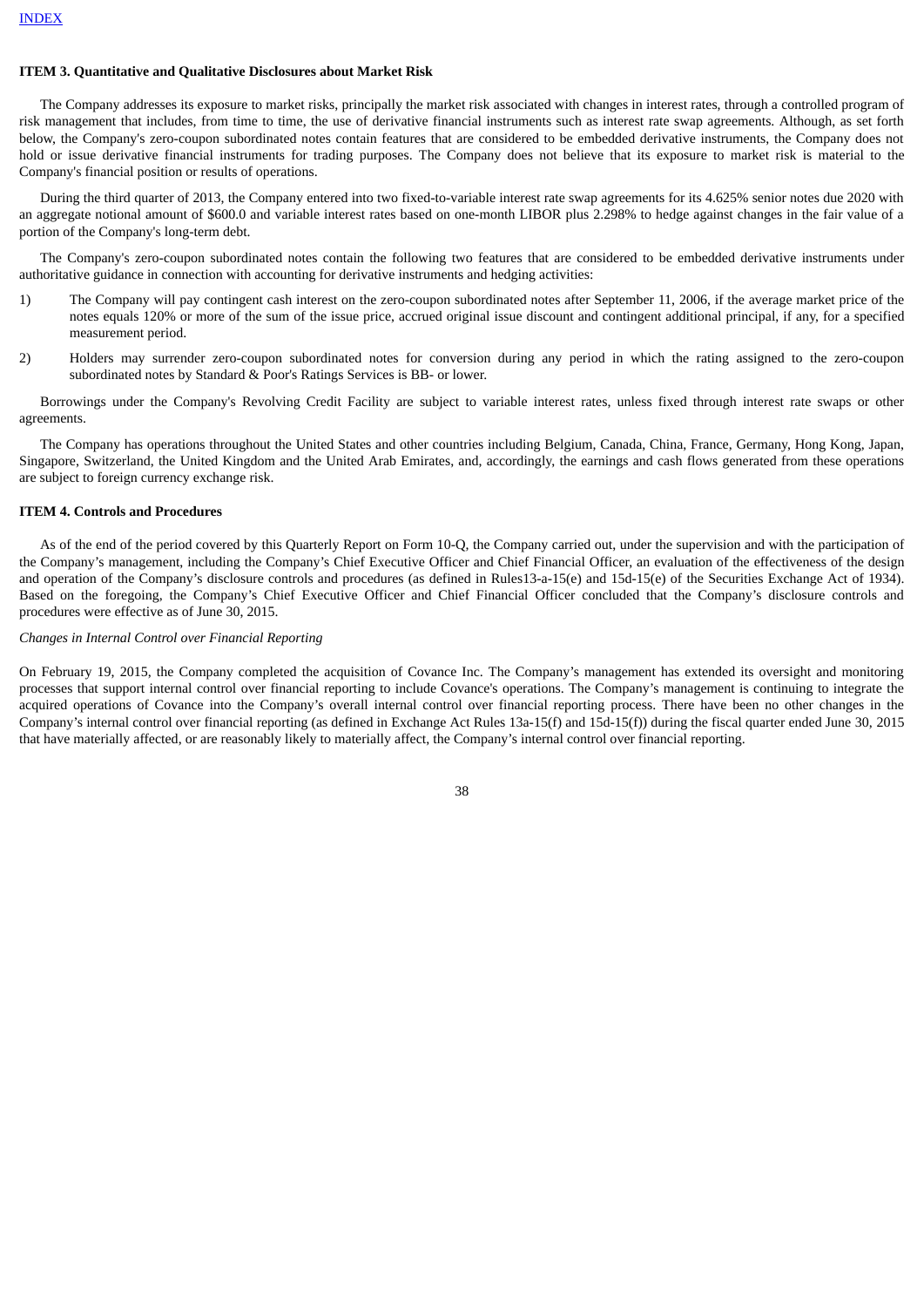#### **LABORATORY CORPORATION OF AMERICA HOLDINGS AND SUBSIDIARIES**

## <span id="page-39-0"></span>**PART II - OTHER INFORMATION**

#### **Item 1. Legal Proceedings**

See Note 9 (Commitments and Contingencies) to the Company's unaudited condensed consolidated financial statements, above, which is incorporated by reference.

#### <span id="page-39-1"></span>**Item 1A. Risk Factors**

The risk factor set forth below revises and supplements the corresponding risk factor set forth in Part I - Item 1A of the Company's Annual Report on Form 10-K for the year ended December 31, 2014. With the exception of the following, there have been no material changes in the risk factors that appear in Part 1 - Item 1A of the Company's Annual Report on Form 10-K for the year ended December 31, 2014.

## Failure to comply with privacy and security laws and regulations could result in fines, penalties and damage to the Company's reputation with **customers and have a material adverse effect upon the Company's business.**

The federal HIPAA privacy and security regulations, including the expanded requirements under HITECH, establish comprehensive federal standards with respect to the use and disclosure of protected health information by health plans, health care providers, and health care clearinghouses, in addition to setting standards to protect the confidentiality, integrity and security of protected health information. The regulations establish a complex regulatory framework on a variety of subjects, including:

- the circumstances under which the use and disclosure of protected health information are permitted or required without a specific authorization by the patient, including but not limited to treatment purposes, activities to obtain payments for the Company's services, and its health care operations activities;
- a patient's right to access, amend and receive an accounting of certain disclosures of protected health information;
- the content of notices of privacy practices for protected health information;
- administrative, technical and physical safeguards required of entities that use or receive protected health information; and
- the protection of computing systems maintaining PHI.

The Company has implemented policies and procedures related to compliance with the HIPAA privacy and security regulations as required by law. The privacy and security regulations establish a "floor" and do not supersede state laws that are more stringent. Therefore, the Company is required to comply with both federal privacy and security regulations and varying state privacy and security laws and regulations. The federal privacy regulations restrict the Company's ability to use or disclose patient identifiable laboratory data, without patient authorization, for purposes other than payment, treatment or health care operations (as defined by HIPAA), except for disclosures for various public policy purposes and other permitted purposes outlined in the privacy regulations. HIPAA, as amended by HITECH, provides for significant fines and other penalties for wrongful use or disclosure of protected health information in violation of privacy and security regulations, including potential civil and criminal fines and penalties. In addition, other federal and state laws that protect the privacy and security of patient information may be subject to enforcement and interpretations by various governmental authorities and courts resulting in complex compliance issues. For instance, the Company could incur damages under state laws pursuant to an action brought by a private party for the wrongful use or disclosure or confidential health information or other private personal information.

In addition, laws and regulations of the European Union, as well as other countries, protect the use and disclosure of personal information. Compliance with these laws and regulations may result in increased costs and failure to comply may result in significant fines, penalties and damage to the Company's reputation with customers.

## Continued and increased consolidation of managed care companies, pharmaceutical companies, health systems, physicians and other customers **could adversely affect the Company's business.**

Many healthcare companies and providers, including managed care companies, pharmaceutical companies, health systems and physician practices are consolidating through mergers, acquisitions, joint ventures and other types of transactions and collaborations. As the healthcare industry consolidates, competition to provide goods and services will become more intense. This competition and increased customer bargaining power may adversely affect the price and volume of the Company's services.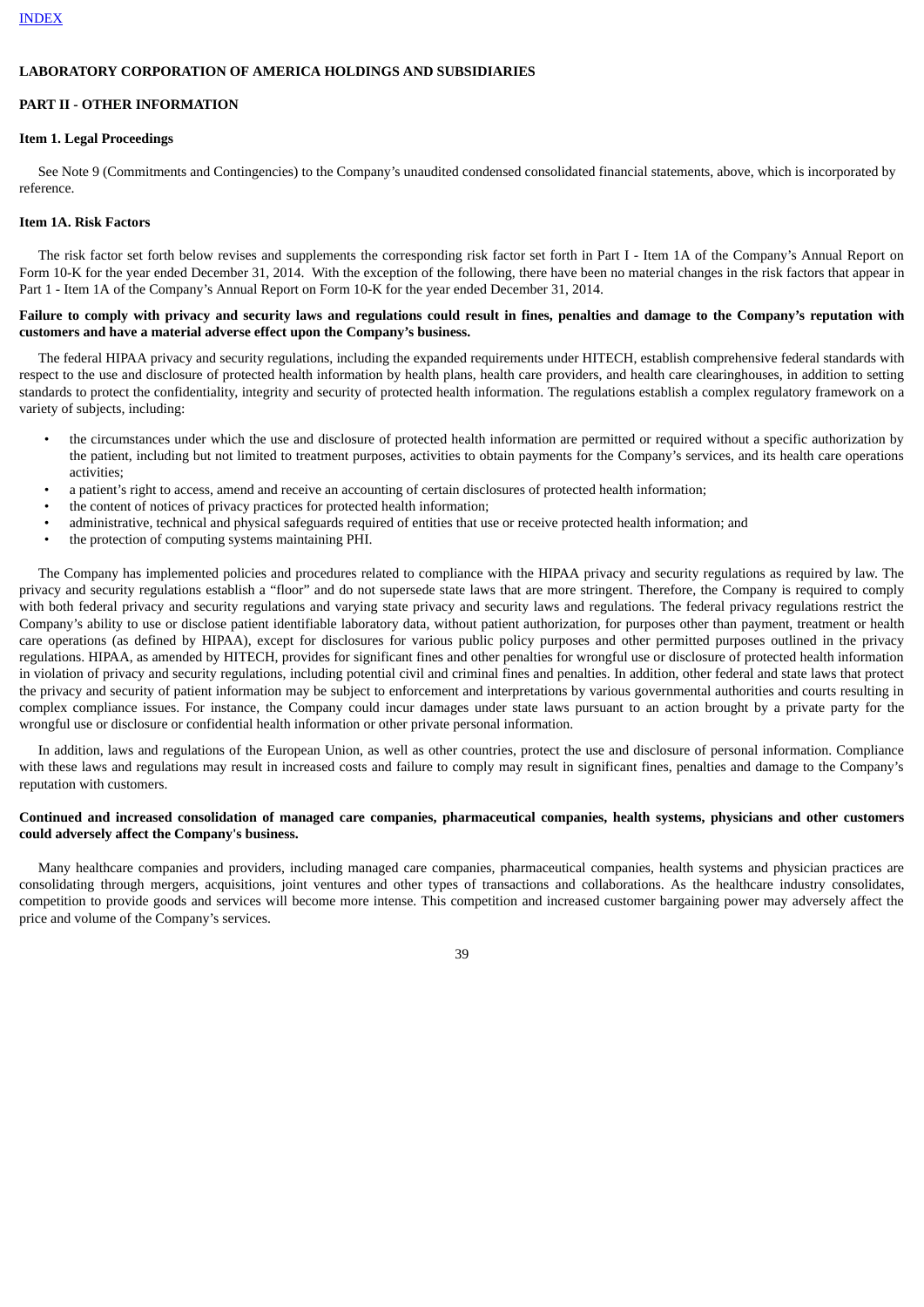#### Changes or disruption in services or supplies provided by third parties, including transportation, could adversely affect the Company's business.

The Company depends on third parties to provide services critical to the Company's business. The Company's central laboratories and certain of the Company's other businesses are heavily reliant on air travel for transport of clinical trial and diagnostic testing supplies and specimens, research products, and people, and a significant disruption to the air travel system, or the Company's access to it, could have a material adverse effect on the Company's business. The Company depends on a limited number of suppliers for certain services and for certain animal populations. Disruptions to the continued supply of these services or products may arise from export/import restrictions or embargoes, foreign political or economic instability, or otherwise. Disruption of supply could have a material adverse effect on the Company's business.

#### **Damage or disruption to the Company's facilities could adversely affect the Company's business.**

The Company's preclinical and central laboratory facilities are highly specific and would be difficult to replace in a short period of time. Any event that causes a disruption of the operation of these facilities might impact the Company's ability to provide service to customers and therefore could have a material adverse effect on the Company's financial condition, results of operations and cash flows.

#### **The Company bears financial risk for contracts that are underpriced or for which there are cost overruns.**

Since CDD contracts are often structured as fixed price for fixed contracted services or fee-for-service with a cap, the Company bears the financial risk if CDD underprices contracts or contract costs otherwise exceed CDD estimates. Such underpricing or significant cost overruns could have a material adverse effect on the Company's business, results of operations, financial condition, and cash flows.

## **The Company's quarterly operating results may vary.**

The Company's operating results, particularly in the CDD segment, may vary significantly from quarter to quarter and are influenced by factors over which the Company has little control such as:

- changes in the general global economy;
- exchange rate fluctuations;
- the commencement, completion, delay or cancellation of large projects or groups of projects;
- the progress of ongoing projects;
- the timing of and charges associated with completed acquisitions or other events; and
- changes in the mix of the Company's services.

The Company believes that operating results for any particular quarter are not necessarily a meaningful indication of future results. While fluctuations in the Company's quarterly operating results could negatively or positively affect the market price of the Company's common stock, these fluctuations may not be related to the Company's future overall operating performance.

#### Health care reform and related products (e.g. Health Insurance Exchanges), changes in government payment and reimbursement systems, or changes in payer mix, including an increase in capitated reimbursement mechanisms and evolving delivery models, could have a material adverse **impact on the Company's net revenues, profitability and cash flow.**

Testing services are billed to private patients, Medicare, Medicaid, commercial clients, managed care organizations ("MCOs") and other insurance companies. Tests ordered by a physician may be billed to different payers depending on the medical insurance benefits of a particular patient. Most testing services are billed to a party other than the physician or other authorized person that ordered the test. Increases in the percentage of services billed to government and managed care payers could have an adverse impact on the Company's net revenues.

The various MCOs have different contracting philosophies, which are influenced by the design of the products they offer to their members. Some MCOs contract with a limited number of clinical laboratories and engage in direct negotiation of the rates reimbursed to participating laboratories. Other MCOs adopt broader networks with a generally largely uniform fee structure for participating clinical laboratories. In addition, some MCOs have used capitation in an effort to fix the cost of laboratory testing services for their enrollees. Under a capitated reimbursement mechanism, the clinical laboratory and the managed care organization agree to a per member, per month payment to pay for all authorized laboratory tests ordered during the month by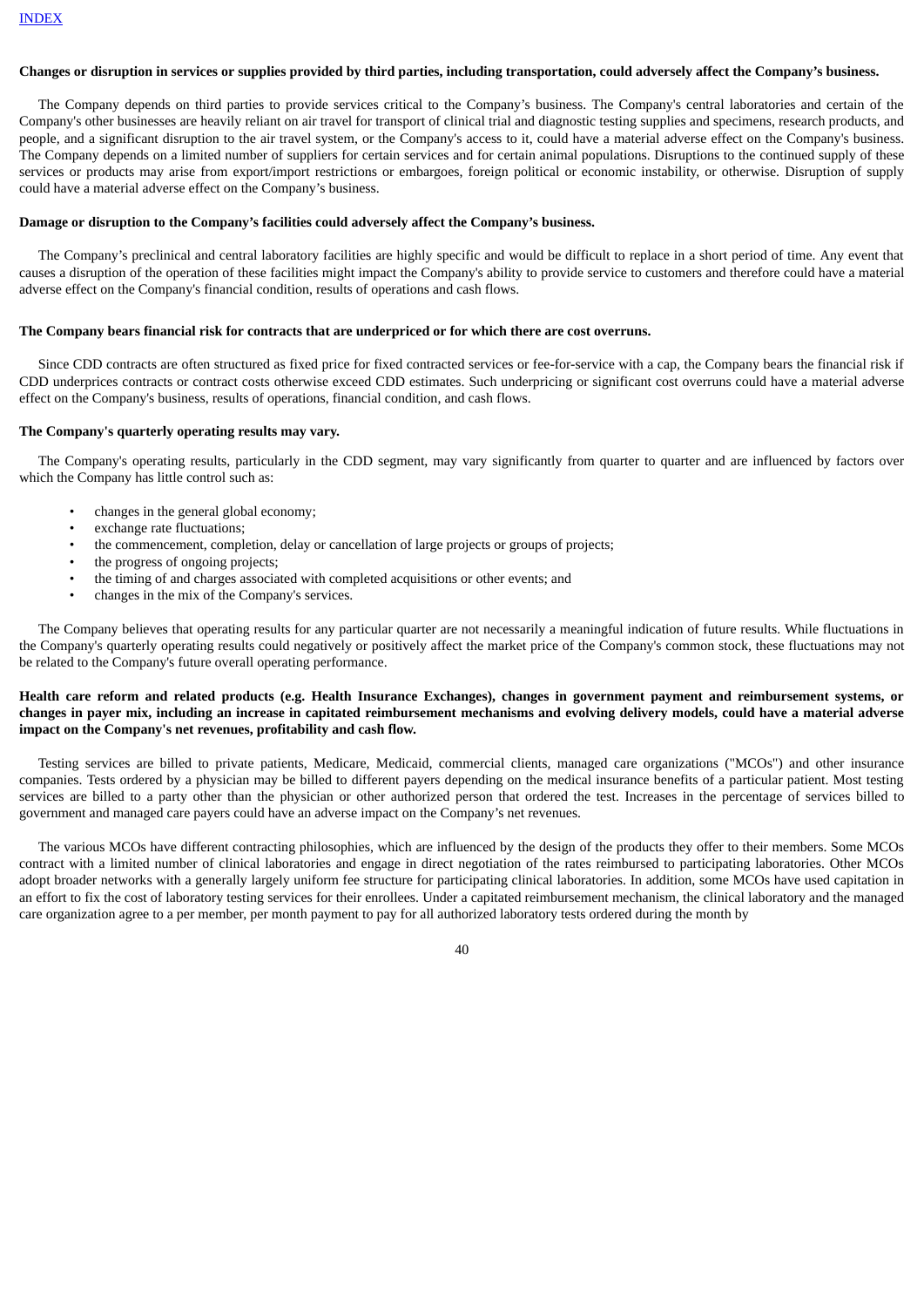the physician for the members, regardless of the number or cost of the tests actually performed. Capitation shifts the risk of increased test utilization (and the underlying mix of testing services) to the clinical laboratory provider. The Company makes significant efforts to ensure that its services are adequately compensated in its capitated arrangements. For the year ended December 31, 2014, such capitated contracts accounted for approximately \$211.1 million, or 3.7%, of the Company's net sales.

The Company's ability to attract and retain managed care clients is critical given the impact of health care reform, related products and expanded coverage (e.g. Health Insurance Exchanges and Medicaid Expansion) and evolving delivery models (e.g. Accountable Care Organizations).

A portion of the managed care fee-for-service revenues are collectible from patients in the form of deductibles, copayments and coinsurance. As patient cost-sharing increases, collectibility may be impacted.

In addition, Medicare and Medicaid and private insurers have increased their efforts to control the cost, utilization and delivery of health care services, including clinical laboratory services. Measures to regulate health care delivery in general, and clinical laboratories in particular, have resulted in reduced prices, added costs and decreased test utilization for the clinical laboratory industry by increasing complexity and adding new regulatory and administrative requirements. Pursuant to legislation passed in late 2003, the percentage of Medicare beneficiaries enrolled in Medicare managed care plans has increased. The percentage of Medicaid beneficiaries enrolled in Medicaid managed care plans has also increased, and is expected to continue to increase. Implementation of the ACA, the health care reform legislation passed in 2010, also may affect coverage, reimbursement, and utilization of laboratory services, as well as administrative requirements.

The Company also experienced delays in the pricing and implementation of new molecular pathology CPT codes among

various payers, including Medicaid, Medicare and commercial carriers. While some delays were expected, the lack of pricing from Medicare resulted in several noncommercial payers requiring an extended period of time to price key molecular codes and a number of those payers, mostly government entities, indicated that they would no longer pay for tests that they had previously covered. Further, payers continue to request additional information to process claims or implement prior authorization policies. Many commercial payers were delayed in becoming aware of the impact of their claim edits and policies which impeded access to services which previously have been covered and reimbursed. These delays had a negative impact on 2014 revenue, revenue per requisition, margins and cash flows and are expected to have a continuing negative impact. Similarly, CPT coding changes related to toxicology and other procedures are being implemented in 2015 and Palmetto published a revised Drugs of Abuse Local Coverage Policy which was effective for claims submitted as of April 1, 2015, which is expected to adversely impact the Company's Medicare revenue. It is not clear what policies Medicaid and Managed Care organizations may implement in response to Palmetto's coverage policy. The Company encountered delays in the pricing and implementation of the new toxicology codes and it is unclear what impact will be experienced related to price and margins.

The Company expects efforts to impose reduced reimbursement, more stringent payment policies and utilization and cost controls by government and other payers to continue. If the Company cannot offset additional reductions in the payments it receives for its services by reducing costs, increasing test volume and/or introducing new procedures, it could have a material adverse impact on the Company's net revenues, profitability and cash flows.

As an employer, health care reform legislation also contains numerous regulations that will require the Company to implement significant process and record keeping changes to be in compliance. These changes increase the cost of providing health care coverage to employees and their families. Given the limited release of regulations to guide compliance, the exact impact to employers including the Company is uncertain.

In addition, implementation of health care reform legislation that contains costs could limit the profits that can be made from the development of new drugs. This could adversely affect research and development expenditures by pharmaceutical and biotechnology companies, which could in turn decrease the business opportunities available to CDD both in the United States and abroad. New laws or regulations may create a risk of liability, increase CDD costs or limit service offerings through CDD.

#### <span id="page-41-0"></span>**Item 2. Unregistered Sales of Equity Securities and Use of Proceeds** (Dollars in millions)

<span id="page-41-1"></span>The Board of Directors has authorized the repurchase of specified amounts of the Company's common stock since 2007. As of June 30, 2015, the Company had outstanding authorization from the Board of Directors to purchase up to \$789.5 of Company common stock based on settled trades as of that date. The repurchase authorization has no expiration date. Following the announcement of the Acquisition in late 2014, the Company suspended its share repurchases. The Company does not anticipate resuming its share repurchase activity until it approaches its targeted ratio of total debt to consolidated EBITDA of 2.5 to 1.0.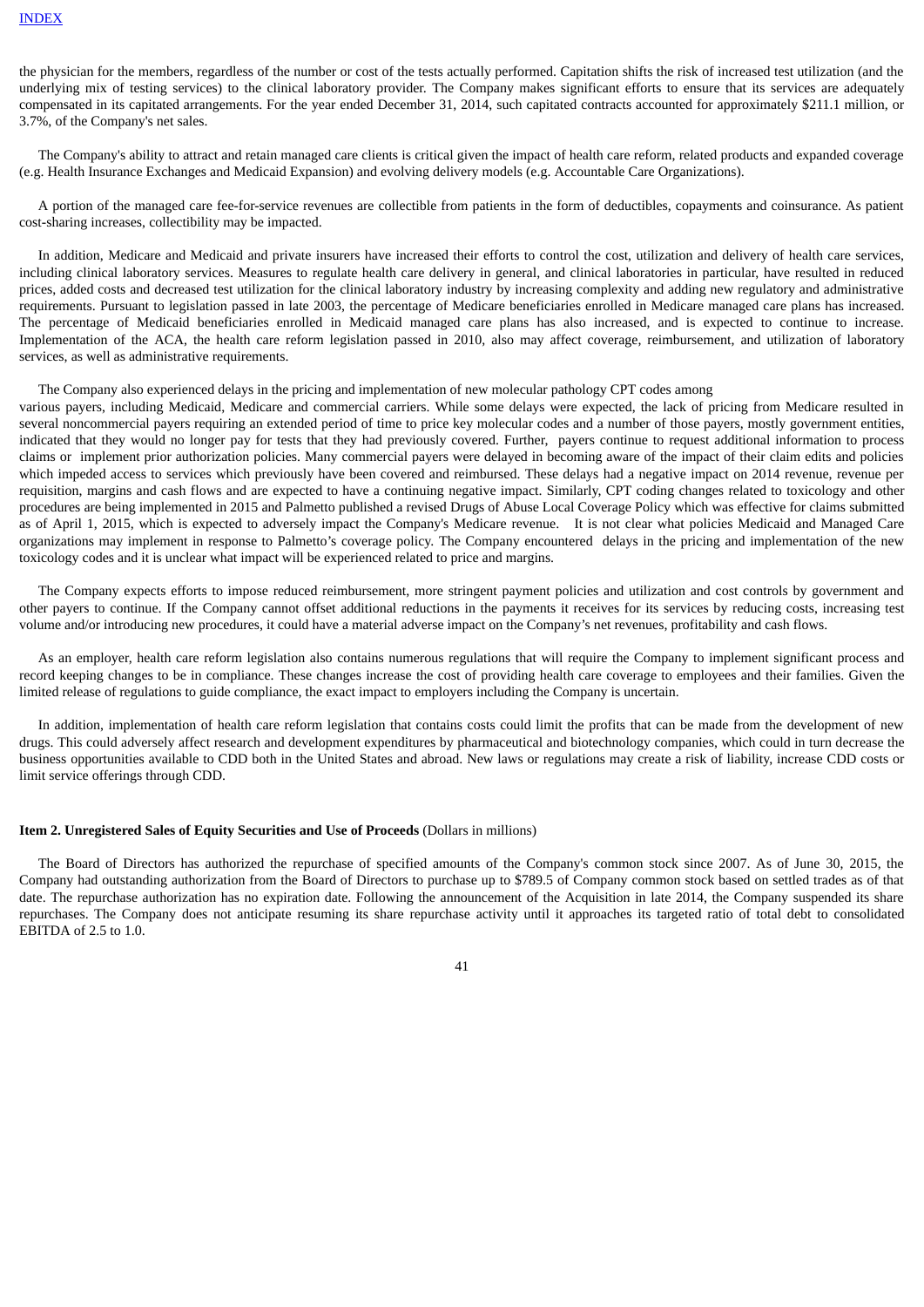## **Item 6. Exhibits**

| (a)        | Exhibits                                                                                                                                                       |
|------------|----------------------------------------------------------------------------------------------------------------------------------------------------------------|
| $12.1*$    | Ratio of earnings to fixed charges                                                                                                                             |
| $31.1*$    | Certification by the Chief Executive Officer pursuant to Rule 13a-14(a) or Rule 15d-14(a)                                                                      |
| $31.2*$    | Certification by the Chief Financial Officer pursuant to Rule 13a-14(a) or Rule 15d-14(a)                                                                      |
| $32*$      | Written Statement of Chief Executive Officer and Chief Financial Officer pursuant to Section 906 of the Sarbanes-Oxley Act of 2002<br>(18 U.S.C. Section 1350) |
| 101.INS*   | <b>XBRL Instance Document</b>                                                                                                                                  |
| 101.SCH*   | <b>XBRL Taxonomy Extension Schema</b>                                                                                                                          |
| $101.CAL*$ | <b>XBRL Taxonomy Extension Calculation Linkbase</b>                                                                                                            |
| 101.DEF*   | <b>XBRL Taxonomy Extension Definition Linkbase</b>                                                                                                             |
| $101.LAB*$ | XBRL Taxonomy Extension Label Linkbase                                                                                                                         |
| 101.PRE*   | <b>XBRL Taxonomy Extension Presentation Linkbase</b>                                                                                                           |

\* filed herewith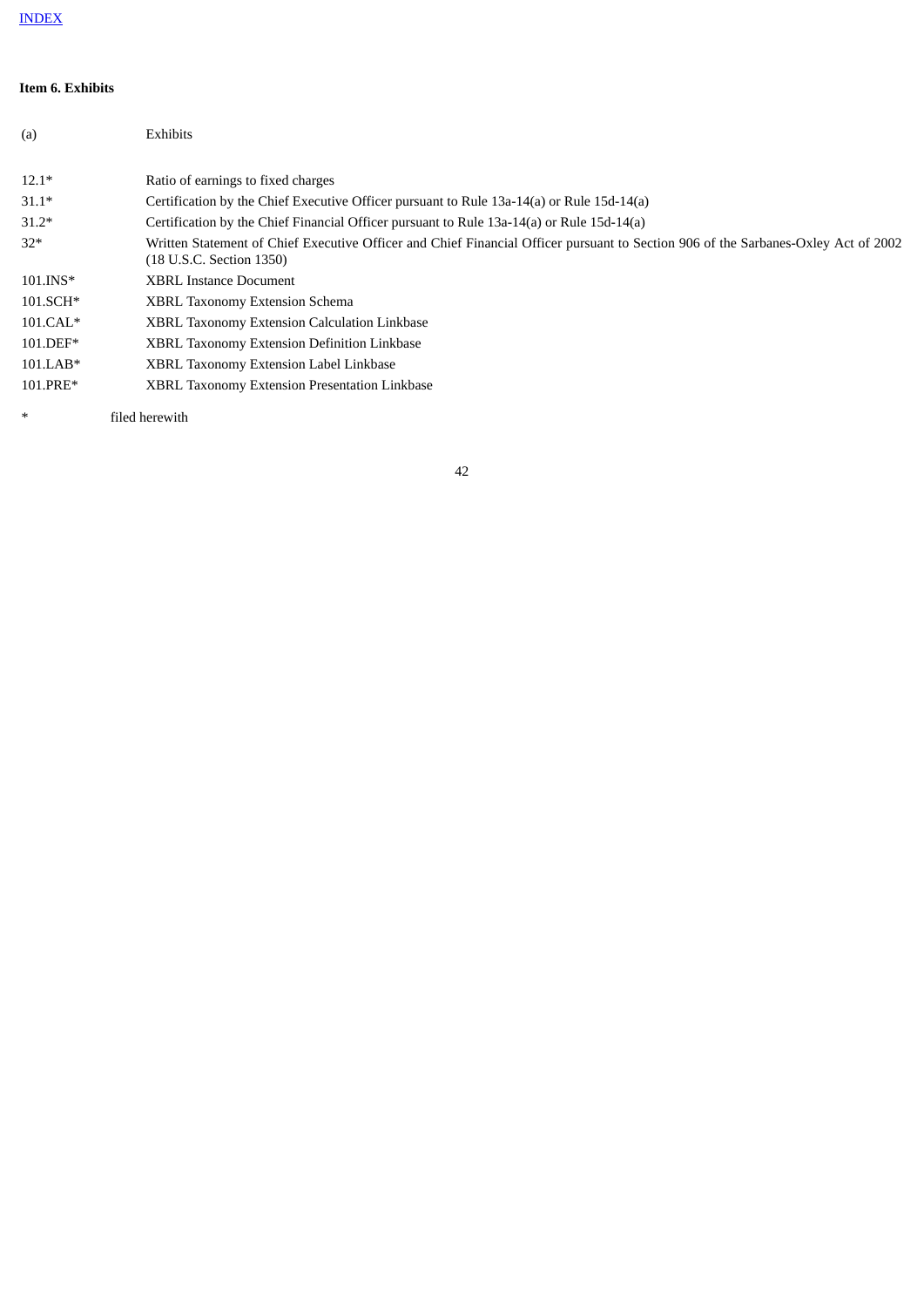## **SIGNATURES**

Pursuant to the requirements of the Securities Exchange Act of 1934, the registrant has duly caused this report to be signed on its behalf by the undersigned, thereunto duly authorized.

## LABORATORY CORPORATION OF AMERICA HOLDINGS Registrant

- By: /s/ DAVID P. KING David P. King Chairman of the Board, President and Chief Executive Officer
- By: /s/ GLENN A. EISENBERG Glenn A. Eisenberg Executive Vice President, Chief Financial Officer and Treasurer

July 30, 2015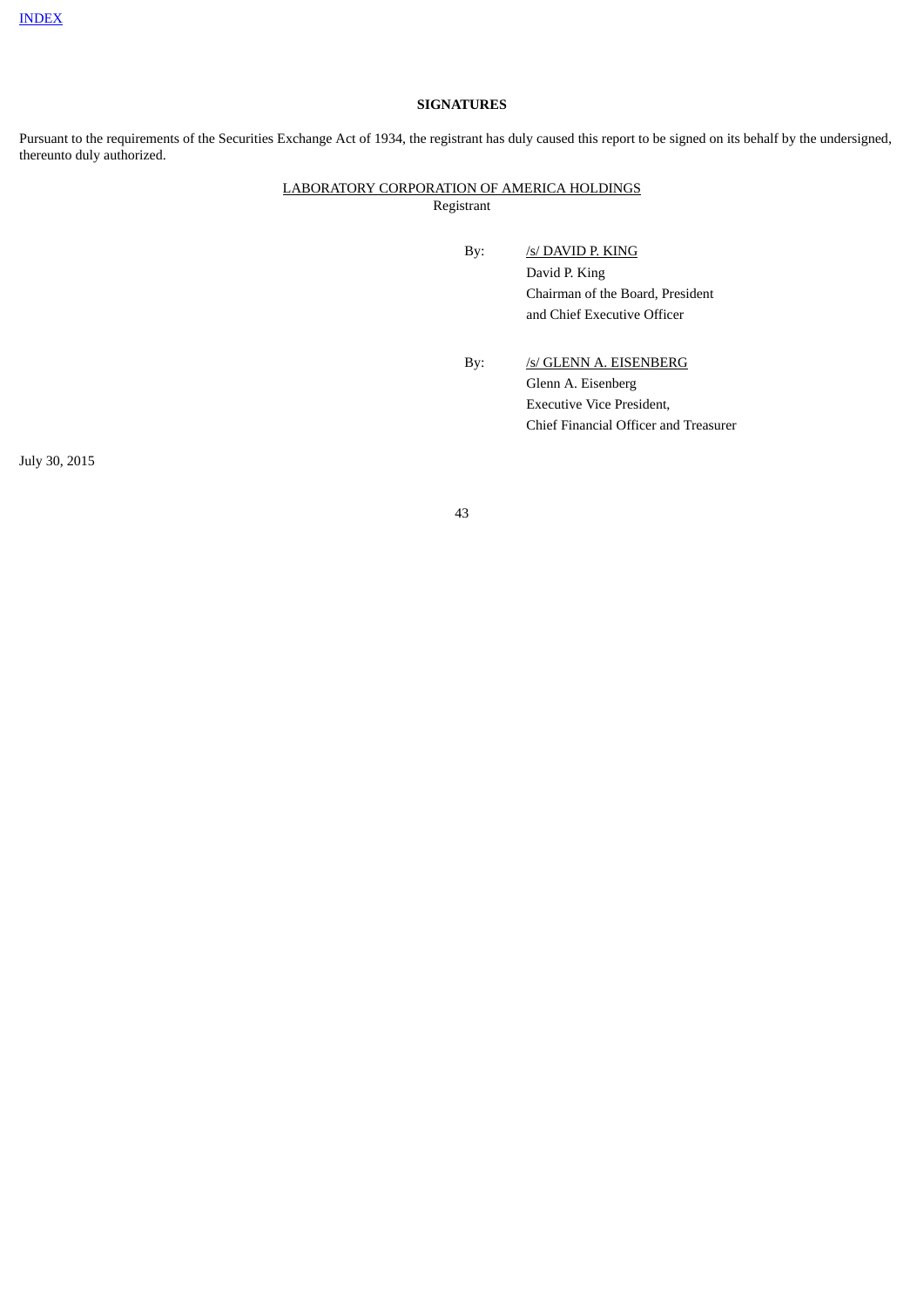## **STATEMENT OF COMPUTATION OF RATIOS OF EARNINGS TO FIXED CHARGES**

## **(dollars in millions, except ratio information)**

|                                                     | <b>Fiscal Years Ended December 31,</b> |         |    |         |      |         |      |         |      |         | <b>Six Months Ended</b> |       |
|-----------------------------------------------------|----------------------------------------|---------|----|---------|------|---------|------|---------|------|---------|-------------------------|-------|
|                                                     |                                        | 2010    |    | 2011    | 2012 |         | 2013 |         | 2014 |         | June 30, 2015           |       |
| Income from continuing operations before income tax | \$                                     | 915.6   | \$ | 866.1   | \$   | 944.2   | \$   | 915.6   | \$   | 826.7   | \$                      | 295.5 |
| Equity in the income of investees                   |                                        | (11.7)  |    | (10.4)  |      | (21.4)  |      | (18.6)  |      | (14.6)  |                         | (5.6) |
| Cash distributions received from equity investees   |                                        | 18.0    |    | 11.8    |      | 21.0    |      | 14.4    |      | 8.8     |                         | 3.0   |
|                                                     |                                        | 921.9   |    | 867.5   |      | 943.8   |      | 911.4   |      | 820.9   |                         | 292.9 |
| <b>Fixed Charges:</b>                               |                                        |         |    |         |      |         |      |         |      |         |                         |       |
| Interest on long-term and short-term debt           |                                        |         |    |         |      |         |      |         |      |         |                         |       |
| including amortization of debt expense              |                                        | 70.0    |    | 87.5    |      | 94.5    |      | 96.5    |      | 109.5   |                         | 162.2 |
| Portion of rental expense as can be                 |                                        |         |    |         |      |         |      |         |      |         |                         |       |
| demonstrated to be representative                   |                                        |         |    |         |      |         |      |         |      |         |                         |       |
| of the interest factor                              |                                        | 67.4    |    | 73.4    |      | 75.3    |      | 78.6    |      | 79.7    |                         | 46.7  |
| Total fixed charges                                 |                                        | 137.4   |    | 160.9   |      | 169.8   |      | 175.1   |      | 189.2   |                         | 208.9 |
| Earnings before income taxes and                    |                                        |         |    |         |      |         |      |         |      |         |                         |       |
| fixed charges                                       | \$                                     | 1,059.3 | S  | 1,028.4 | \$   | 1,113.6 | \$   | 1,086.5 | \$   | 1,010.1 | \$                      | 501.8 |
| Ratio of earnings to fixed charges                  |                                        | 7.71    |    | 6.39    |      | 6.56    |      | 6.21    |      | 5.34    |                         | 2.40  |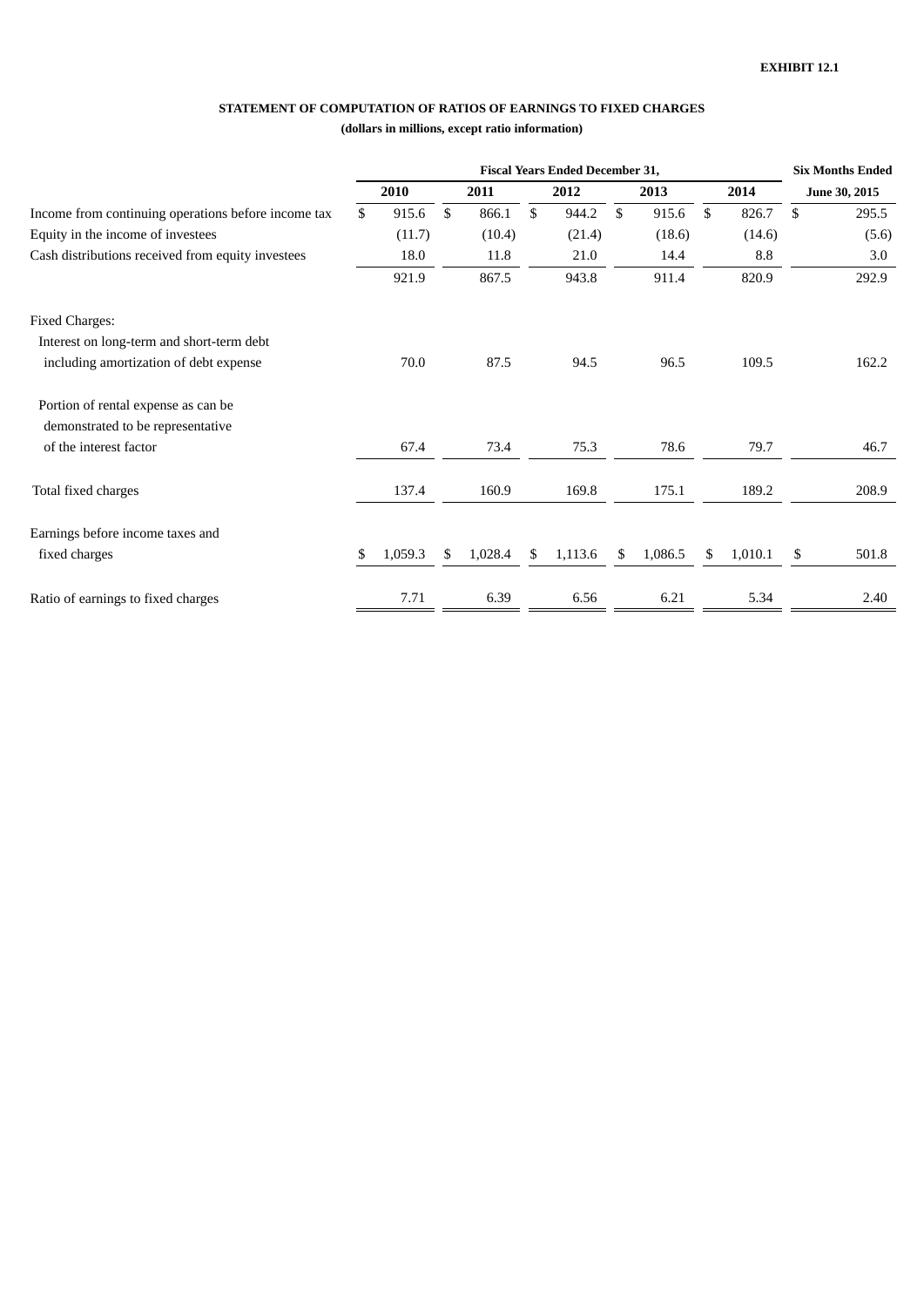## **Exhibit 31.1**

Certification

I, David P. King, certify that:

1. I have reviewed this quarterly report on Form 10-Q of Laboratory Corporation of America Holdings;

2. Based on my knowledge, this report does not contain any untrue statement of a material fact or omit to state a material fact necessary to make the statements made, in light of the circumstances under which such statements were made, not misleading with respect to the period covered by this report;

3. Based on my knowledge, the financial statements, and other financial information included in this report, fairly present in all material respects the financial condition, results of operations and cash flows of the registrant as of, and for, the periods presented in this report;

4. The registrant's other certifying officer and I are responsible for establishing and maintaining disclosure controls and procedures (as defined in Exchange Act Rules 13a-15(e) and 15d-15(e)) and internal control over financial reporting (as defined in Exchange Act Rule 13a-15(f) and 15d-15(f)) for the registrant and have:

a) designed such disclosure controls and procedures, or caused such disclosure controls and procedures to be designed under our supervision, to ensure that material information relating to the registrant, including its consolidated subsidiaries, is made known to us by others within those entities, particularly during the period in which this report is being prepared;

b) designed such internal control over financial reporting, or caused such internal control over financial reporting to be designed under our supervision, to provide reasonable assurance regarding the reliability of financial reporting and the preparation of financial statements for external purposes in accordance with generally accepted accounting principles;

c) evaluated the effectiveness of the registrant's disclosure controls and procedures and presented in this report our conclusions about the effectiveness of the disclosure controls and procedures, as of the end of the period covered by this report based on such evaluation; and

d) disclosed in this report any change in the registrant's internal control over financial reporting that occurred during the registrant's most recent fiscal quarter (the registrant's fourth fiscal quarter in the case of an annual report) that has materially affected, or is reasonably likely to materially affect, the registrant's internal control over financial reporting; and

5. The registrant's other certifying officer and I have disclosed, based on our most recent evaluation of internal control over financial reporting, to the registrant's auditors and the audit committee of the registrant's board of directors (or persons performing the equivalent functions):

a) all significant deficiencies and material weaknesses in the design or operation of internal control over financial reporting which are reasonably likely to adversely affect the registrant's ability to record, process, summarize and report financial information; and

b) any fraud, whether or not material, that involves management or other employees who have a significant role in the registrant's internal control over financial reporting.

Date: July 30, 2015

By: /s/ DAVID P. KING David P. King Chief Executive Officer (Principal Executive Officer)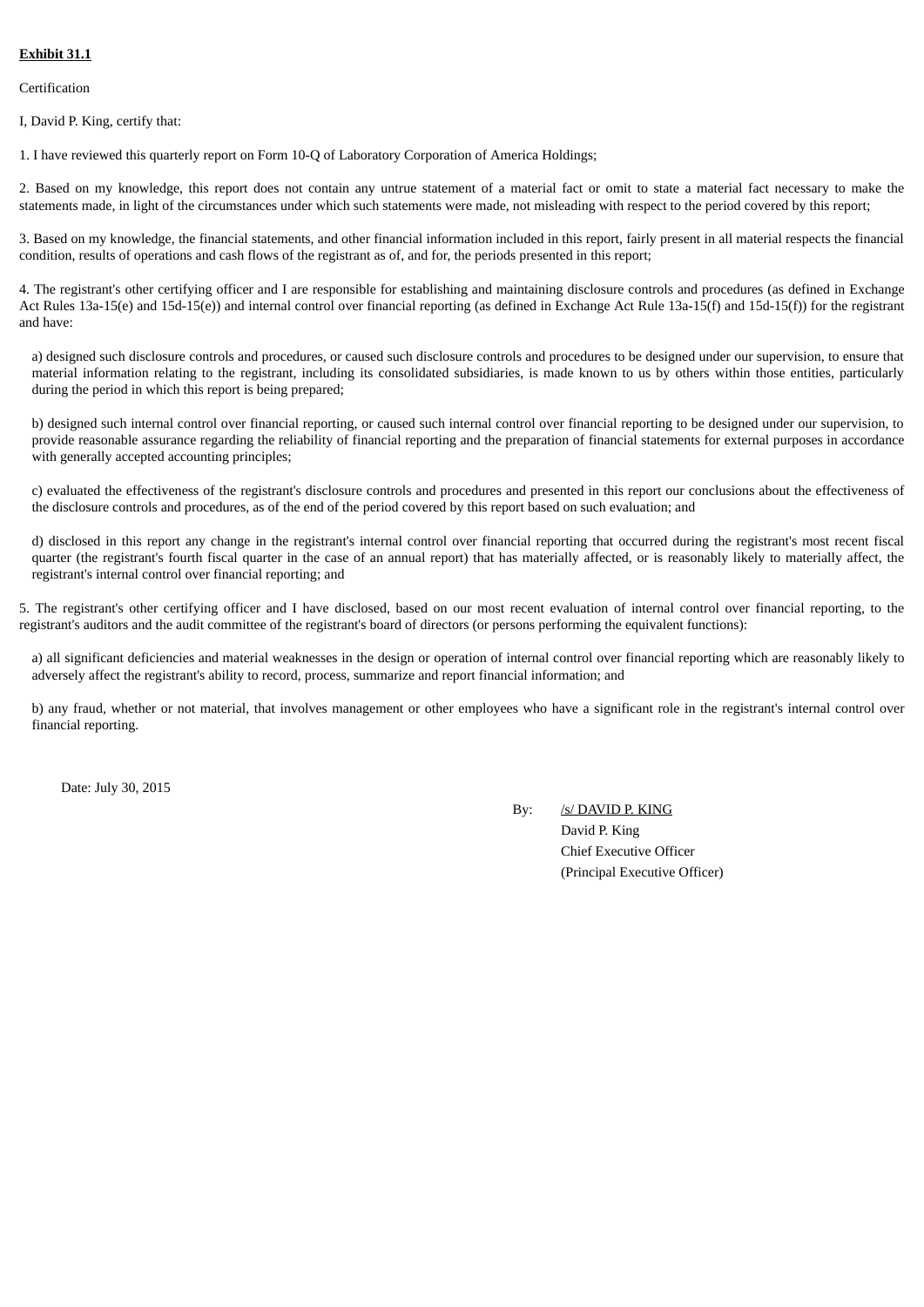## **Exhibit 31.2**

Certification

I, Glenn A. Eisenberg, certify that:

1. I have reviewed this quarterly report on Form 10-Q of Laboratory Corporation of America Holdings;

2. Based on my knowledge, this report does not contain any untrue statement of a material fact or omit to state a material fact necessary to make the statements made, in light of the circumstances under which such statements were made, not misleading with respect to the period covered by this report;

3. Based on my knowledge, the financial statements, and other financial information included in this report, fairly present in all material respects the financial condition, results of operations and cash flows of the registrant as of, and for, the periods presented in this report;

4. The registrant's other certifying officer and I are responsible for establishing and maintaining disclosure controls and procedures (as defined in Exchange Act Rules 13a-15(e) and 15d-15(e)) and internal control over financial reporting (as defined in Exchange Act Rule 13a-15(f) and 15d-15(f)) for the registrant and have:

a) designed such disclosure controls and procedures, or caused such disclosure controls and procedures to be designed under our supervision, to ensure that material information relating to the registrant, including its consolidated subsidiaries, is made known to us by others within those entities, particularly during the period in which this report is being prepared;

b) designed such internal control over financial reporting, or caused such internal control over financial reporting to be designed under our supervision, to provide reasonable assurance regarding the reliability of financial reporting and the preparation of financial statements for external purposes in accordance with generally accepted accounting principles;

c) evaluated the effectiveness of the registrant's disclosure controls and procedures and presented in this report our conclusions about the effectiveness of the disclosure controls and procedures, as of the end of the period covered by this report based on such evaluation; and

d) disclosed in this report any change in the registrant's internal control over financial reporting that occurred during the registrant's most recent fiscal quarter (the registrant's fourth fiscal quarter in the case of an annual report) that has materially affected, or is reasonably likely to materially affect, the registrant's internal control over financial reporting; and

5. The registrant's other certifying officer and I have disclosed, based on our most recent evaluation of internal control over financial reporting, to the registrant's auditors and the audit committee of the registrant's board of directors (or persons performing the equivalent functions):

a) all significant deficiencies and material weaknesses in the design or operation of internal control over financial reporting which are reasonably likely to adversely affect the registrant's ability to record, process, summarize and report financial information; and

b) any fraud, whether or not material, that involves management or other employees who have a significant role in the registrant's internal control over financial reporting.

Date: July 30, 2015

By: /s/ GLENN A. EISENBERG

Glenn A. Eisenberg Chief Financial Officer (Principal Financial Officer)